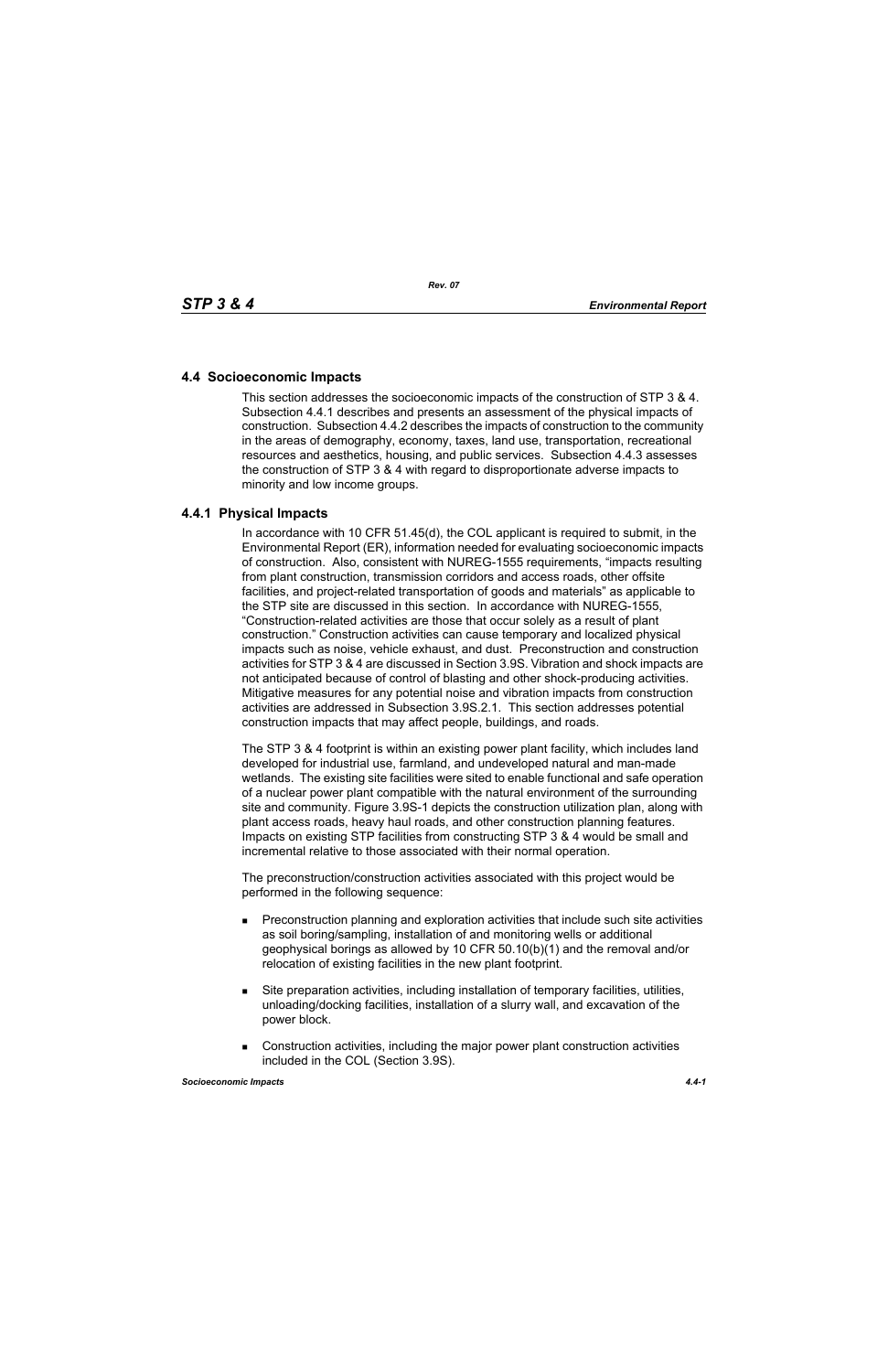# **4.4.1.1 Groups or Physical Features Vulnerable to Physical Impacts**

## **4.4.1.1.1 People**

According to 2005 census data, approximately 5170 people live within 10 miles of STP (Table 2.5-2). Population distribution details are given in Subsection 2.5.1. The nearest full-time residence is approximately 1.5 miles (west-southwest) from the Exclusion Area Boundary (EAB). There are 10 residences within a 5-mile radius of STP 1 & 2 (Reference 4.4-1). The Lower Colorado River Authority (LCRA) Park (FM 521 River Park) is approximately 6 miles east of the STP site. Road systems in the vicinity of the site are discussed in Subsection 2.2.1. The vicinity is predominantly rural and characterized by farmland with occasional wooded tracts. There are three offsite industrial facilities within the 10-mile radius.

People who could be vulnerable to noise, fugitive dust, and gaseous emissions resulting from construction activities are listed below in order of most vulnerable to least vulnerable:

- *(1)* Construction workers and personnel working on site
- *(2)* People working or living immediately adjacent to the site
- *(3)* Transient populations (i.e., temporary employees, recreational visitors, tourists)

Construction workers would have required training and would don personal protective equipment to minimize the risk of potentially harmful exposures. As presented in Subsection 3.9S.2.1, procedures related to mitigating noise and vibration impacts from construction activities may include measures such as restricting noise and vibration generating activities to daylight hours, prohibiting construction traffic from driving on specific roads and through specific neighborhoods, use of less vibration producing equipment and/or methods (e.g., dampeners, staggering activities), and verifying that noise control equipment on vehicles and equipment is in proper working order. Notifications to regulatory agencies (e.g., Texas Commission on Environmental Quality [TCEQ]) and nearby residents regarding atypical noise and vibration events (e.g., pile driving, steam/air blows) may also be performed.

Emergency first-aid care would be available at the construction site, and regular health and safety monitoring would be conducted during construction. Also, in an effort to minimize traffic congestion and any potential accidents resulting from STP 3 & 4 construction-related activities, the construction labor force would use the existing south extension from Farm-to-Market (FM) 521 to access STP 3 & 4 (see Figure 3.9S-1). The construction labor force would avoid the existing East Site Access Road to minimize disruption of traffic patterns to STP 1 & 2 (Subsection 3.9S.3.2).

People working on site or living near the STP site would not experience any physical impacts greater than those that would be considered an annoyance or nuisance. In the event that atypical or noisy construction activities would be necessary, public announcements or notifications may be provided. These construction activities would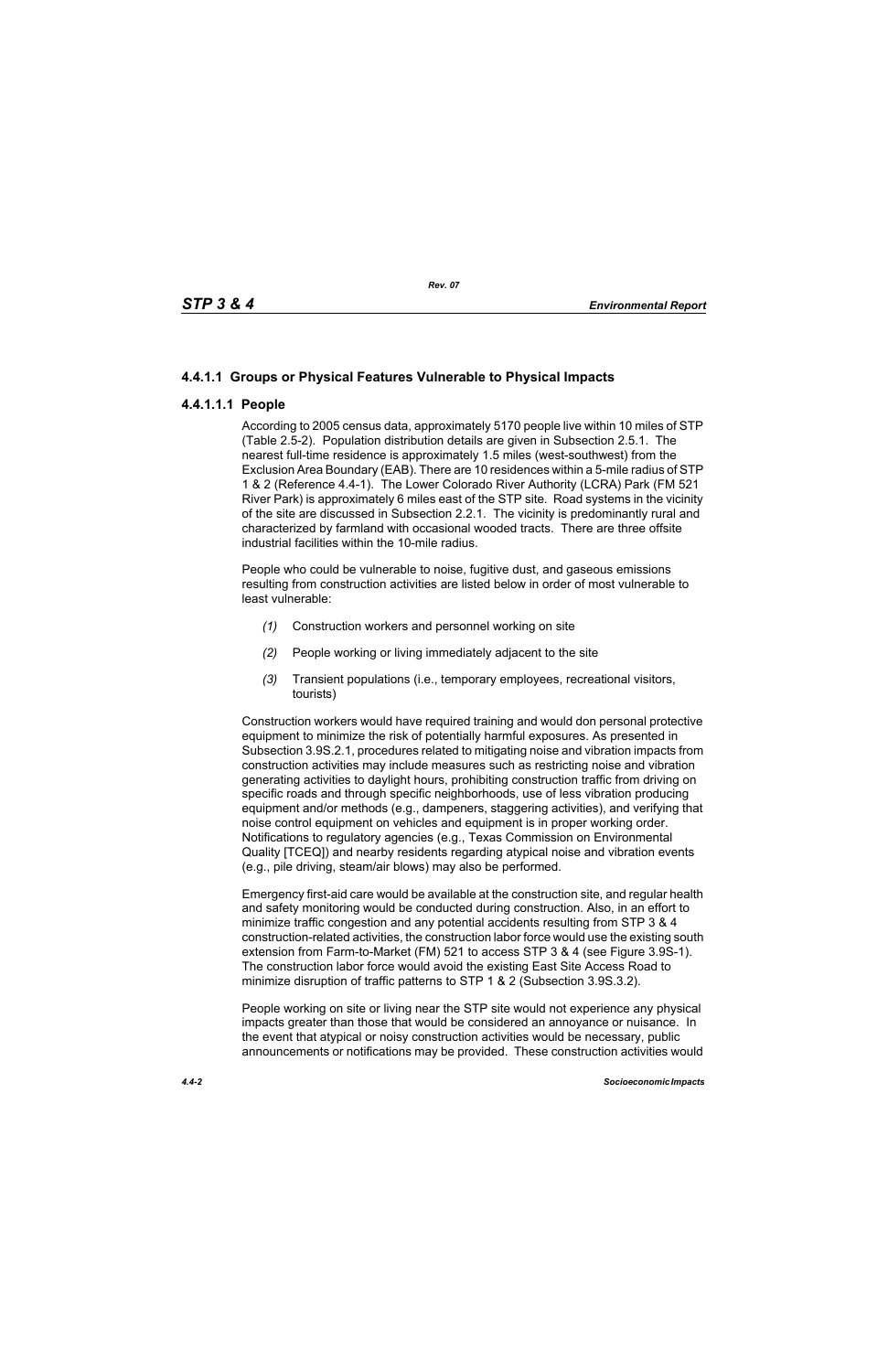be performed in compliance with local, state, and federal regulations, and site-specific permit conditions.

Fugitive dust and odors could be generated as a result of normal construction activities. Odors could result from exhaust emissions and would dissipate on site.

Mitigation measures to minimize fugitive and vehicular emissions (including paving disturbed areas, water suppression, covering truck loads and debris stockpiles, reduced material handling, limiting vehicle speed, and visual inspection of emission control equipment) would be instituted. Additional mitigation control measures would address any nuisance issues case by case.

All equipment would be serviced regularly and operated in accordance with local, state, and federal emission requirements discussed in detail in Subsection 4.4.1.3. Given the fugitive/exhaust emission control measures discussed above, it is anticipated that no discernible impact on the local air quality would be realized.

As discussed in Subsections 2.2.2 and 4.1.2, no new transmission corridors would be constructed for STP 3 & 4; however, some upgrading of transmission line conductors and replacement of towers would be necessary in the STP to Hillje transmission line corridor. This kind of work normally involves a crew with several flatbed "conductor trucks" (carrying large cable spools) and large bucket trucks. There would be a small impact associated with noise/movement of construction equipment and workers involved in changing out conductors.

Any effects of physical impacts to people from construction activities would be SMALL and would not warrant mitigation other than that discussed above.

## **4.4.1.1.2 Buildings**

Construction activities would not impact any offsite buildings because of distance to any such structures. The nearest full-time residence is approximately 1.5 miles from the EAB (Figure 2.1-1). In the event that pile-driving is necessary, the building(s) most vulnerable to shock and vibration would be those within the STP site boundary. Onsite buildings have been constructed to safely withstand possible impacts, including shock and vibration, from construction activities associated with the proposed activity.

Table 3.9S-2 presents data on attenuated noise levels expected from operation of construction equipment. Applying the Inverse-Square Law to the highest level listed in Table 3.9S-2 (84 dBA) at 400 feet), a decrease in noise levels of over 20 decibels would be expected at the EAB, with even greater decreases occurring at the site boundary.

Although there are cultural resources located within the 10-mile radius of the site (see Subsection 2.5.3), none are located adjacent to the STP site. The closest historical landmark is the St. Francis Catholic Church, which is located 6 miles to the east of the site. No impacts due to vibration or shocks from construction activities would be expected.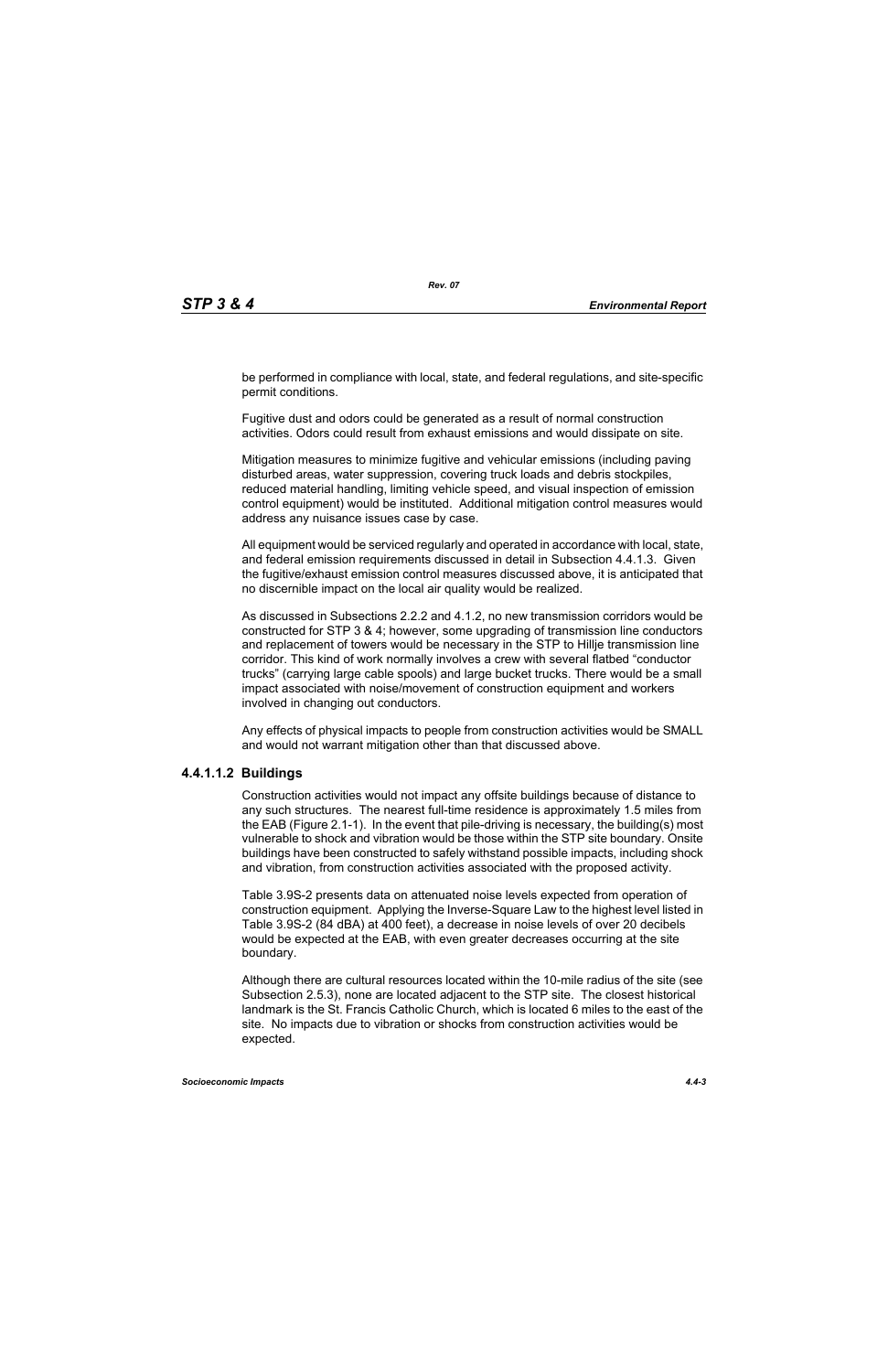Any effects of physical impacts to buildings from construction activities would be SMALL and would not warrant mitigation.

## **4.4.1.1.3 Transportation Routes**

The transportation network in Matagorda and Brazoria counties is rural, fed by traffic from urban roadways. Material transportation routes (haul routes) would be selected based on equipment accessibility, existing traffic patterns, and noise restrictions, logistics, distance, and costs. Methods to mitigate potential impacts include: (1) avoiding routes that could adversely affect sensitive areas (e.g., housing, hospitals, schools, retirement communities, businesses) to the extent possible, and (2) restricting activities and delivery times to daylight hours.

As discussed in Subsection 4.4.2.2.4, it has been determined that construction workers would have a MODERATE to LARGE impact on the two-lane roadways in Matagorda County, particularly FM 521 and its feeder roads. Mitigation may be necessary to accommodate the additional vehicles on Matagorda County roads, particularly FM 521.

Mitigation measures would be included in a construction management traffic plan developed before the start of construction. Potential mitigation measures could include installing turn lanes at the construction entrance, establishing a centralized parking area away from the site and shuttling construction workers to the site in buses or vans, encouraging carpools, and staggering construction shifts so they do not coincide with operational shifts. STPNOC could also establish a shuttle service from the Bay City area, where many of the construction labor force is likely to reside. The operations work force would continue to enter the plant at the current entrance on FM 521 (Subsection 3.9S.3.2).

No new public roads would be required as a result of construction activities. Public roads may be altered (e.g., widened, turn lanes installed) as a result of construction activities. Minor road repairs and improvements in the vicinity of STP (e.g., patching cracks and potholes, adding turn lanes, reinforcing soft shoulders) may be necessary to enable equipment accessibility and reduce safety risks. Any damage to public roads, markings, or signs caused by construction activities would be repaired to preexisting conditions or better. The construction site exit onto FM 521 would be marked clearly with signs maintained such that they are clear of debris and markings are visible.

A heavy haul route from the barge facility on the Colorado River would support construction activities (Figure 3.9S-1). This road would be private and fully contained within the existing site boundary. If barge shipments of Nuclear Steam Supply System heavy components are consistent with STP 1 & 2 levels (approximately 10 shipments). impacts on river traffic would be minimal (Reference 4.4-2). Refurbishment of the rail spur would result in minimal impacts.

As stated above, the impact construction workers would have on the two-lane roadways in Matagorda County, particularly FM 521 and feeder roads, would be a MODERATE to LARGE impact and mitigation would be required. The effects of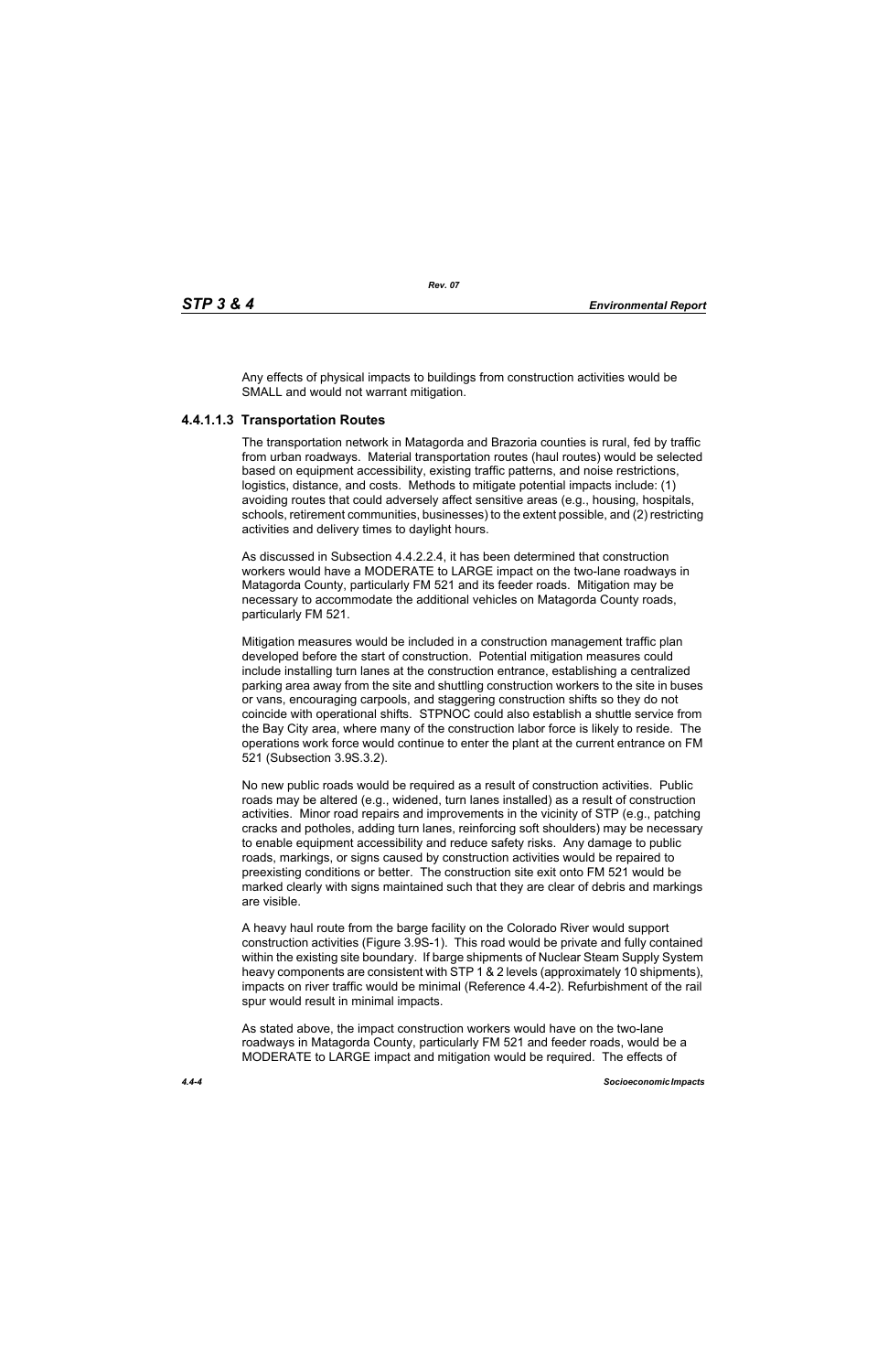physical impacts from other transportation routes would be SMALL and would not warrant mitigation.

## **4.4.1.2 Predicted Noise Levels**

As presented in Section 2.2, Matagorda and Brazoria counties are predominantly rural and characterized by farmland with occasional wooded tracts. Areas that are subject to farming are prone to seasonal noise-related events such as planting and harvesting. Wooded areas provide natural noise control to reduce noise propagation. Table 4.4.1 identifies expected noise levels in the immediate vicinity (less than 10 feet) of a variety of construction tools that might be used (Reference 4.4-3).

Noise level attenuates with distance. A 3-decibel (dBA) decrease is perceived as roughly halving loudness; a 3 dBA increase doubles the loudness. The noise from an earthmover can be as high as 94 dBA from 10 feet away, and 82 dBA from 70 feet away. A crane lifting a load can make 96 dBA of noise; when idling, it may make less than 80 dBA. Moderate auto traffic at a distance of 100 feet (30 m) rates about 50 dBA. To a driver with a car window open or a pedestrian on the sidewalk, the same traffic rates about 70 dBA (Reference 4.4-3); that is, it sounds four times louder. The level of normal conversation is about 50 to 60 dBA.

Section 3.9S discusses noise levels during construction, which could be as high as 113 dBA in the immediate area of the equipment listed. Construction workers would use hearing protection in accordance with good construction practices. Noise attenuates quickly with distance (see Table 3.9S-2) so that the loudest construction noise would register 55–85 dBA 400 feet from the source, and would continue to attenuate with distance.

The EAB is greater than 1,000 feet in all directions from the STP 3 & 4 footprint. No major roads, public buildings, or residences are located within the exclusion area. Attenuation of noise, through distance, associated with STP 3 & 4 construction activities is expected to result in noise levels less than 65 dBA to the EAB. As reported in NUREG-1437 (Reference 4.4-4), and referenced in NUREG-1555 (Reference 4.4- 5), noise levels below 65 dBA are considered of small significance.

The following controls or similar ones could be incorporated into activity planning to further minimize noise and associated impacts:

- Regularly inspecting and maintaining equipment to include noise aspects (e.g., mufflers)
- Restricting noise-related activities (e.g., pile-driving) to daylight hours
- Restricting delivery times to daylight hours

Impacts from the noise of construction activities would be SMALL and temporary and would not require mitigation.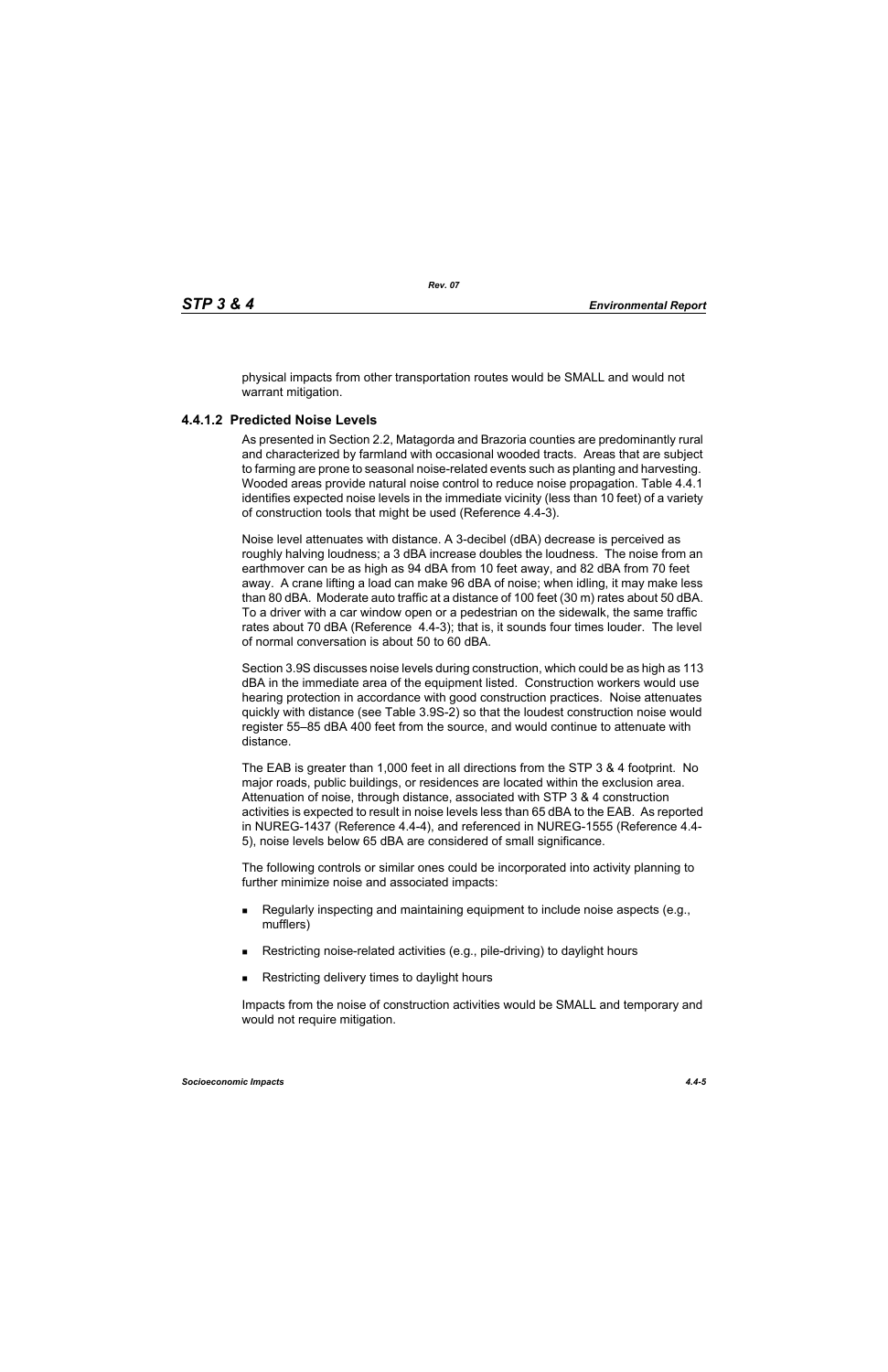## **4.4.1.3 Air Quality**

Matagorda and Brazoria Counties are part of the Metropolitan Houston-Galveston Intrastate Air Quality Control Region (AQCR) (Reference 4.4-6). All areas within the Metropolitan Houston-Galveston AQCR are classified as achieving attainment with the National Ambient Air Quality Standards (NAAQS), with the exception of the Houston-Galveston-Brazoria 8-Hour Ozone Non-attainment Area (Reference 4.4-7). A discussion of current and projected regional air quality conditions is contained in Subsection 2.7.2.

The NAAQS define ambient concentration criteria for sulfur dioxide  $(SO<sub>2</sub>)$ , particulate matter with aerodynamic diameters of 10 microns or less ( $PM_{10}$ ), particulate matter with aerodynamic diameters of 2.5 microns or less ( $PM<sub>2.5</sub>$ ), carbon monoxide (CO), nitrogen dioxide (NO<sub>2</sub>), ozone (O<sub>3</sub>), and lead (Pb). These pollutants are generally referred to as "criteria pollutants." Areas of the United States having air quality as good as, or better than, the NAAQS are designated by the U.S. Environmental Protection Agency (EPA) as attainment areas. Areas having air quality that is worse than the NAAQS are designated by EPA as non-attainment areas (Reference 4.4-8). The Houston-Galveston-Brazoria area holds non-attainment status for ground-level ozone under the 8-hour standard, which became effective June 15, 2005. Counties affected under this status are Brazoria, Chambers, Fort Bend, Galveston, Harris, Liberty, Montgomery, and Waller. The region was classified as being in "moderate" nonattainment of the 8-hour standard and was given a maximum attainment date of June 15, 2010.

Temporary and minor impacts to local ambient air quality could occur as a result of normal construction activities. Fugitive dust and fine particulate matter emissions– including those less than 10 microns ( $PM_{10}$ ) in size, would be generated during earthmoving and material-handling activities. Construction equipment and offsite vehicles used for hauling debris, equipment, and supplies also produce emissions. The pollutants of primary concern include  $PM_{10}$  fugitive dust, reactive organic gases, oxides of nitrogen, carbon monoxide, and, to a lesser extent, sulfur dioxides. Variables affecting construction emissions (e.g. type of construction vehicles, timing and phasing of construction activities, and haul routes) cannot be accurately determined until the project is initiated. Actual construction-related emissions cannot be effectively quantified before the project begins. General estimates are available and the impacts on air quality can be minimized by compliance with all federal, state, and local regulations that govern construction activities and emissions from construction vehicles.

Specific mitigation measures to control fugitive dust would be identified in the Construction Environmental Controls Plan, which implements TCEQ requirements and would be prepared before project construction. Mitigation measures could include any or all of the following:

- **Stabilize construction roads and spoil piles**
- **EXECUTE:** Limit speeds on unpaved construction roads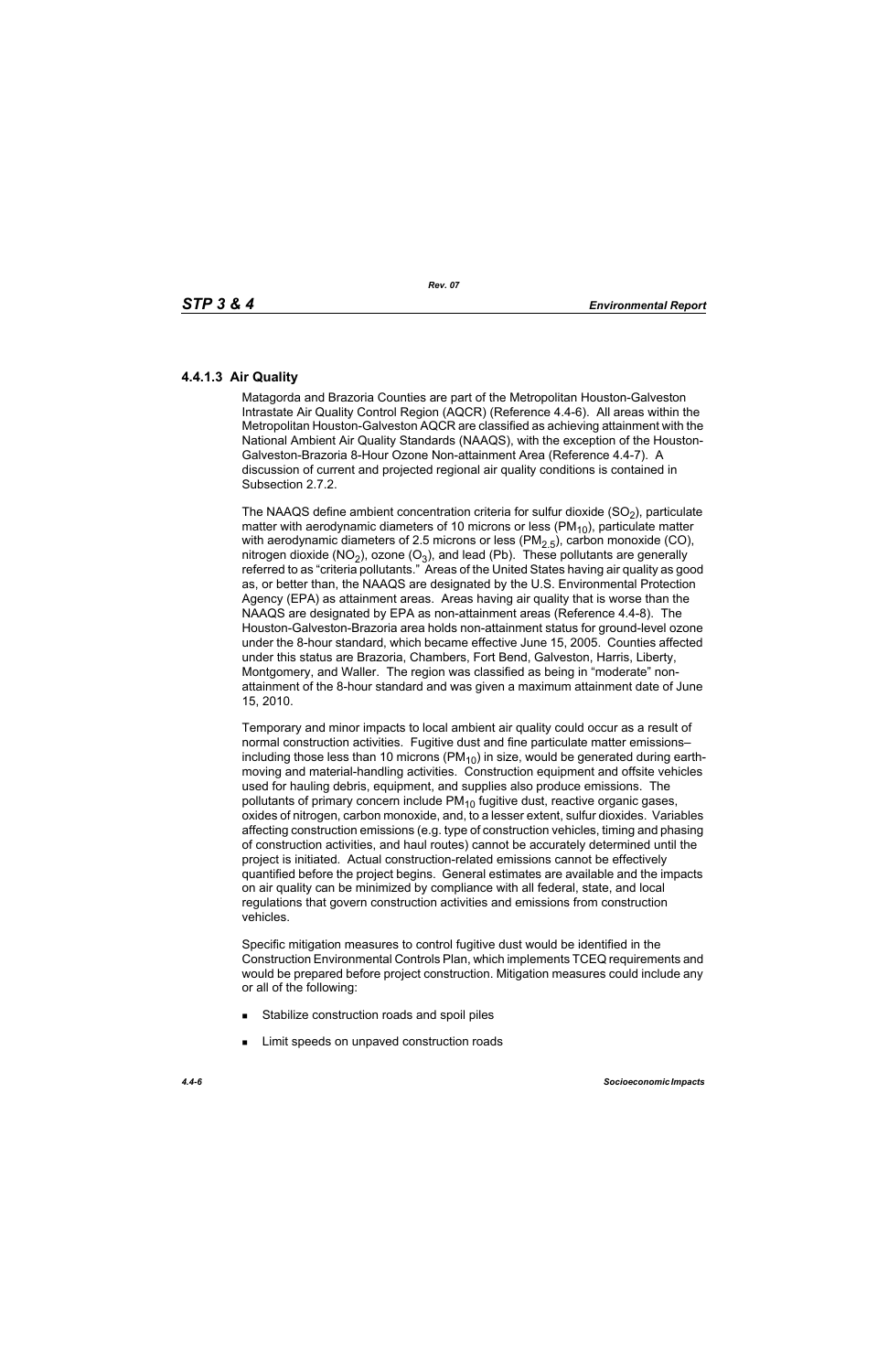- **Periodically water unpaved construction roads to control dust**
- **IMPLEMENT USE OF SOIL ADDES** (i.e., soil cement) to stabilize loose dirt surfaces
- $\blacksquare$  Perform housekeeping (e.g., remove dirt spilled onto paved roads)
- **Cover haul trucks when loaded or unloaded**
- **Minimize material handling (e.g., drop heights, double-handling)**
- Cease grading and excavation activities during high winds and during extreme air pollution episodes
- Phase grading to minimize the area of disturbed soils
- Revegetate road medians and slopes

While emissions from construction activities and equipment would be unavoidable, some methods, such as those mentioned above, could minimize impacts to local air quality and the nuisance impacts to the public in proximity to the project. To this effect, the Construction Environmental Controls Plan would contain environmental management controls strategy including:

- **Phase construction to minimize daily emissions**
- **Performance of proper maintenance of construction vehicles to maximize** efficiency and minimize emissions

[Given the control measures discussed above, impacts to air quality from construction](http://factfinder.census.gov/)  would be SMALL and would not warrant mitigation.

## **4.4.2 Social and Economic Impacts**

This section evaluates the demographic, economic, infrastructure, and community impacts to the region as a result of constructing STP 3 & 4. The evaluation assesses impacts of construction-related activities and of the construction labor force on the region.

The assumed construction schedule projects a construction start date in 2009, and commercial operation dates of 2015 and 2016 for STP 3 & 4, respectively. STPNOC anticipates employing 5950 construction workers at peak construction activity with a 79% to 21% proportion of manual labor to non-manual labor (Table 3.10-2). Figure 3.10-1 illustrates the distribution of the construction labor force over the anticipated construction period.

[Major factors in determining socioeconomic impacts are the number of workers that](http://factfinder.census.gov/)  relocate into the area and where they settle. In determining a methodology to use to determine this information for construction of STP 3 & 4, STPNOC evaluated related [NRC studies for other sites: Malhotra \(Reference 4.4-9\), Mountain West \(References](http://factfinder.census.gov/)  [4.4-10, 4.4-11, 4.4-12, 4.4-13, and 4.4-14\), and the Generic Environmental Impact](http://factfinder.census.gov/)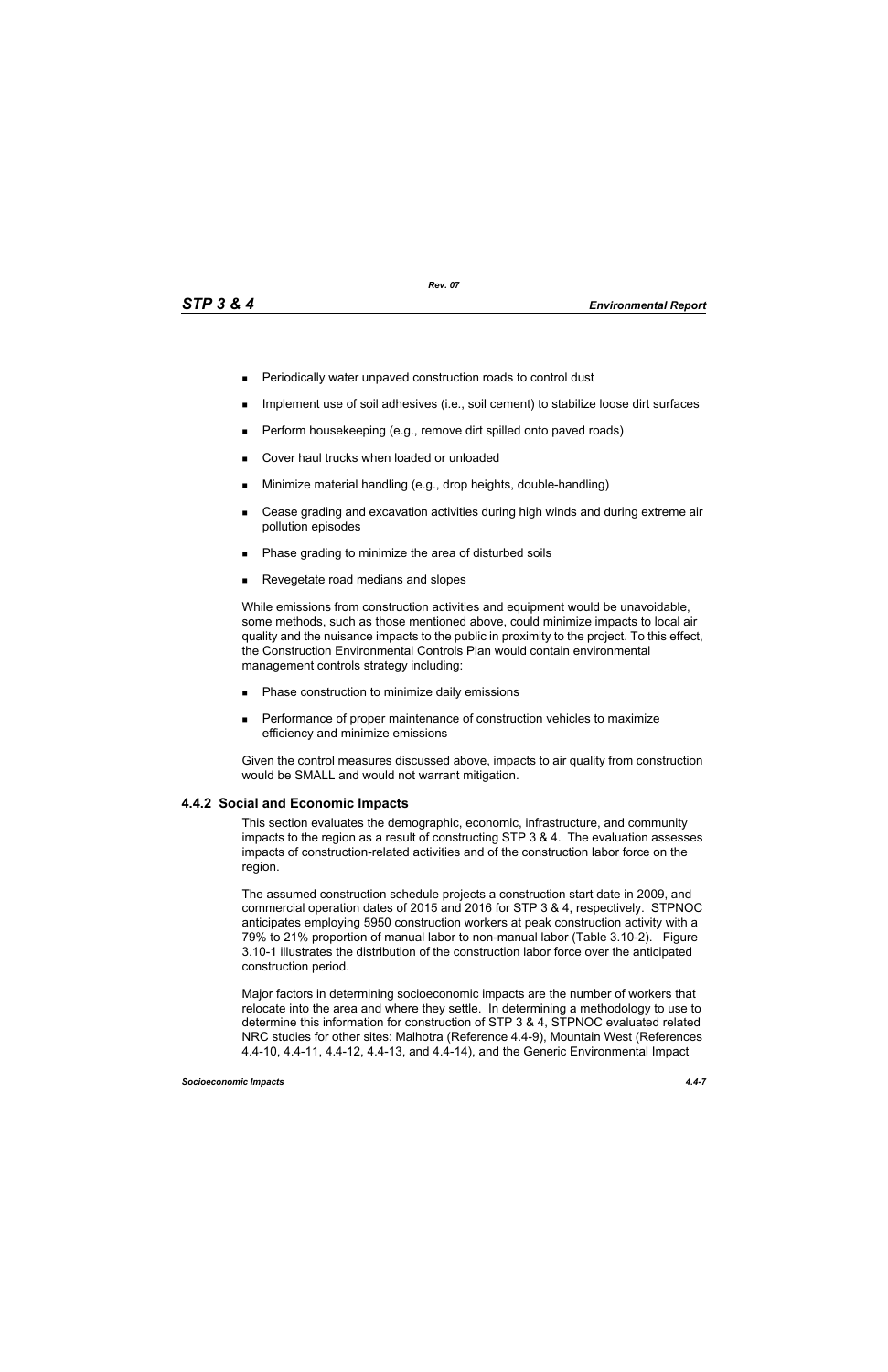[Statement \(GEIS\) for License Renewal \(References 4.4-15 and 4.4-16\). The Malhotra](http://factfinder.census.gov/)  study was based on 28 surveys of 49,000 workers during construction at 13 sites. The Mountain West study was based on post-licensing data from 12 sites. The GEIS study was prepared in support of rulemaking for license renewal and analyzed impacts of constructing and operating the existing fleet and used several case studies in its socioeconomic analysis.

STPNOC has determined that changes in the industry since publication of the studies may call into question the applicability of study results to future plant construction. Principal among these changes are new licensing procedures (10 CFR 52) and improved construction technologies such as prefabrication, preassembly, modularization, and offsite assembly, which may affect the number of workers and skills mix needed. The changes dictate caution in applying the results of the studies to STP 3 & 4. However, the studies provide insights from at least 30 sites representing a broad sampling of socioeconomic conditions and therefore warrant consideration. STPNOC has used study input, together with site-specific information, in predicting worker relocations and settlement patterns.

The studies showed that usually less than 50% of the labor force relocated to work on the job sites, with sites located in denser population areas having the least inmigration. The remaining workers already lived within daily commuting distance. STPNOC chose to use the 50% value as a reasonable estimate to avoid underestimating impacts caused by in-migration and because the STP site is located in a less-dense population area. Malhotra evaluated settlement patterns within a specified distance to sites (e.g., highway miles or radius), whereas Mountain West and the GEIS focused on geopolitical boundaries (e.g., counties). STPNOC evaluated both approaches and found them to reasonably approximate the residential locations of the workers at STP 1 & 2. For this reason, STPNOC used the residential locations of the existing workers to predict the settlement patterns for the new workers. Based on these data and considerations, STPNOC has made the assumptions presented in Table 4.4-2 for construction labor force migration and residential distribution patterns at STP.

Please note the following:

- *(1)* For all socioeconomic analyses, a "mover" is defined by NRC (Reference 4.4- 9) as a worker who changes residence to work at the construction site. Workers who do not change residence to work at the site are classified as "nonmovers." This definition is sufficiently broad to include the small percentage who would move from one place within the 50-mile radius to another place within the 50-mile radius, possibly to improve their access to the site. However, in an effort to be conservative, STPNOC has assumed that all movers would be migrating into the 50-mile region.
- *(2)* In Subsection 4.4.2, STPNOC has identified the significance of the impacts as either small, moderate, or large, consistent with the criteria that NRC established in 10 CFR 51, Appendix B, Table B-1, Footnote 3, as follows: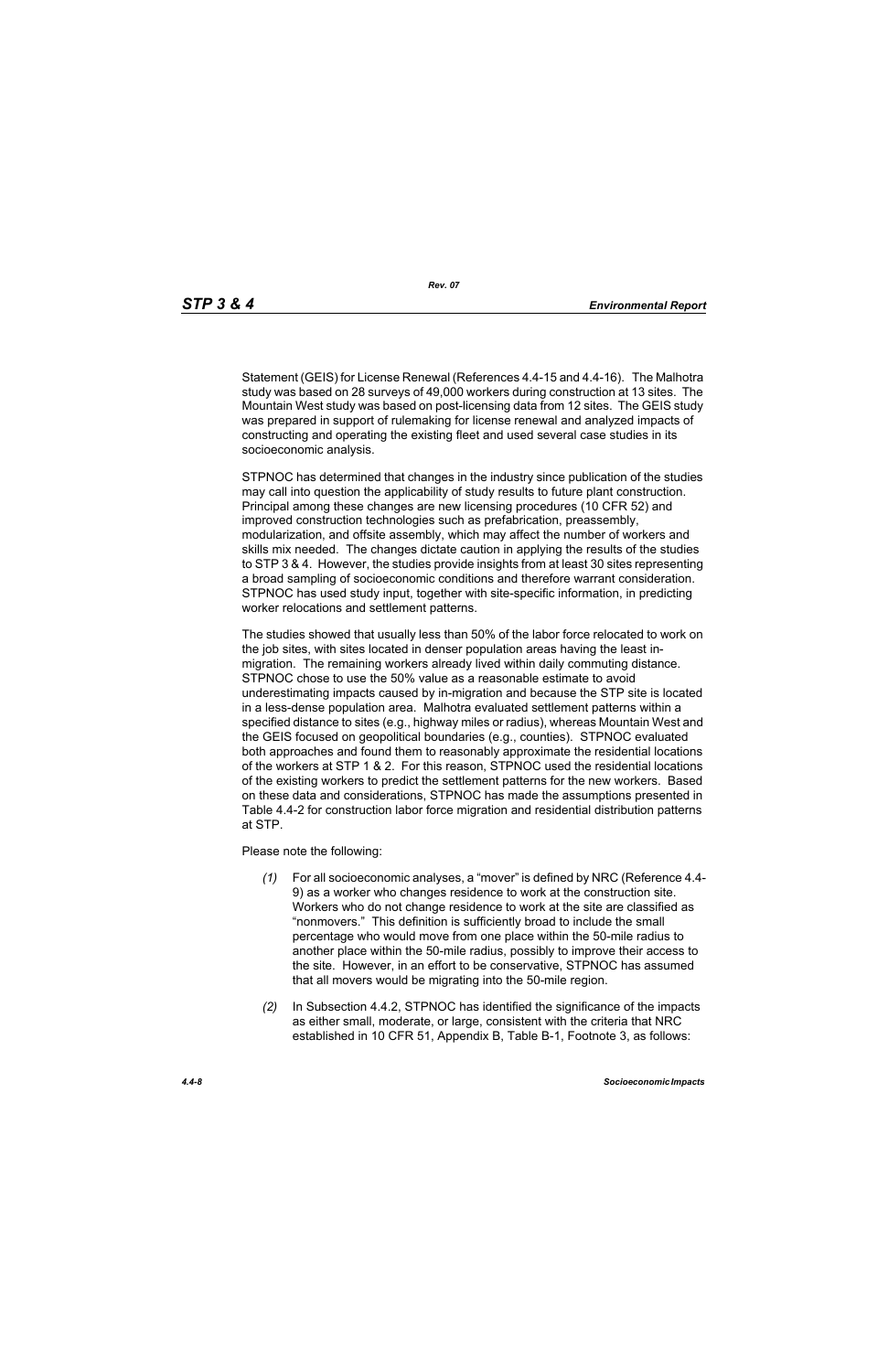SMALL — Environmental effects are not detectable or are so minor that they will neither destabilize nor noticeably alter any important attribute of the resource. For the purposes of assessing radiological impacts, NRC has concluded that those impacts that do not exceed permissible levels in the NRC's regulations are considered small.

MODERATE — Environmental effects are sufficient to alter noticeably, but not to destabilize, any important attribute of the resource.

LARGE — Environmental effects are clearly noticeable and are sufficient to destabilize any important attributes of the resource.

## **4.4.2.1 Demography**

STPNOC based this analysis on the estimated peak construction labor force. STPNOC assumed that approximately 50% of the construction labor force would change their residence to work at the STP site (movers), and that they would relocate to approximately the same areas and in the same proportion as the existing operations labor force. Therefore, this analysis is restricted to the two counties expected to be most affected by the construction labor force, Matagorda and Brazoria Counties.

STPNOC estimates that the construction of both units would be completed by 2016. The 2000 population within the 50-mile radius was approximately 258,960 and is projected to grow to approximately 321,809 by 2020, for an average annual growth rate during the construction period of 1.1% (see Table 2.5-2). STPNOC anticipates employing 5950 construction workers at peak construction activity (Table 3.10-2). STPNOC anticipates that approximately 2975 workers (movers) would relocate to the same areas and in the same proportion as the existing operations labor force: 60.7% (or 1806 workers) in Matagorda County, 22.4% (or 666 workers) in Brazoria County, and the remainder would locate to one of the other counties within the 50-mile radius.

The in-migration of approximately 2975 movers would create new indirect jobs in the area because of the multiplier effect. In the multiplier effect, each dollar spent on goods and services by a mover becomes income to the recipient who saves some but re-spends the rest. In turn, this re-spending becomes income to someone else, who in turn saves part and re-spends the rest. The number of times the final increase in consumption exceeds the initial dollar spent is called the "multiplier." The U.S. Department of Commerce Bureau of Economic Analysis, Economics and Statistics Division provides multipliers for industry jobs and earnings (Reference 4.4-17). The economic model, RIMS II, incorporates buying and selling linkages among regional industries and was used to estimate the impact of new nuclear plant-related expenditure of money in the two-county region of interest. For every mover, an estimated additional 0.61 jobs would be created in the two-county area (Table 4.4-4 and Reference 4.4-17). For every dollar spent by a mover, an estimated additional 0.50 dollars would be injected into the regional economy (Reference 4.4-17). Construction would create approximately 4790 permanent (direct + indirect) jobs in the 50-mile region.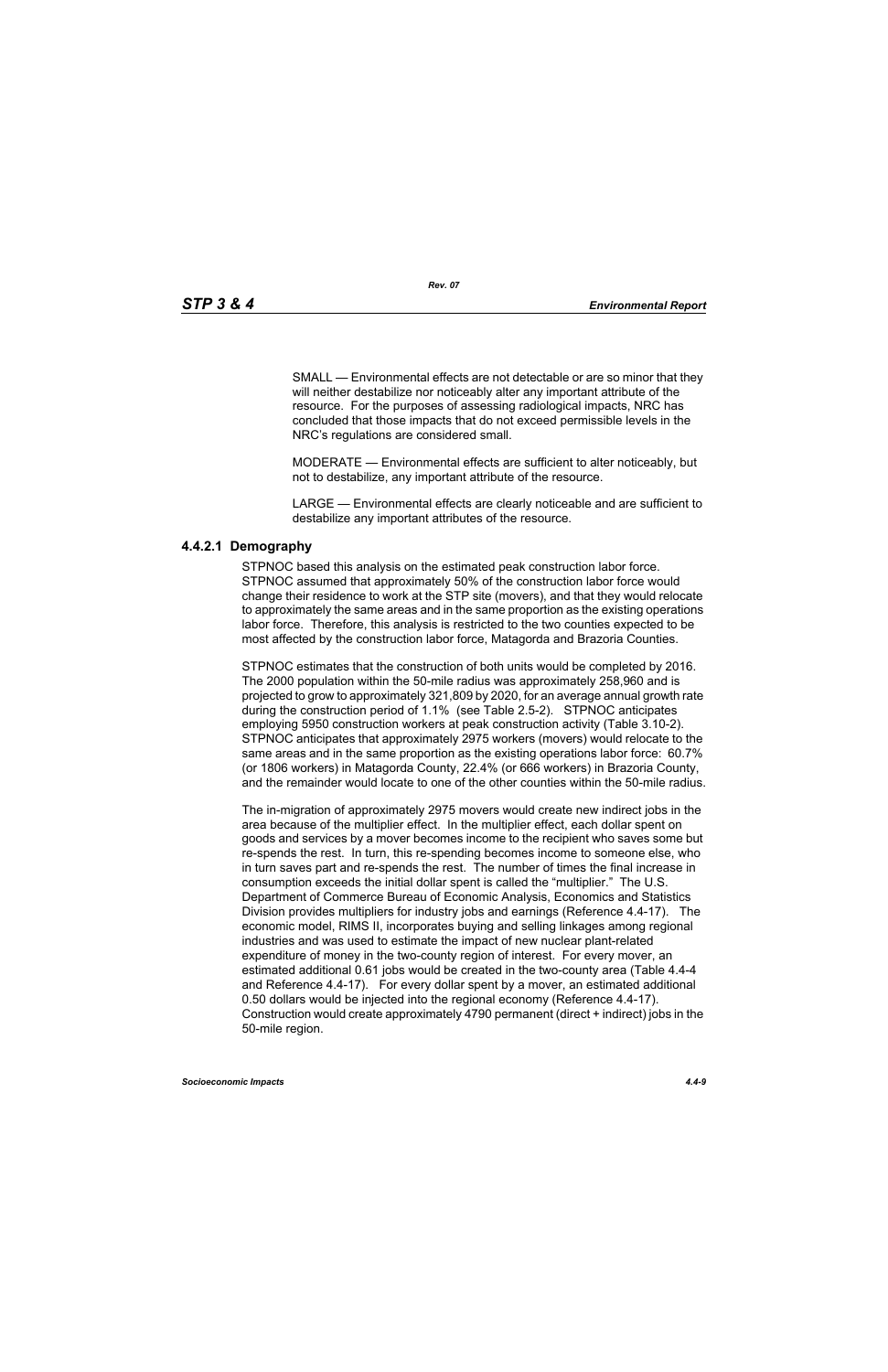Most indirect jobs are service-related and not highly specialized, so, for this analysis, STPNOC has assumed that most indirect jobs would be filled by the existing labor force within the 50-mile region, particularly the two-county area, because 83% of the labor force is expected to settle there. Using the Bureau of Economic Analysis employment multiplier would produce a total number of indirect jobs generated by construction of 1815 (2,975 × 0.61). This number represents approximately 20% of the unemployed persons in the two-county region in 2005 (Table 4.4-4).

According to the Malhotra study (Reference 4.4-9), approximately 80% of nuclear plant construction workers are likely to bring families. Therefore, of 2975 movers, 2380 would bring families into the 50-mile region and 595 movers would not. Assuming that the workers would relocate in approximately that same proportion as the existing operations labor force, approximately 1445 (60.7% of 2380) of those would locate to Matagorda County and 533 (22.4% of 2380) would locate to Brazoria County (Table 4.4-2). Approximately 361 of the workers without families (60.7% of 595) would locate to Matagorda County and 133 (22.4% of 595) would locate to Brazoria County.

According to the Malhotra study, the average household size of a nuclear plant construction worker is 3.25 people. Therefore, construction would increase the population in the 50-mile region by 8330 people  $((2,380 \times 3.25) + (595$  construction workers without families)). Of those, 5056 people (60.7% of 8330) would locate to Matagorda County and 1866 (22.4% of 8330) people would locate to Brazoria County (Table 4.4-2). These numbers constitute 13.3% and 0.8% of the 2000 Census populations of Matagorda and Brazoria Counties, respectively. They constitute 11.3% and 0.6% of the projected 2020 populations of Matagorda and Brazoria Counties, respectively.

The movers and their families would represent a moderate increase in Matagorda County's total population, a small increase in Brazoria County's total population, and smaller increases in the total populations of the other counties in the 50-mile region.

Based on the Malhotra study, STPNOC estimates that 50% of the movers (1488) would remain in the 50-mile region and the remainder would migrate back out of the 50-mile region after construction is complete. Including families, the number of people remaining in the 50-mile radius would be 4165. Applying the same percentage to the movers residing in Matagorda County and Brazoria Counties, STPNOC estimates that 903 and 333 movers, respectively, would remain in these counties. In Matagorda and Brazoria Counties, the remaining workers and their families plus workers without families would number 2528 and 933, respectively.

#### **4.4.2.2 Impacts to the Community**

This section evaluates the social, economic, infrastructure, and community impacts to the two-county area and 50-mile region as a result of constructing STP 3 & 4. It is expected that site preparation and construction activities would continue for approximately 7 to 8 years, be completed by 2016, and employ as many as 5950 construction workers at peak employment.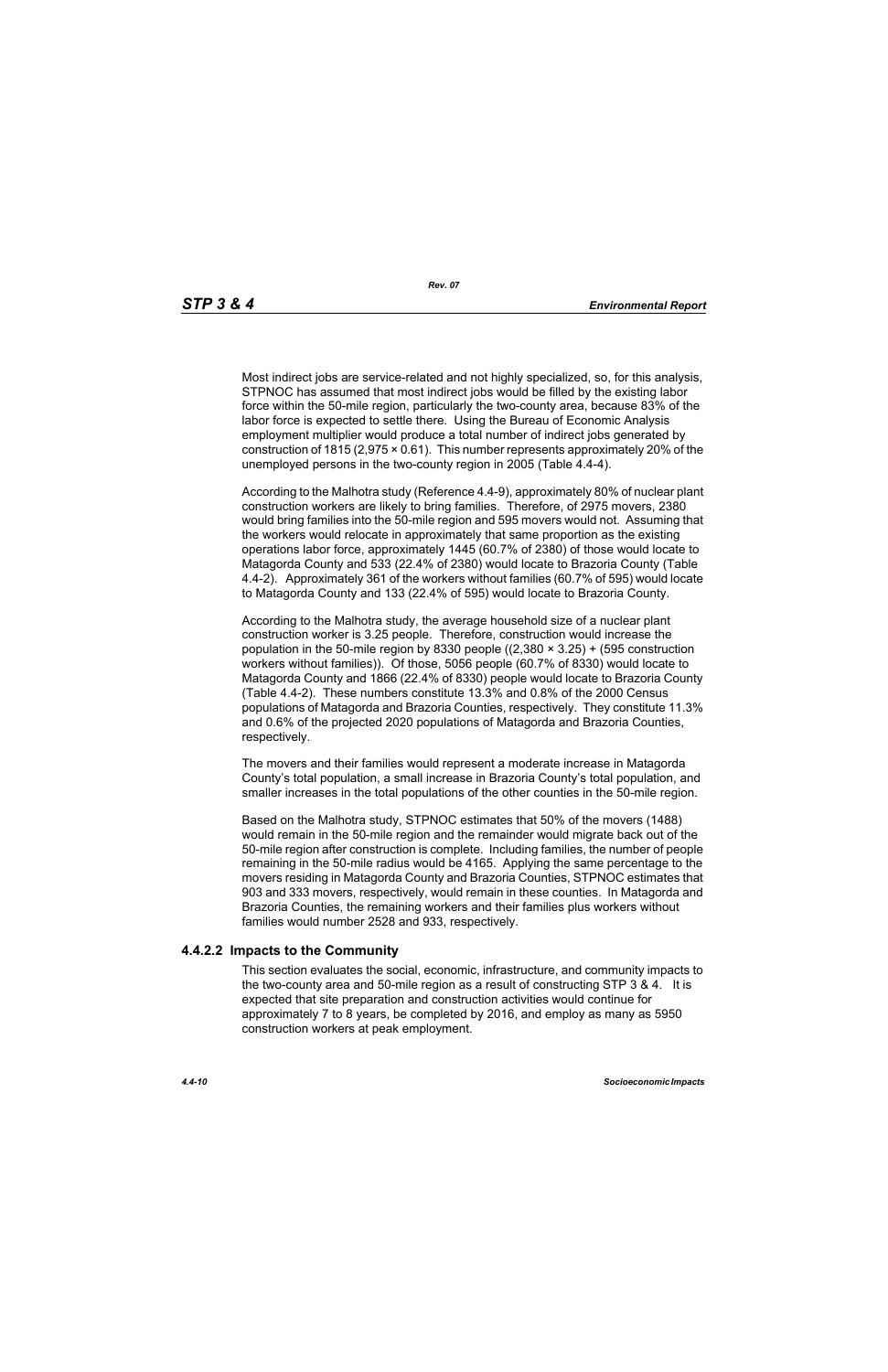## **4.4.2.2.1 Economy**

The impacts of construction on the local and regional economy depend on the region's current and projected economy and population.

As stated earlier in Subsection 4.4.2, approximately 2975 construction workers (50% of the peak construction labor force) would already reside within a 50-mile radius of the STP site. STPNOC believes that the regional construction labor force can support this estimate, based on the size of the construction labor force in the area. In 2005, there were 16,718 construction workers in Matagorda and Brazoria Counties (Table 2.5-7). Including the construction labor forces from the other counties within a 50-mile radius, the peak number of movers—2975—would represent less than 18% of the pool of construction workers within the 50-mile radius.

As stated in Subsection 4.4.2, 2975 construction workers would be considered movers who would migrate into the 50-mile radius. This in-migrating labor force would create additional direct jobs in the region. The expenditures of the construction labor force in the region for shelter, food, and services would, through the multiplier effect of expenditures, also create a number of new indirect jobs. An influx of 2975 movers would create 1815 indirect jobs, for a total of 4790 jobs (Table 4.4-4).

The employment of up to 2975 movers over a 7- to 8-year period could have SMALL to LARGE economic impacts on the surrounding region. The creation of these jobs could inject between \$100.3 and \$1,003.3 million dollars into the regional economy during the life of the construction project, reduce unemployment by up to 20%, and create business opportunities for housing and service-related industries. However, after construction completion, a total of 50% of the movers would be expected to migrate back out of the 50-mile region, and the income associated with construction of Units 3 & 4 would cease. The estimated economic impact of this out-migration could be as high as \$9,930,175 per month (during peak). These estimates are analyzed below.

Table 4.4-5 lists the estimated number of movers on site, by month, during construction. The number of movers is 50% of the total labor force on site per month. STPNOC obtained construction worker wage data for Matagorda and Brazoria Counties from the Department of the Interior's Bureau of Labor Statistics. In 2005, the average annual pay for a construction worker in Matagorda County was \$35,988, and, in Brazoria County, \$40,640 (Subsection 2.5.2.1). In 2006, the average annual for a heavy and civil engineering construction worker in Matagorda County was \$43,639, and in Brazoria \$53,746. To be conservative, STPNOC used the weighted average annual wage of a heavy and civil engineering construction worker in the two counties (weighted based on the number of heavy and civil engineering construction workers in each county) \$53,406 in its analysis. In Table 4.4-5, the average annual wage was divided by 12 to calculate an average monthly wage—\$4,450. The monthly wage was multiplied by the number of movers each month and then summed to calculate total dollars earned by the movers.

A sensitivity analysis, as shown in Table 4.4-5, was performed to further assess the impacts of the mover wages on the region. Because of uncertainty surrounding the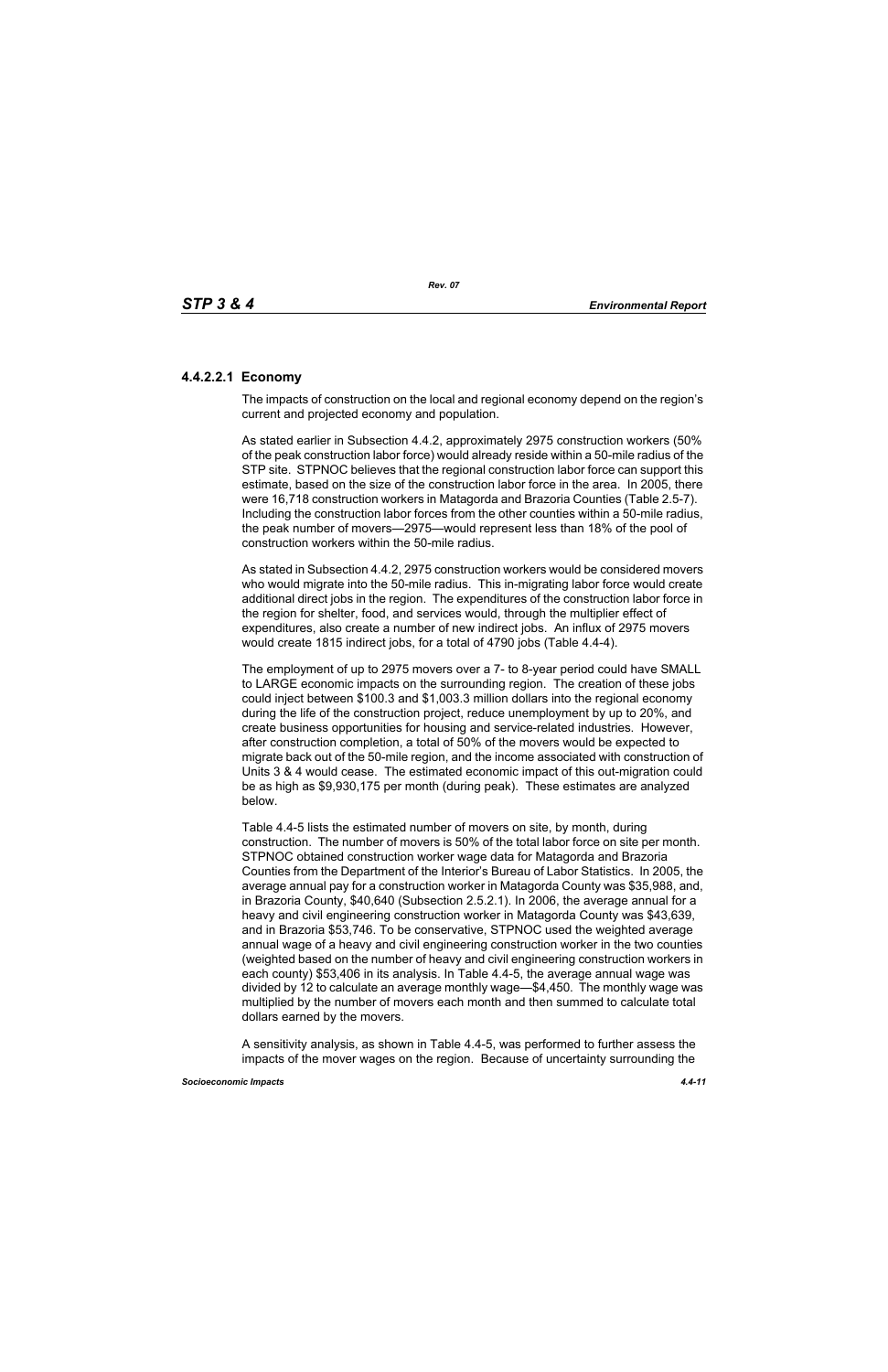amount of mover wages that would be spent in the 50-mile region, STPNOC provided a table depicting the dollar impact on the 50-mile region by percentage of the wages spent within the region. Additionally, an earnings multiplier for the construction industry in the two-county region was applied to the wages. According to these calculations, the total economic impact of mover wages on the 50-mile region would be between \$100.3 million and \$1,003.3 million dollars over the life of the construction project. (Note: STPNOC acknowledges that, although this earnings multiplier is for the two-county region, it reasonably represents the balance of counties within the 50 mile radius.) At construction peak, wages would total \$13,240,233 dollars per month. Multiplying \$13,240,233 by the earnings multiplier (1.5) would generate a monthly economic impact during peak construction activity of \$19,860,350 (if 100% of the earnings were spent within the region). This would be considered a positive impact.

After construction is completed, approximately 50% of the movers would remain in the 50-mile radius and the remainder would migrate out. Assuming a 50% decrease in the mover labor force, there would be a corresponding decrease in the economic impact to the 50-mile region. Any movers remaining in the ROI would continue to contribute to economic impacts in the ROI, but these impacts would not be associated with STP 3 & 4 construction. As noted above, monthly earnings during construction peak total \$13,240,233 per month. With the earnings multiplier applied, impacts could be as high as \$19,860,350 in the unlikely case that all earnings were spent within the ROI (Table 4.4-5). This out-migration would be considered a negative impact. However, Figure 3.10-1 indicates that the out-migration would occur gradually over a 2-year period. The gradual reduction in the construction labor force and the in-migration of operations workers during the construction period, would assist in mitigating the impact to the community from the destabilizing effects of a sudden decrease in households. In addition to the gradual nature of the decline in the construction workforce, the incoming operations workers and their families would help to mitigate the negative impacts of the decreasing construction workforce. Another mitigating factor would be the substantially higher average annual wages expected for the operations workers. These higher wages, combined with larger multipliers for both earnings and employment, suggest that each operations worker would have a greater impact on the ROI economy than each construction worker.

Because of the estimated distribution of the movers, Brazoria County would experience approximately 22.4% of this economic activity and Matagorda County would experience 60.7% of the activity. Matagorda County would be the most affected. Beyond Matagorda County, the impacts would become more diffuse as a result of interacting with the larger economic base of other counties, particularly Brazoria County, which contains a portion of the outskirts of Houston.

The magnitude of the positive economic impacts would be less discernible, diffused in the larger economic base of Brazoria County. Matagorda County, as the site of the construction and the county where most of the construction labor force would reside, would be affected more than Brazoria County. STPNOC concludes that the impacts of construction on the economy of the region would be SMALL everywhere in the region, except Matagorda County, where the positive impacts of an in-migrating construction labor force and the negative impacts of the departing labor force (upon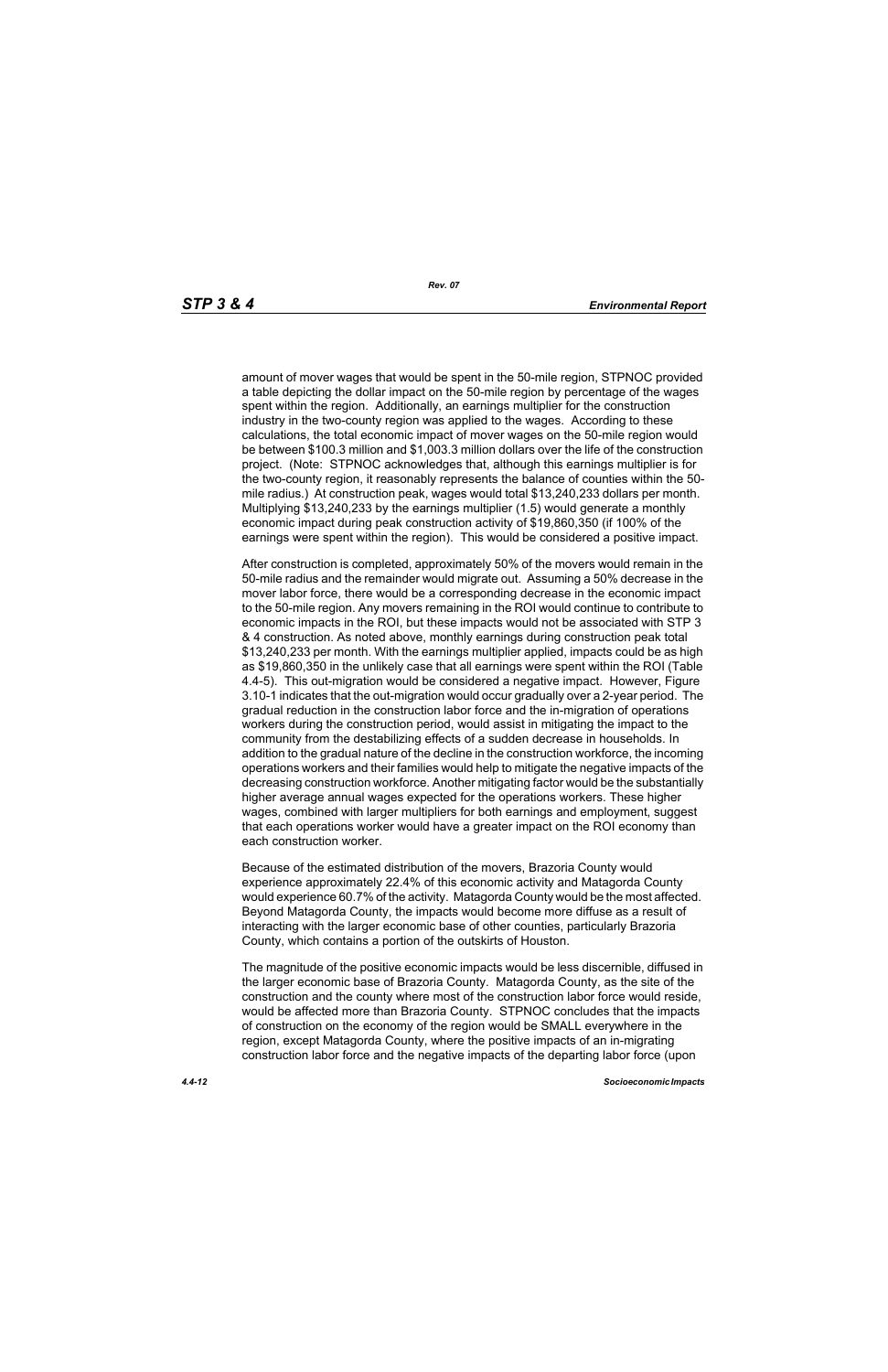construction completion) could be MODERATE to LARGE. Mitigation would be warranted. To mitigate these impacts, STPNOC would maintain communication with local and regional government authorities including the Matagorda County Commissioners Court, County Judge and nongovernmental organizations to disseminate project information that could have socioeconomic impacts in the community in a timely manner. These organizations would be given the opportunity to perform their decision-making regarding economic choices with the understanding that approximately half of the positive economic impacts of the construction project would be temporary and could disappear when the construction project is complete.

## **4.4.2.2.2 Taxes**

Construction-related activities, purchases, and labor force expenditures would generate several types of taxes, including corporate franchise taxes, sales and use taxes, and property taxes. Increased taxes collected are viewed as a benefit to the state of Texas and to the local jurisdictions in the region.

In the GEIS for License Renewal of Nuclear Plants (NUREG-1437), the NRC presents its method for defining the impact significance of tax revenue impacts during refurbishment (i.e. large construction activities). STPNOC reviewed this methodology and determined that the significance levels were appropriate to apply to an assessment of tax impacts as a result of new construction.

In NUREG-1437, the NRC concluded that changes in tax revenues (during refurbishment) at nuclear plants would be:

- SMALL When new tax payments by the nuclear plant constitute less than 10% of total revenues for local taxing jurisdictions. The additional revenues provided by direct and indirect plant payments on refurbishment-related improvements result in little or no change in local property tax rates and the provision of public services.
- MODERATE When new tax payments by the nuclear plant constitute 10% to 20% of total revenues for local taxing jurisdictions. The additional revenues provided by direct and indirect plant payments on refurbishment-related improvements result in lower property tax levies and increased services by local municipalities.
- LARGE When new tax payments by the nuclear plant represent more than 20% of total revenues for local taxing jurisdictions. Local property tax levies can be lowered substantially, the payment of debt for any substantial infrastructure improvements made in the past can easily be made, and future improvements can continue.

## **Personal Income and Corporate Franchise Taxes**

As noted in Subsection 2.5.2.3, Texas has no personal income tax, but recently amended the law to extend coverage of the franchise tax on corporations; the changes take effect January 1, 2008.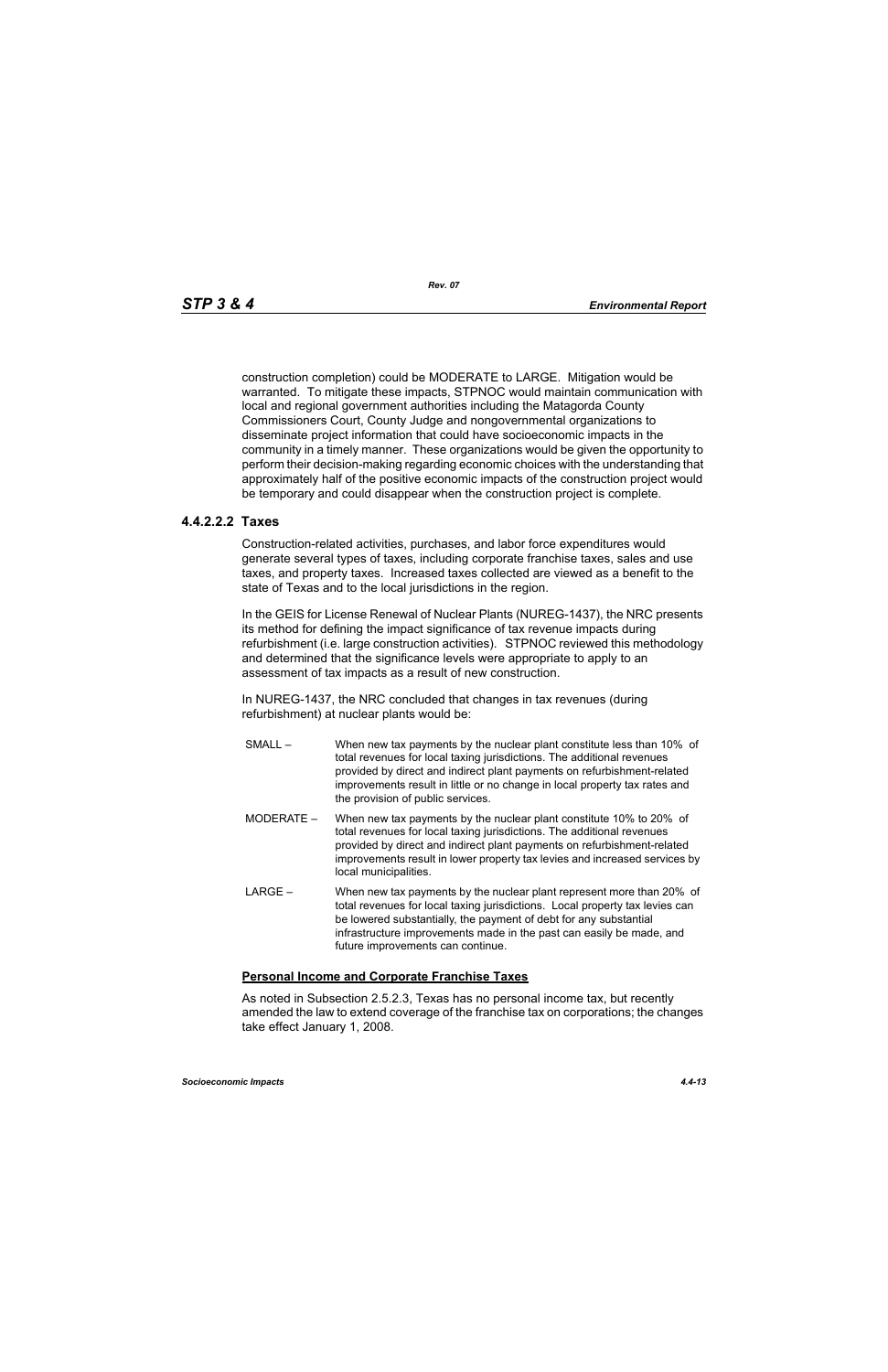The franchise tax is a gross margin tax, meaning that it is calculated on revenues less allowable operating costs. Therefore, no franchise taxes would be assessed during the construction period for STP 3 & 4 because there would be no revenues during that time. In addition to direct taxes from the private owners of STP, local construction expenditures and purchases by the construction labor force would have a multiplier effect in the local economy, where money would be spent and re-spent within the region. Because of this multiplier effect, businesses in Matagorda County and adjacent areas, particularly retail and service sector firms, could experience revenue increases, and there could be prospects for new startup firms and additional job opportunities for local workers. Existing and new firms would generate additional profits, which would further contribute to increased franchise taxes, although the exact amount is unknown. Impacts would be positive and SMALL.

#### **Sales and Use Taxes**

#### **Expenditures by Construction Labor force**

STPNOC estimates a peak construction labor force of 5950 workers, and further estimates that 5056 workers and family members would settle in Matagorda County during the construction period (Subsection 4.4.2 and Table 4.4-2). Their retail expenditures (restaurants, hotels, merchant sales, and other items) would yield an increase in sales and use tax revenues. As an indirect impact, the multiplier effect of the new jobs in the area (see Subsection 4.4.2.1) would also result in higher personal income for current residents in the region, more disposable income, and greater expenditures by individuals and families for items subject to sales or use taxes.

Taxable goods or services purchased anywhere within the state of Texas are subject to the current state sales tax of 6.25%. These revenues are remitted to the state of Texas, which received \$18.3 billion in sales tax revenues (accounting for 25% of state tax collections) in 2006 (Reference 4.4-18). Direct and indirect taxable purchases associated with the construction labor force would yield a relatively SMALL but beneficial impact to the state as a whole. Although sales tax revenues are not returned directly to the counties where the tax was collected, the state uses the sales tax revenues, along with other revenues, to fund numerous services within counties (as discussed in Subsection 2.5.2.3.2), and thus Matagorda County (and other Texas counties) would receive a SMALL positive indirect impact from the expected increase in taxable expenditures by construction workers.

Purchases made within Bay City and Palacios are currently subject to a 2% sales tax above the state's rate of 6.25%; these revenues are returned to the respective cities and are used to fund a variety of city services (see Subsection 2.5.2.3.2). Because of the small populations of these cities, revenues from worker purchases would provide a SMALL to MODERATE positive impact to these jurisdictions.

Purchases within cities outside of Matagorda County that impose an additional sales tax would also yield relatively SMALL to MODERATE beneficial impacts to those cities, with the magnitude depending on the size of the jurisdiction, the amount and variety of goods and services available for purchase, and the actual amount of purchases made within the jurisdiction.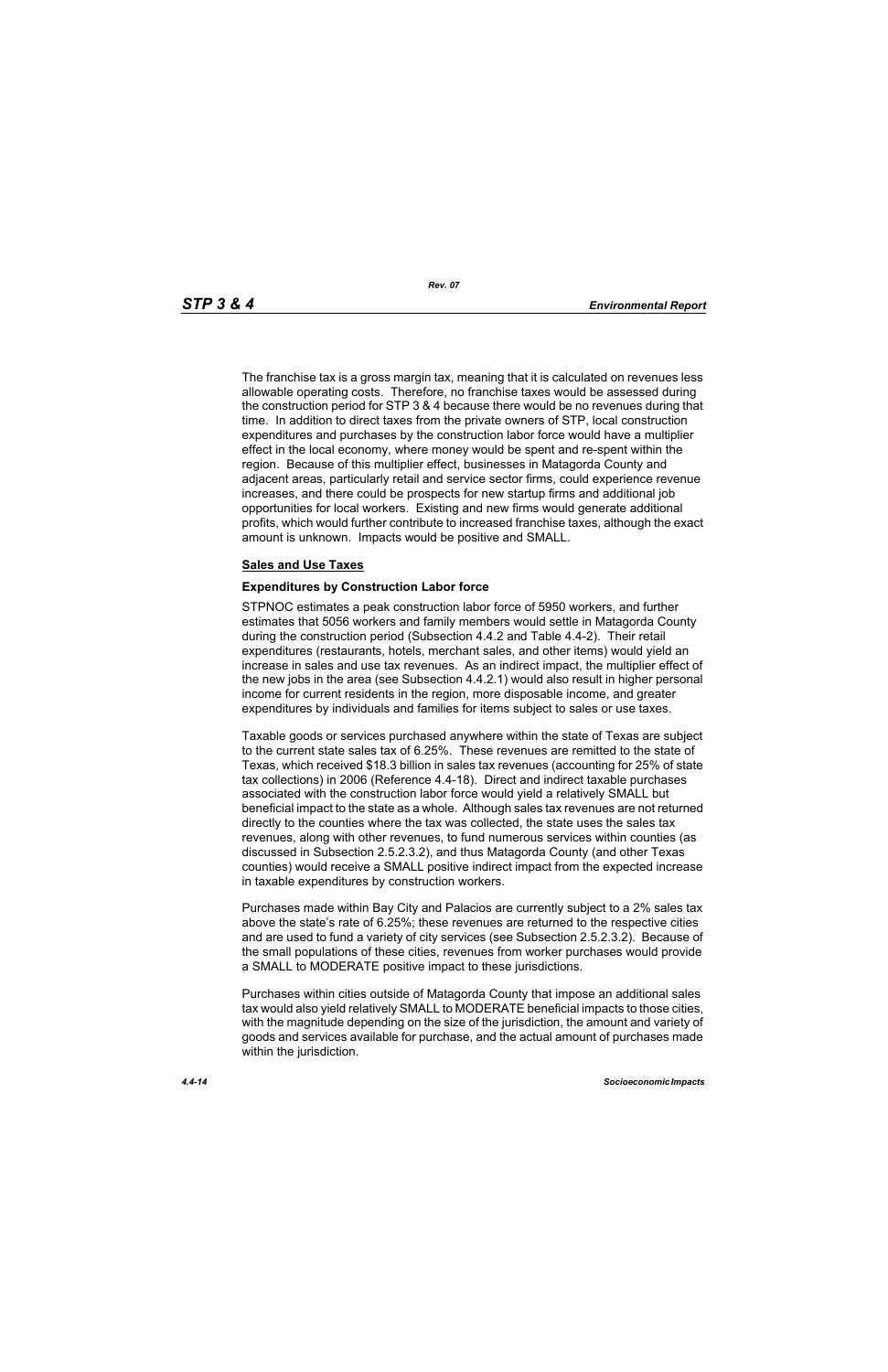#### **Expenditures for Construction Goods and Services**

In addition to sales taxes paid by construction workers and families, the region would also experience an increase in the sales and use taxes collected from project expenditures for construction materials, supplies, and services. To the extent possible, STPNOC obtains goods and services from the local economy, including Bay City. Project expenditures are subject to sales tax in proportion to the percent of investor ownership (e.g., for STP 1 & 2, 44% of STPNOC's taxable purchases are currently subject to sales tax).

According to "Texas Sales Tax Frequently Asked Questions," (Reference 4.4-19), "manufacturers may claim a Texas sales tax exemption for tangible personal property directly used or consumed in or during the actual manufacturing, processing, or fabrication of tangible personal property for ultimate sale if the use or consumption of the property is necessary or essential to the manufacturing, processing, or fabrication operation and directly makes or causes a chemical or physical change to the product being manufactured, processed, or fabricated for ultimate sale."

This exemption applies to the production of electric power and would exempt approximately 90% of the materials used to construct STP 3 & 4, leaving approximately 10% of the construction costs subject to sales tax (6.25% to the state of Texas and 2.0% to Bay City). The owners of STP 3 & 4 have projected the sales tax payments on these expenditures at an estimated \$23.9 million per unit, with \$5.8 million due to Bay City and \$18.1 million to the state of Texas over the construction period. These payments would provide a total of \$11.6 million to Bay City over the 7-year construction period.

To determine the impact of these tax payments, Bay City sales taxes were projected from 2006 to 2015 based on the average annual growth rate of 2.2% between 1996 and 2005. The projected rate of increase in Bay City sales tax is conservative in that it does not take into account likely increases in population or business activity that could occur as a result of STP construction.

For the purpose of this analysis, it was assumed that taxable expenditures would occur evenly during the 6-year construction period for each unit, with construction on STP 3 beginning in 2009 and construction on STP 4 concluding in 2015. As Table 4.4-3 shows, Bay City sales tax collections would be 21% of the total Bay City sales tax revenue collected in 2009. STPNOC tax payments between 2010 and 2014, while both units are under construction, would increase from 38% to 41% of Bay City sales tax revenue. In 2015, the final year of construction for STP 4, the STPNOC sales tax payments would be only 18% of Bay City sales tax revenue. Therefore, the positive impacts to Bay City sales tax revenues would be positive and MODERATE during 2009 and 2015, the first and last years of construction, and positive and LARGE between 2010 and 2014, and the city would be able to provide a higher level of services to its citizens and visitors.

Purchases made in Matagorda County outside of Bay City and Palacios would provide sales tax revenues to the state of Texas, and would constitute a relatively SMALL but beneficial impact. Purchases from taxing jurisdictions outside Matagorda County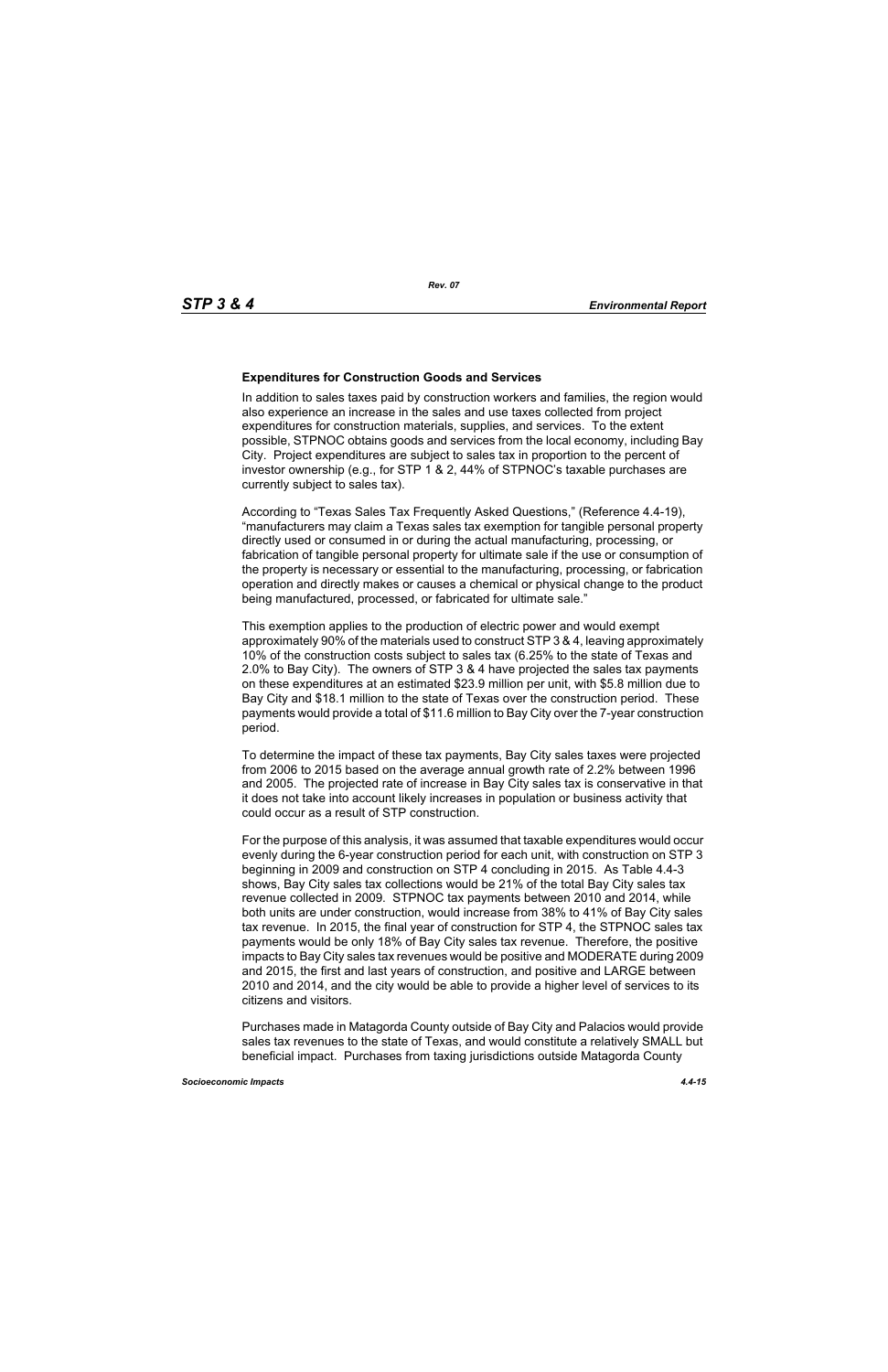would yield relatively SMALL to MODERATE beneficial impacts, depending on the overall size of such jurisdictions. In more heavily populated nearby jurisdictions such as Brazoria County, the positive impacts would be relatively SMALL. It is not possible to assess which counties and local jurisdictions would be most affected, but all taxing entities would receive a SMALL to MODERATE positive impact.

In addition to the construction expenditures noted above, STPNOC has estimated expenditures for goods and services during the construction period, at \$212.7 million for construction-related items and \$13.4 million for office or administrative items. To approximate the impact on state and local sales tax revenues, the total of \$226.1 million was divided by 7 (years in construction period) to obtain an average annual expenditure amount (\$32.3 million), which was then taken as a percentage of increase over the latest year for which actual sales tax revenues were available. It was assumed that none of the items is exempt from sales tax, and that all are subject to Texas sales or use tax. Because of the limited retail opportunities in Bay City and Palacios, a sensitivity analysis was performed to assess the range of impacts from spending 10% to 100% in each jurisdiction. The analysis also addressed the uncertainty regarding private/public ownership of STP 3 & 4 (as noted above, STP 1 & 2 are currently 44% investor-owned and 56% publicly-owned). Only the privately-owned segment is subject to sales tax. Therefore, scenarios for 44%, 60%, 80%, and 100% private ownership were assessed. The analysis is presented in Table 4.4-8.

Depending on the ownership scenario, annual Texas sales tax revenues would range from \$888,230 to \$2.0 million, representing an increase over 2006 sales tax revenues from 0.005% to 0.011%, a SMALL and positive impact.

Annual impacts to Bay City or Palacios tax revenues were estimated to range from a low of \$28,423 (44% private ownership with only 10% subject to local taxation) to \$645,986 (100% private ownership and 100% spent in either city). (Both cities impose a 2% sales tax, so the potential sales tax revenues are identical.) The associated increases over Bay City's 2005 sales tax revenues (\$3.7 million) range from 0.8% to 17.5%, while the increases over Palacios' 2006 sales tax revenues (\$219,500) could range from 12.9% to 294.3%. However, because of the limited availability of goods and services, it is unlikely that a major proportion of expenditures would occur in Bay City. At the present time, it is not possible that more than a small proportion of purchases would occur in Palacios, whose population is roughly one-fourth of Bay City's. Based on current retail opportunities, it is likely that impacts to either locale would be positive and SMALL to MODERATE. However, if additional STP suppliers were to locate within either city, sales tax revenue impacts could range from SMALL to LARGE.

#### **Other Sales- and Use-Related Taxes**

Matagorda County imposes a hotel occupancy tax of 6% on the cost of each room. The revenues from this tax benefit tourism and convention marketing, programs to enhance the arts, and historic preservation projects that benefit tourism. Visitors during the construction period, as well as many construction workers themselves, would use local hotels and pay this tax. Although the exact number of visitors and workers who would use hotels is unknown, it is expected to be large during the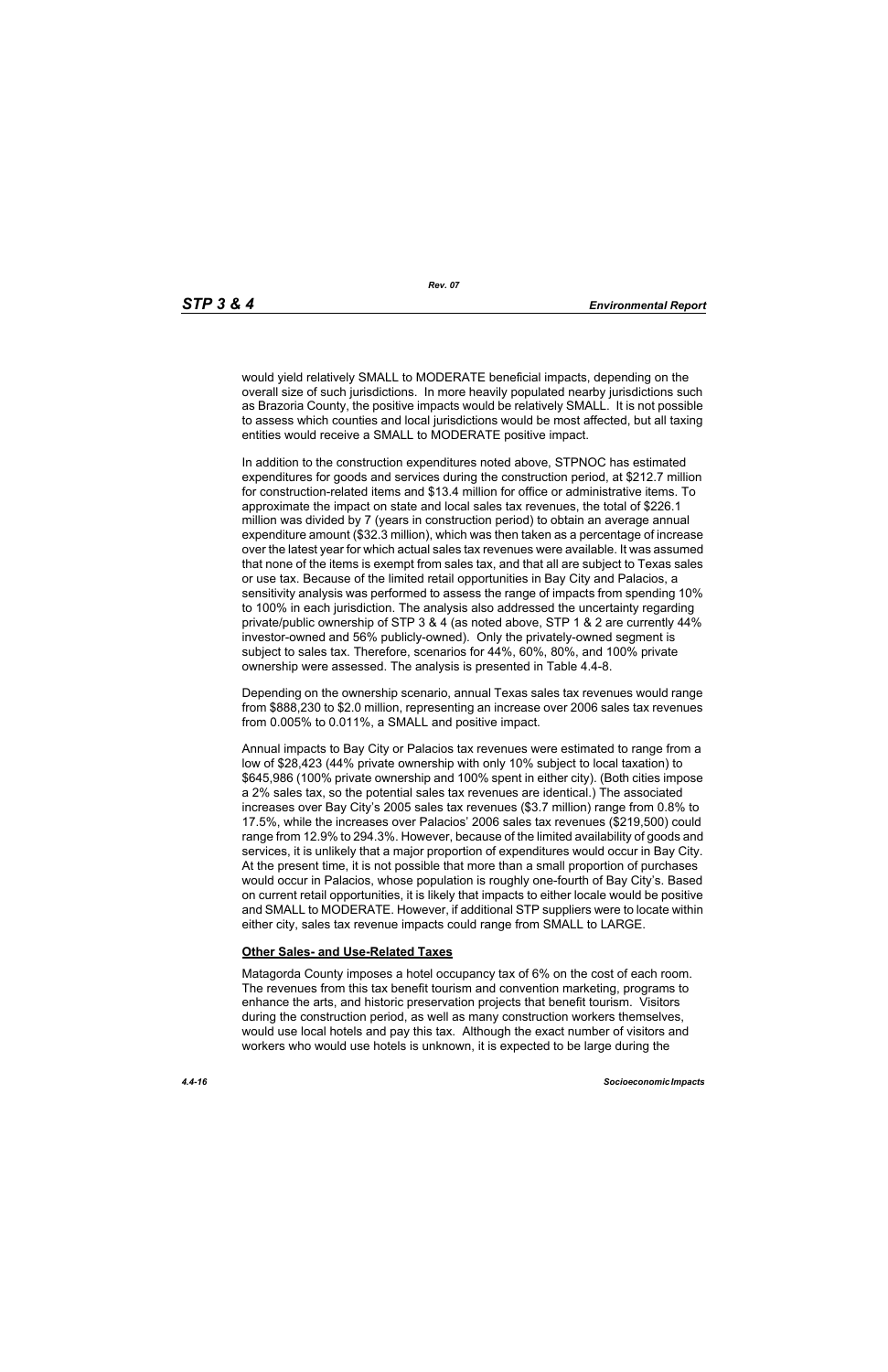construction period. Because of Matagorda County's small population, MODERATE positive benefits to the county would result from these tax collections.

The cities of Bay City and Palacios also tax telecommunications services; calls within Texas are subject to a 2% city tax in these locations, while the state sales tax applies to all calls. Both cities also impose their 2% sales tax on the residential use of gas and electricity. These cities would receive positive impacts from increased collections during an influx of construction workers and their families residing in those communities, with the actual impacts dependent on residence choices and usage patterns for telephone, gas, and electricity. The amounts are unknown at this time but are expected to be relatively SMALL and positive.

#### **Property Taxes — Counties and Special Districts**

As discussed in Subsection 2.5.2.3, Texas property tax assessments are made by the county appraisal district, which bases its appraisal on a consideration of cost, income, and market value. This appraisal is used by all taxing jurisdictions within the county, including special districts and independent school districts (ISDs), which apply their individual mileage rates to determine the taxes owed.

In addition to Matagorda County itself, the special districts who receive property taxes from NRG for STP include the Matagorda County Hospital District, Navigation District #1, Drainage District #3, the Palacios Seawall District, and the Palacios ISD (see Subsection 2.5.2.3).

During construction of STP 3 & 4, STP's additional tax valuation would be based on the cost of construction, and determined in accordance with state law and appraisal formulas or some mutually agreed-upon valuation. Some inputs to the formulas would be discussed or negotiated between the appraisal district and the owners who participate in STP 3 & 4 (municipal utilities do not pay property taxes).

Matagorda County's status as a federal Historically Underutilized Business Zone (HUBZone) and Texas Strategic Investment Area makes tax abatements available for qualifying new businesses or expansions. Nuclear electric power generating facilities are now eligible for this abatement. To receive this abatement, NRG (as the only current owner subject to property tax) would apply to the Matagorda County Commissioners Court, the county governing body. NRG's eligibility and the terms of the abatement would be determined by the Commissioners Court. The amount of any such abatement, the likelihood of NRG's applying for it, and the abatement's possible impact to the affected taxing jurisdictions are not known at this time.

Property tax payments to Matagorda County for STP 1 & 2 represented approximately 75% of the total county property tax revenues between 2000 and 2005. During the 7 year construction period for STP 3 & 4, NRG would likely pay additional property taxes to the taxing districts listed above. Although the amount of these payments is unknown at this time, it is likely that such payments would represent an increase over current payments, resulting in a MODERATE to LARGE positive impact to those taxing jurisdictions and a SMALL to MODERATE positive impact on the local economy.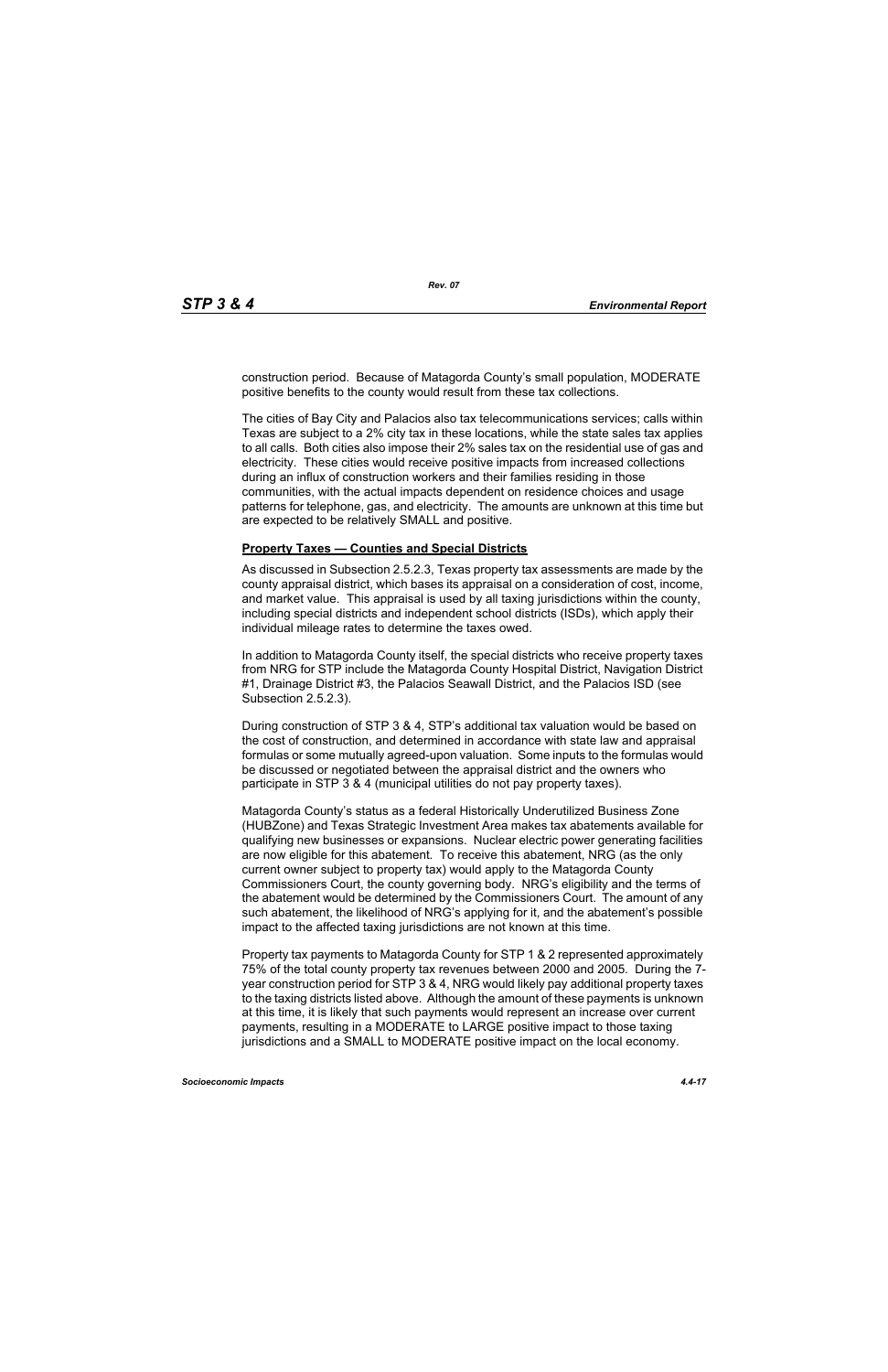A second source of revenue would be from property taxes resulting from housing purchases by the construction labor force. Developers would construct new housing or there would be an increase in the demand for existing housing, which would likely drive housing prices up, thus increasing values, assessments, and property taxes levied and collected. The change in tax revenues is not known at this time and would depend on worker choices regarding home location and home value. The increased housing demand would have relatively SMALL impacts on tax revenues in more heavily populated jurisdictions such as Brazoria County, but in Matagorda County, with a much smaller population, the relative impacts would be SMALL to MODERATE.

#### **Property Taxes — Independent School Districts**

The Palacios ISD encompasses the southwestern portion of Matagorda County and a small portion to the west in Jackson County. It is a largely rural district, containing the town of Palacios, a few smaller communities, and the STP site (see Figure 2.5-8 for a map of the school districts in Matagorda County).

School districts in Texas may tax only entities within their borders, so the owners of the STP facility pays school-related property taxes only to the Palacios ISD, and is the ISD's largest taxpayer. Between 2000 and 2005, between 71% and 99% of the ISD's property tax revenues (see Table 2.5-16) was attributable to STP 1 & 2. As noted in Subsection 2.5.2.3.3, the Palacios ISD received approximately 60% of its revenue from local property taxes for the 2004–2005 school year. The expected increases in the appraised valuation of the STP facility during the construction of STP 3 & 4 would result in larger tax payments to the taxing jurisdictions listed above and in Table 2.5-15.

The state of Texas has established funding guidelines to equalize wealth across school districts, and sets a statewide wealth limit per student each year (\$319,500 in 2006). This limit is multiplied by an ISD's weighted average daily attendance to obtain the total wealth limit for that district. If the ISD's property tax revenues exceed that amount, the district is considered "property-rich"; if revenues are below that amount, it is considered "property-poor." Revenues in excess of the wealth limit are returned to the State for redistribution to property-poor districts (see also Subsection 2.5.2.3.3).

Under the wealth equalization guidelines, additional revenues paid to Palacios ISD would not directly benefit the ISD, since their level of funding is based on a fixed perpupil amount; therefore, the ISD's property tax revenues that remain in the district would increase only if its attendance increased. Property tax revenues exceeding that year's wealth limit would flow to the state of Texas for redistribution to property-poor school districts. Although the amount of the increased tax payments is unknown at this time, the larger payments, while MODERATE to LARGE in absolute terms, would provide a relatively SMALL positive impact to the state of Texas as a whole and to those property-poor districts receiving the reallocated funds.

The influx of construction workers and their families could result in larger enrollments in Palacios schools (see Subsection 4.2.2.8). As explained in Subsection 2.5.2.3.3, the Texas school funding formula is based on weighted average daily attendance. While increases in the number of students could result in additional expenses, the ISD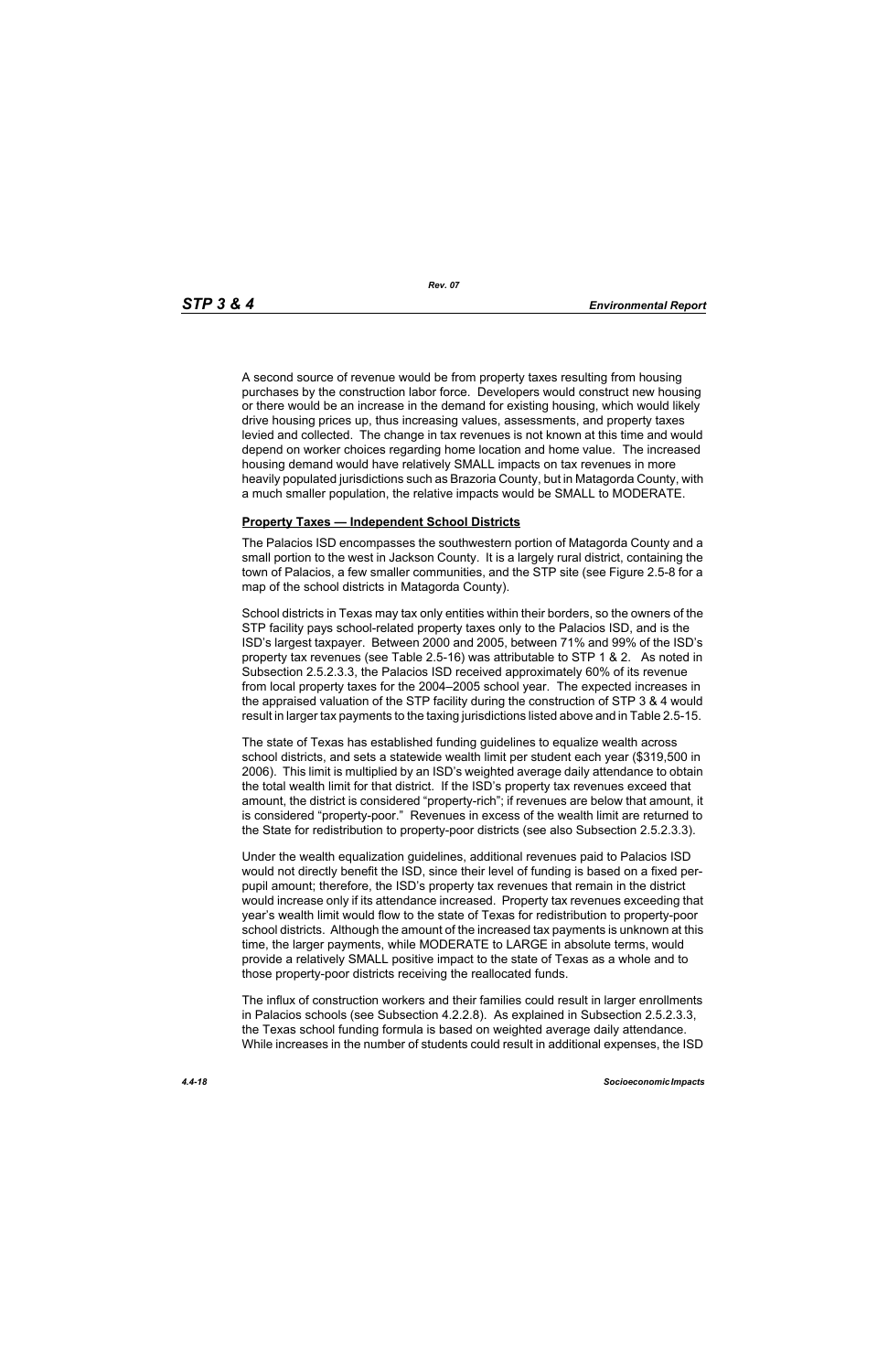would receive increased revenues, and fiscal impacts to the Palacios ISD would be SMALL.

Other school districts in the area do not receive property tax revenues from STP, but could experience larger enrollments during the construction period. Fiscal impacts to these districts would vary from SMALL to MODERATE, depending on the size of their existing enrollment, the amount of enrollment increases, their existing property tax revenues, and their status as a property-rich or property-poor school district under Texas school funding wealth equalization guidelines (discussed in Subsection 2.5.2.3.3). The possible impacts to other school districts in the area are addressed in Subsection 4.2.2.2.8.

In its 2007 session, the Texas Legislature enacted legislation (House Bill 2994) that would expand the existing tax abatement laws (the "Property Redevelopment and Tax Abatement Act" and the "Texas Economic Development Act") to include nuclear electric power generation facilities (Reference 4.4-20). The legislation was signed into law by the Governor of Texas on June 15, 2007 (Reference 4.4-21), and essentially will allow school districts to reduce the taxable value of new construction of nuclear plants, and allow the plants to defer the effective date of an abatement agreement for up to 7 years after the date the agreement was made. Negotiations for this abatement between the owners of STP 3 & 4 and the Palacios ISD are underway. The law would also allow STP's investor-owned participant, NRG, to enter into a payment agreement with the Palacios ISD, whereby NRG could "share" some of its tax savings with the Palacios ISD. This payment would not be considered ISD tax revenue and would not be subject to recapture by the state of Texas (Reference 4.4-22). Passage of this bill may decrease NRG's tax obligations to the Palacios ISD for its share of the STP 3 & 4. Under current state funding formulas to maintain wealth equalization (described above and in Subsection 2.5.3.3.3), the Palacios ISD's overall revenues would not decline (Reference 4.4-23). The amount of any tax reduction and of any "sharing" payment on STP 1 & 2 from NRG to the Palacios ISD are unknown at this time, as are any tax arrangements between the Palacios ISD and the investor-owned operators of STP 3 & 4. However, any additional funds received by the Palacios ISD that would not be subject to wealth-equalization limits (and could thus remain within the ISD) would have a SMALL to MODERATE beneficial impact on the school district.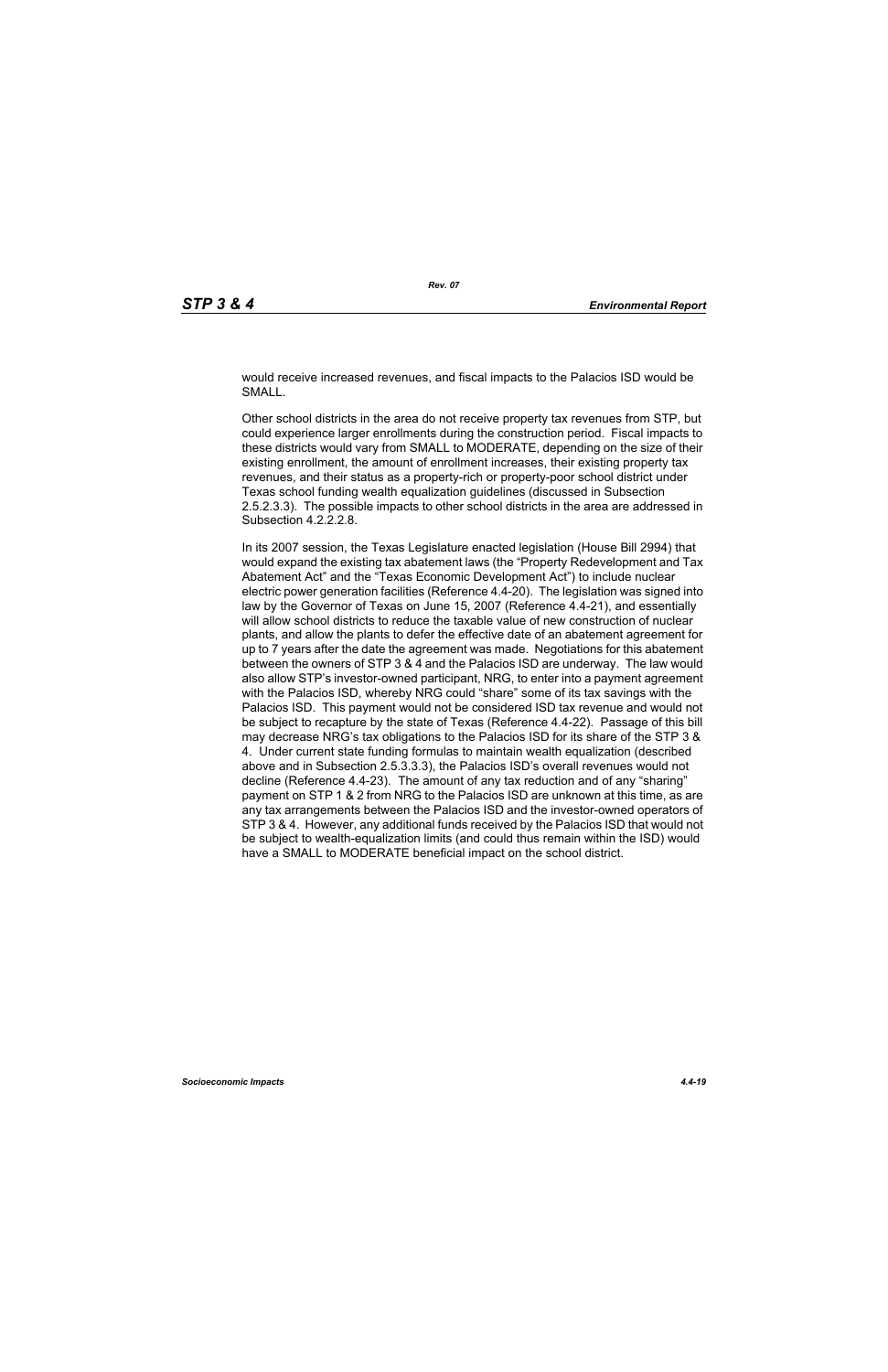## **Summary of Tax Impacts**

In summary, the state of Texas would not collect franchise taxes from the privatelyowned investors in STP 3 & 4 during the construction period for those units.

In absolute terms, the amount of state sales and use taxes collected over a potential 7-year construction period could be LARGE, but SMALL when compared to the total amount of sales and use taxes collected by Texas (\$18.3 billion in 2006). However, because of their small populations, sales taxes collected by the cities of Bay City and Palacios would have a MODERATE to LARGE positive impact.

The construction site-related property taxes collected and distributed to Matagorda County would be LARGE when compared to the total amount of taxes Matagorda County currently collects. In addition, Matagorda County would benefit from an increase in housing values and inventory caused by the influx of the permanent construction labor force, thereby further increasing property tax revenues for the county and special taxing districts.

If the valuation of the STP site increases during the construction period, any increased property taxes collected by the Palacios ISD for the STP site, its largest taxpayer, would have little effect on the ISD due to Texas school funding formulas (see discussion above and in Subsection 2.5.2.3.3). Increased property tax revenues would likely be a LARGE absolute amount, but relative to total property tax collections by the state of Texas, it would yield a SMALL positive impact overall.

Therefore, the potential beneficial impacts of taxes collected during construction would be MODERATE to LARGE in Matagorda County and to entities within the county, SMALL to MODERATE to the Palacios ISD, and SMALL in surrounding areas and in the state of Texas. Mitigation would not be warranted because all impacts are positive.

## **4.4.2.2.3 Land Use**

In the GEIS (NUREG-1437) (Reference 4.4-4), the NRC presents their method for defining the impact significance of offsite land use during refurbishment (i.e., large construction activities). STPNOC reviewed this methodology and determined that the significance levels were appropriate to apply to an assessment of offsite land use impacts as a result of new construction. Matagorda and Brazoria Counties are the focus of the land use analysis because the new units would be built in Matagorda County and most of the construction labor force would reside in one of the two counties.

In NUREG-1437, the NRC concluded that land use changes during refurbishment at nuclear plants would be: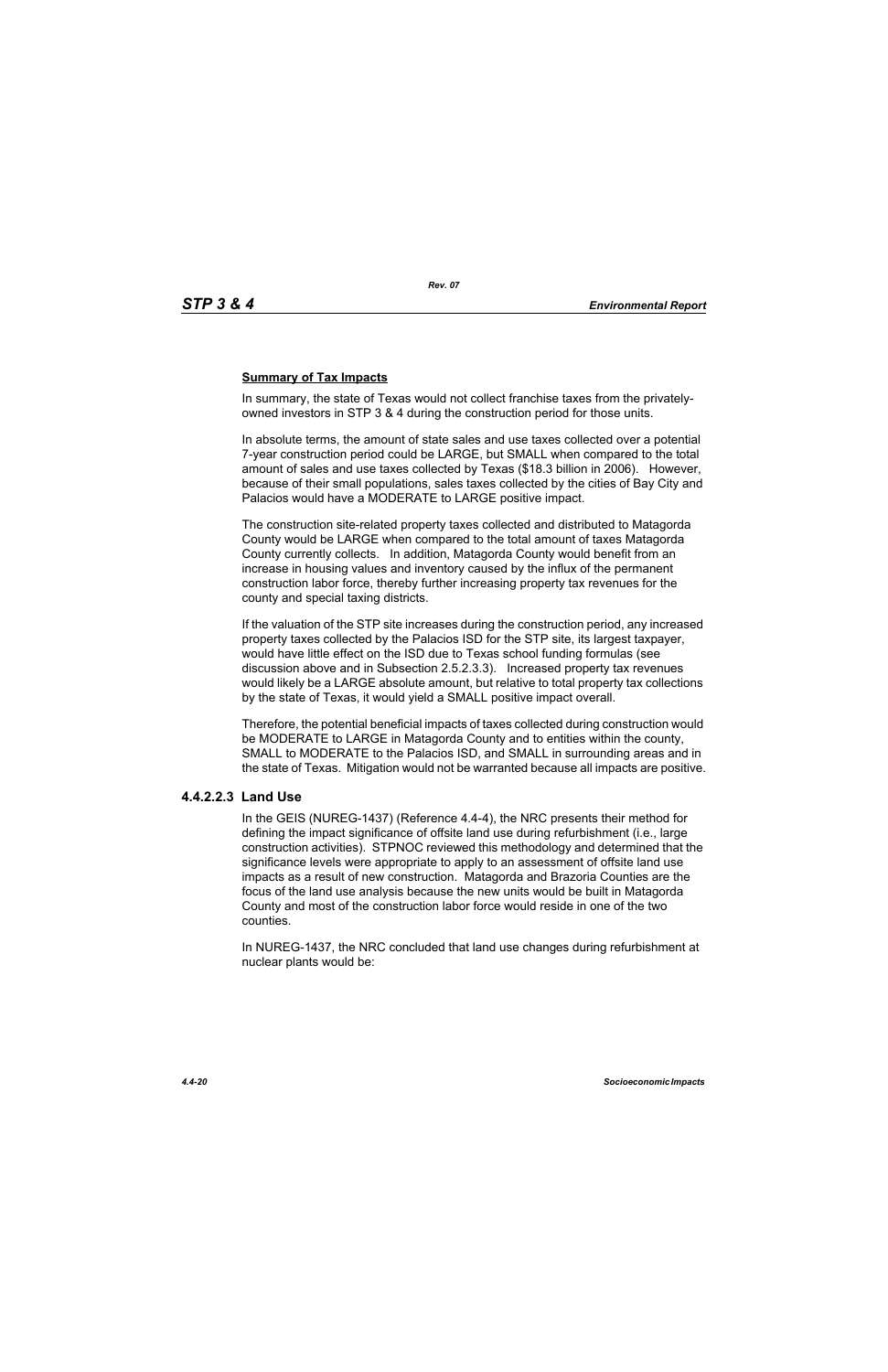| $Small -$ | If population growth results in very little new residential or commercial |
|-----------|---------------------------------------------------------------------------|
|           | development compared with existing conditions and if the limited          |
|           | development results only in minimal changes in the area's basic land use  |
|           | pattern.                                                                  |

- Moderate If plant-related population growth results in considerable new residential and commercial development and the development results in some changes to an area's basic land use pattern.
- Large If population growth results in large-scale new residential or commercial development and the development results in major changes in an area's basic land-use pattern.

Further, NRC defined the magnitude of population changes as follows:

- Small If plant-related population growth is less than 5% of the study area's total population, especially if the study area has established patterns of residential and commercial development, a population density of at least 60 people per square mile, and at least one urban area with a population of 100,000 or more within 50 miles.
- Moderate If plant-related growth is between 5% and 20% of the study area's total population, especially if the study area has established patterns of residential and commercial development, a population density of 30 to 60 people per square mile, and one urban area within 50 miles.
- Large If plant-related population growth is greater than 20% of the area's total population and density is less than 30 people per square mile.

## **Land Use**

All or parts of nine Texas counties are located within the 50-mile radius of the STP site: Brazoria, Calhoun, Colorado, Fort Bend, Jackson, Lavaca, Matagorda, Victoria and Wharton. The 50-mile radius encompasses over 4873 square miles. Land use types (Figure 2.2-4 and Table 2.2-5) in the region consist of 61.3% agricultural, 18.3% forest, 10.1% rangeland, 5.3% wetland, 2.5% urban or built-up, 1.8% water, and 0.6% barren land (Subsection 2.2.3).

Matagorda County covers an area of 1114 square miles (Subsection 2.5.2.4.1). In 2002, approximately 70% of the land area of Matagorda County consisted of farms and ranches (Subsection 2.2.3). The chief agricultural products of Matagorda County are livestock, sorghum, corn, rice, cotton and hay. The chief agricultural products have not changed since the 1992 Census of Agriculture Summary (Reference 4.4-25).

There are only two incorporated cities in Matagorda County—Bay City, the county's seat, and the city of Palacios. These cities have the two largest concentrations of population.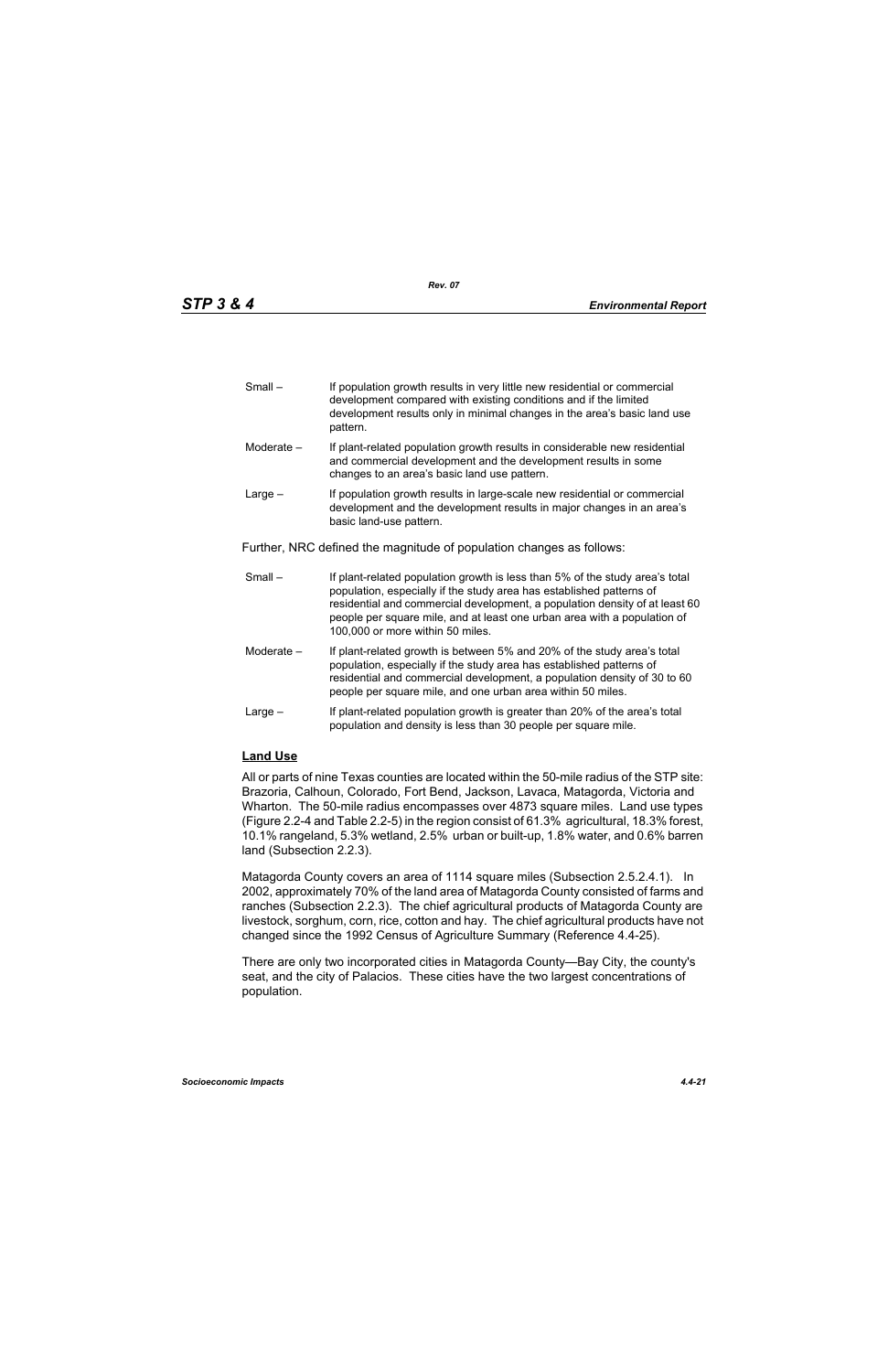There is currently no formal land use planning or zoning at the county, city, or town level in Matagorda County (Subsection 2.5.2.4.1); however, the city of Bay City is in the process of developing a planning committee and hopes to have it operating in the next several years (Subsection 2.5.2.4.1).

Brazoria County covers an area of 1386 square miles (Subsection 2.5.2.4.2). In 2002, approximately 70% of the land was used in farming and ranching (Subsection 2.2.3). Cattle, hay, rice, sorghum, corn, and cotton are the primary agricultural products. Since 1992, there has been a steady increase of cattle ranches and sorghum farms, while the amount of corn for grain and cotton farms has remained relatively unchanged. Rice production has been steadily declining from 1992 to 2002.

The principal urban centers in Brazoria County are: Angleton (the county seat), Alvin, Amsterdam, Brazoria, Damon, Pearland, Rosharon, West Columbia, Holiday Lake, Old Ocean, Bailey's Prairie, Iowa Colony, Bonney, Hillcrest Village, Brookside Village, Danbury, Liverpool, Manvel, Sweeny, and the towns that constitute Brazosport including Clute, Freeport, Quintana, Oyster Creek, Jones Creek, Lake Jackson, Richwood, and Surfside Beach.

While there is no formal land use planning or zoning at the county level in Brazoria County, there are subdivision ordinances for areas outside of the city limits. However, Angleton, Alvin, Pearland, Manvel, Lake Jackson, and Richwood have land use planning and/or zoning and subdivision Code of Ordinances to guide development (Reference 4.4-25).

#### **Construction-Related Population Growth**

The construction of STP 1 & 2 began in the summer of 1975 and had large indirect impacts on the economy in the region, especially Matagorda County, as evidenced by an upswing in residential and commercial activity, but those were temporary, and the economy returned to preconstruction impacts levels when construction was completed.

The 2000 population of Matagorda County was 37,957 with a population density of 34.1 people per square mile (Reference 4.4-26). At its peak, construction-related population growth in Matagorda County would reach 5056 people (workers and families) (Subsection 4.4.2.1). According to NRC guidelines (Reference 4.4-5), construction-related population changes would be considered MODERATE to LARGE since the plant-related population growth would be 13.3% of Matagorda County's total 2000 population and 12.2% of Matagorda County's projected 2010 population (Subsection 2.5.1); Matagorda County has some established pattern of residential and commercial development, and the outskirts of the city of Houston are within 50 miles.

The 2000 population of Brazoria County was 241,767 with a population density of 174.4 people per square mile (Reference 4.4-26). At its peak, construction-related population growth in Brazoria County would reach 1866 people (workers and families) (Subsection 4.4.2.1). According to NRC guidelines (NUREG-1555), constructionrelated population changes would be considered SMALL since plant-related population growth would be 0.8% of Brazoria County's total 2000 population and 0.7%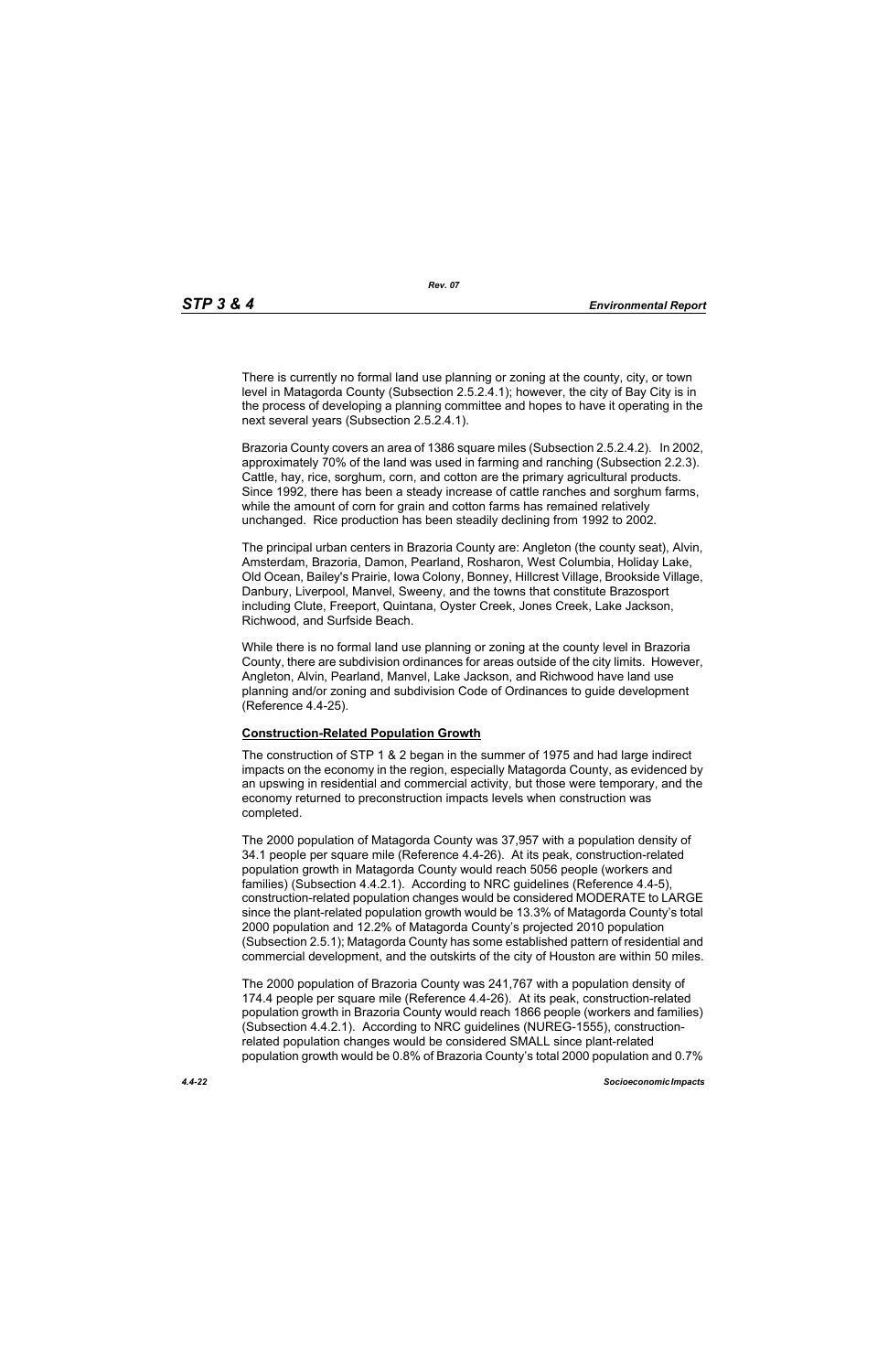of Brazoria County's projected 2010 population (Subsection 2.5.1); Brazoria County has established some patterns of residential and commercial development, and the outskirts of the city of Houston are within 50 miles.

Upon construction completion, STPNOC estimates that approximately 50% of the movers would migrate back out of the 50-mile region; the remaining 4165 (movers and families) would become permanent residents of the region; and 3461 of those would become permanent residents of Matagorda and Brazoria Counties (Table 2.5-2).

#### **Conclusion**

From a land-use perspective, Matagorda and Brazoria Counties are still predominantly rural, and most of the land in both counties, especially Matagorda County, would likely continue to be used for agriculture into the foreseeable future. In Matagorda County, commercial and residential development is minimal and has experienced little change. In Brazoria County, there has been more development in its eastern half due to the expansion of the outskirts of Houston. Similar to the construction of STP 1 & 2, the construction of STP 3 & 4 would create an upswing in residential and commercial activity, possibly converting some land to other uses such as trailer parks, convenience stores, hotel/motel property, etc. In Matagorda County, because of its rural nature and the fact that most of the labor force would live there, these land use conversions would be more noticeable. In Brazoria County, the impacts would be smaller and more readily absorbed into the land conversion activities already taking place there.

Upon construction completion, approximately 50% of the movers would migrate back out of the 50-mile region and 50% would become permanent residents. Residential and commercial activity would continue at a higher-than-preconstruction level. Approximately 50% of the converted land could remain converted and the balance of the converted land could return to its preconstruction use. Land that could readily be converted back to its original land use could include, for example, open areas used to park mobile homes, RVs, campers, or similar vehicles used as temporary housing by some workers during construction. Therefore, employing NRC criteria (NUREG-1555), offsite land use changes would be considered SMALL in all surrounding counties with the exception of Matagorda County, where impacts could be MODERATE to LARGE. To mitigate these impacts, STPNOC would maintain communication with local and regional governmental and nongovernmental organizations, including but not limited to the Department of Housing and Community Affairs and the Matagorda County Economic Development Corporation, to disseminate project information such as housing, business development, and economic growth and stabilization, in a timely manner. These organizations would be given the opportunity to perform their decisionmaking with the understanding that, (1) a percentage of the land converted for this construction project could be permanently dedicated to its new use and, (2) other converted land could become available for other uses upon construction completion.

## **4.4.2.2.4 Transportation**

Impacts of the proposed construction on transportation and traffic would be most visible in Matagorda County, particularly Farm-to-Market (FM) 521, a two-lane farm-to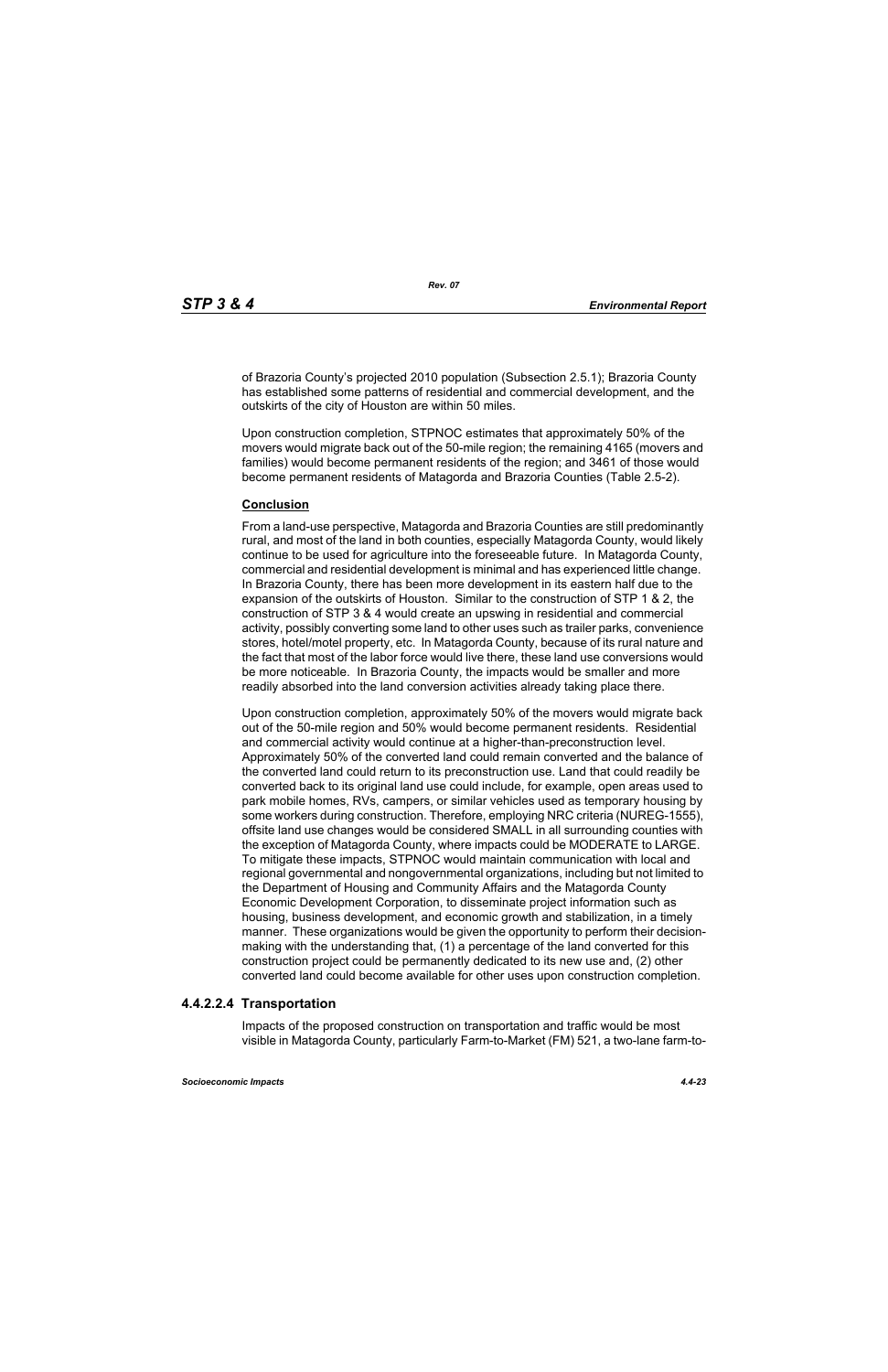market roadway which provides the only direct access to the STP site. Impacts of construction on traffic are determined by five elements:

- (1) The capacity of the roads
- (2) The projected population growth rate in Matagorda County, the county most affected by the construction (Table 2.5-2)
- (3) The number of construction workers and vehicles on the roads
- (4) The number of truck deliveries to the construction site
- (5) The number of shift changes for the construction labor force

For this analysis, STPNOC has assumed that there would be three construction shifts. The first shift would include 70% of the total construction labor force, the second shift would include 25%, and the third shift would include 5%. Analysis conservatively assumes one worker per vehicle (Section 2.5).

## **Roads**

Construction workers would travel daily to the STP site, and truck deliveries would be made daily to the construction site. Truck deliveries and construction worker vehicles would enter the site via the north entrance where FM 1468 meets FM 521. The STP 1 & 2 labor force (and STP 1 & 2 outage labor forces) would all access the STP site via FM 521 (Subsection 3.9S.3.2 and Figure 2.5-5).

#### **Public Transportation**

Public transportation in Matagorda County is provided by RTransit. RTransit provides services by appointment to the rural general public, elderly, and people with disabilities (Subsection 2.5.2.2). The increase in population of 60.7% (or approximately 5056 workers and family members) (Subsection 4.4.2.1), due to the construction of STP 3 & 4, could increase public transportation usage in the area as family members and workers would use these services.

## **Traffic Conditions**

Vehicle volume on the roads within a 24-hour period, as measured by Average Annual Daily Traffic (AADT) counts and a "Functional Class" system (Texas Department of Transportation [TXDOT] does not use "Level of Service" [LOS] determinations for Texas roadways), reflect the urban and rural character of the counties.

The 2000 Matagorda County population was 37,957. It is expected to increase 9% by 2010 and 18% by 2020 (Table 2.5-5); however, because most of the traffic on FM 521 in the vicinity of the STP site is related to STP 1 & 2 and because of the conservative assumptions STPNOC has made regarding the timing of plant traffic on FM 521, local traffic was not factored into the analysis.

TXDOT considers FM 521 to have a Functional Class of two-lane, undivided, rural major collector with a threshold capacity of 55,200 vehicles per day (Table 2.5-12)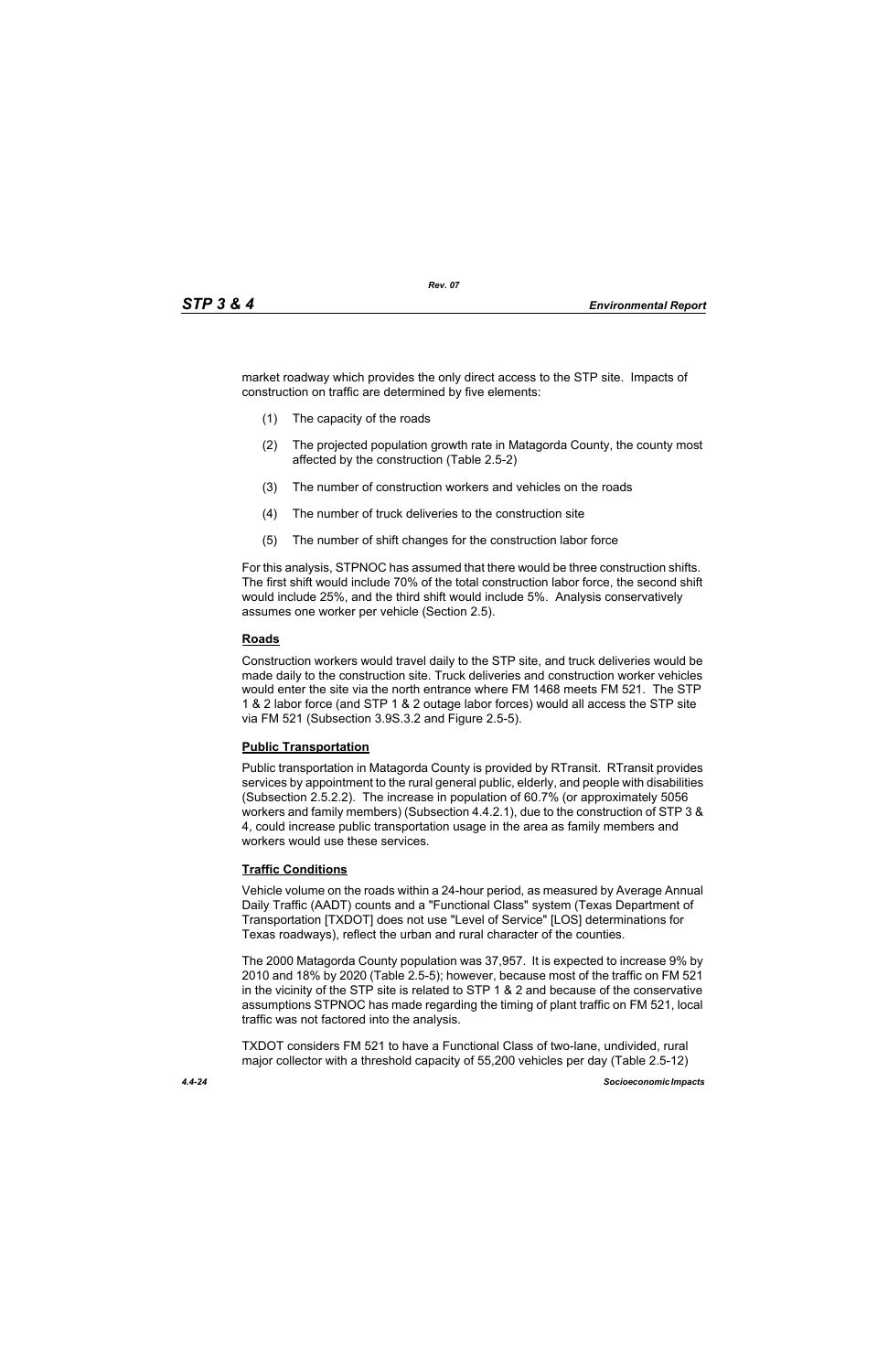(Reference 4.4-28). The daily traffic on FM 521 north of STP, as measured by the 2005 AADT count, was 2530 vehicles in the westerly direction and 1543 in the easterly direction in a single 24-hour period (Reference 2.5-29) (see Table 2.5-12).

The 2005 AADT unidirectional count on FM 521 was totaled to arrive at an estimate of 4073 vehicles on FM 521 north of the STP site in a single 24-hour period. For purposes of analysis, it was assumed that 67% of the 4073 vehicles were attributable to the current STP labor force. STP makes up 2730 vehicles (1365 vehicles traveling FM 521 twice daily) of the AADT count, representing 67% of the total 4073 vehicles counted in a 24-hour period, while non-plant related local traffic makes up the remaining 33%. With the addition of 5950 construction workers (Table 4.4-4) at peak construction, to the current 1365 employees total for three shifts in a 24-hour period (a total of 7315 workers), it is assumed that the afternoon shift change would result in the highest hourly traffic count as approximately 5120 day shift workers (70% of 7,315) leave and 1829 night shift workers (25% of 7315) arrive and 134 non-plant related vehicles would travel FM 521.

The capacity of FM 521 is 55,200 passenger vehicles in a 24-hour period, 5,520 during peak travel hours. During day/night shift change, peak travel hour, capacity will be reached as 7,083 workers (134 [non-plant related traffic] + 5120 + 1829) travel on FM 521. As a measure to alleviate traffic congestion construction workers will enter the site from the north vial the intersection of FM 1468 and FM 521, or the west entrance of FM 521. The current STP workforce will enter from the east entrance of FM 521. For the proposed construction schedule, road capacity could be reached during months 26 through 35. Traffic is expected to begin to abate during month 36 as fewer construction workers would be required for the remainder of construction (Figure 3.10-1).

In addition to the operations and construction work force analyzed above, an average outage work force of approximately 1500 to 2000 workers per unit would use FM 521 for approximately 17–35 days during each refueling outage scheduled for each reactor every 18 months.

Construction workers would have a MODERATE to LARGE impact on the two-lane roadways in Matagorda County, particularly FM 521 and its feeder roads. Mitigation, including but not limited to, widening the roadway and reinforcing/repaving the current roadway, may be necessary to accommodate the additional vehicles on Matagorda County roads, particularly FM 521. These measures are discussed below.

Mitigation measures could be included in a construction management traffic plan developed by STPNOC before the start of construction. Potential mitigation measures could include installing turn lanes at the construction entrance, establishing a centralized parking area away from the site and shuttling construction workers to the site in buses or vans, encouraging carpools, and staggering construction shifts so they do not coincide with operational shifts. STPNOC could also establish a shuttle service from the Bay City area, where many of the construction labor force is likely to reside. The operations work force would continue to enter the plant at the current entrance on FM 521 (Subsection 3.9S.3.2).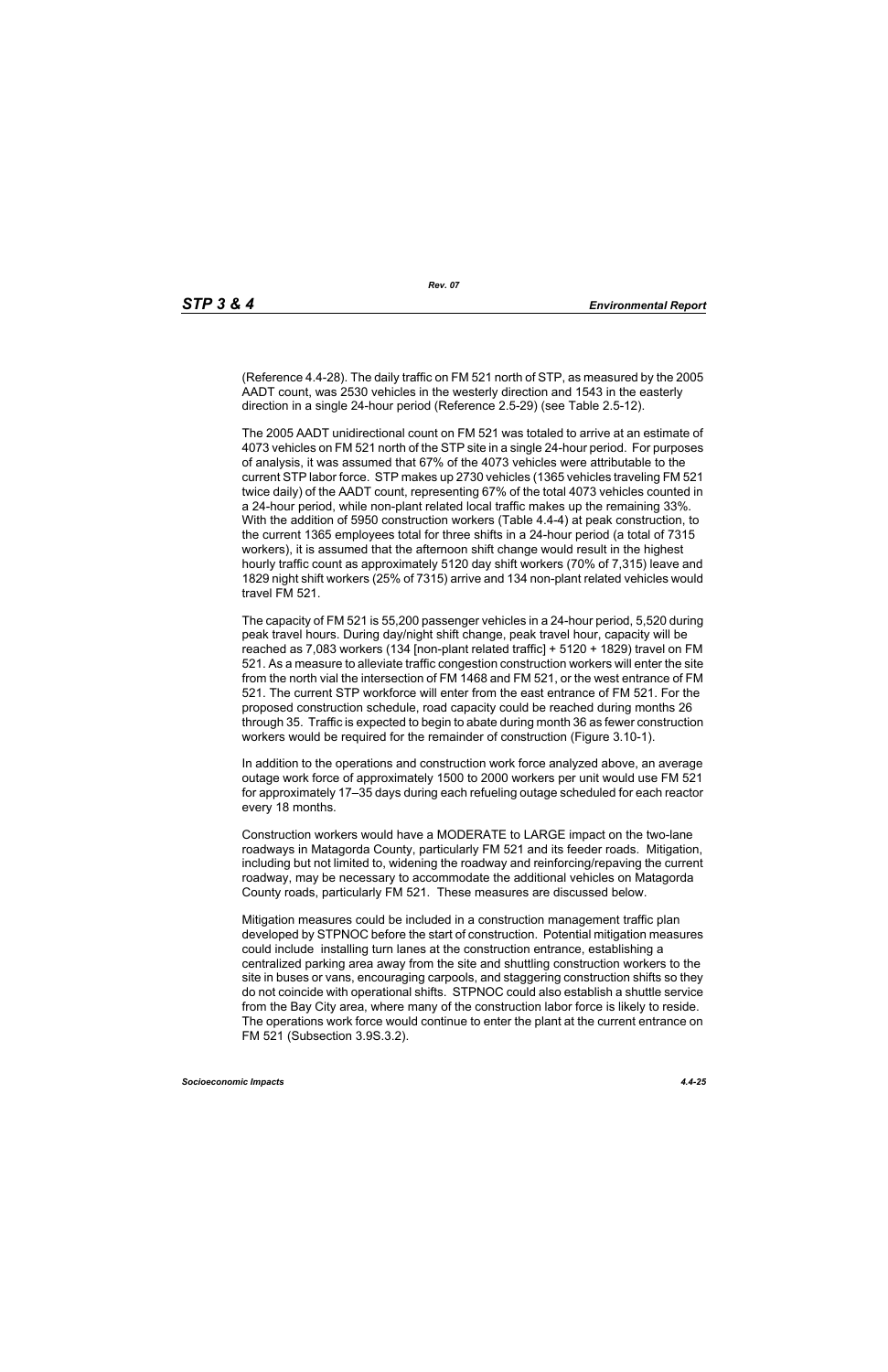## **Hurricane Evacuation Routes**

The designated Hurricane Evacuation Routes for Matagorda County are Highway 60, Highway 35, Highway 71, and FM 1095 (Figure 2.5-4) FM 521 and FM 1468 seeing transitional traffic in route to designated evacuation routes). In Brazoria County, the designated evacuation routes are State Highway 36 and State Highway 288 (Figure 2.5-4 and Subsection 2.5.2.2) (with Hwy 332 seeing transitional traffic in route to designated evacuation routes). The addition of 5950 construction workers at peak construction would result in an increase in traffic, should the need to evacuate arise, of an additional 1,143 vehicles per route for Matagorda County and an additional 844 vehicles per route for Brazoria County. Staggered departure times and counterflow on major roadways are commonly used during evacuations to alleviate traffic congestion.

## **Rail**

Some heavy modules, components, and oversized equipment would be delivered by rail, entering the STP site via a 9-mile railroad spur north of the plant (Figure 2.5-1 and Subsection 3.9S.3.2). The use of this rail spur, which is not currently in use, is not expected to impact alternate transportation systems used by the local communities.

#### **Waterways**

Some large components would be delivered by barge and received at the STP barge slip along the lower Colorado River, 3.5 miles southeast of the STP site. To accommodate the increased usage of the barge slip, heavy equipment would be offloaded onto trucks and brought to the construction site via a heavy haul route (approximately 2-1/2 miles in length) that would be built from the barge slip to the construction area (Subsection 3.9S.3.2). The barge slip (Subsection 2.5.2.2) is in the U.S. Army Corps of Engineers'(USACE) Galveston District. The Texas Parks & Wildlife Department patrols the area and enforces boating and navigation safety regulations, while the LCRA manages the water quality and supply (Reference 4.4-30). STPNOC would use U.S. Coast Guard-licensed barge transport contractors for deliveries and coordinate with the appropriate authorities including the U.S. Coast Guard, Texas Parks and Wildlife Department, and the USACE (Subsection 2.5.2.2) to make arrangements for the increased barge traffic, as necessary.

## **4.4.2.2.5 Aesthetics and Recreation**

As part of construction, a total of 540 acres would be cleared for the construction of STP 3 & 4 (Figure 3.9S-1). Most of the land clearing would be in the area of STP 3 & 4, and all clearing would be located within the existing STP site. The clearing and excavation for STP 3 & 4 and adjacent support facilities may be visible from offsite roads, depending on the activities being performed. The riverfront along the Colorado River would be a laydown area for heavy haul equipment. Additionally, the construction equipment could be visible from both FM 521 and the Colorado River. Because aesthetic impacts of construction would be primarily concentrated in the north portion of the STP site, away from the river, and the portion of the Lower Colorado River flowing near the STP site is primarily used for recreational boating by fishermen and seasonal residents, STPNOC has determined that impacts would be SMALL and not warrant mitigation.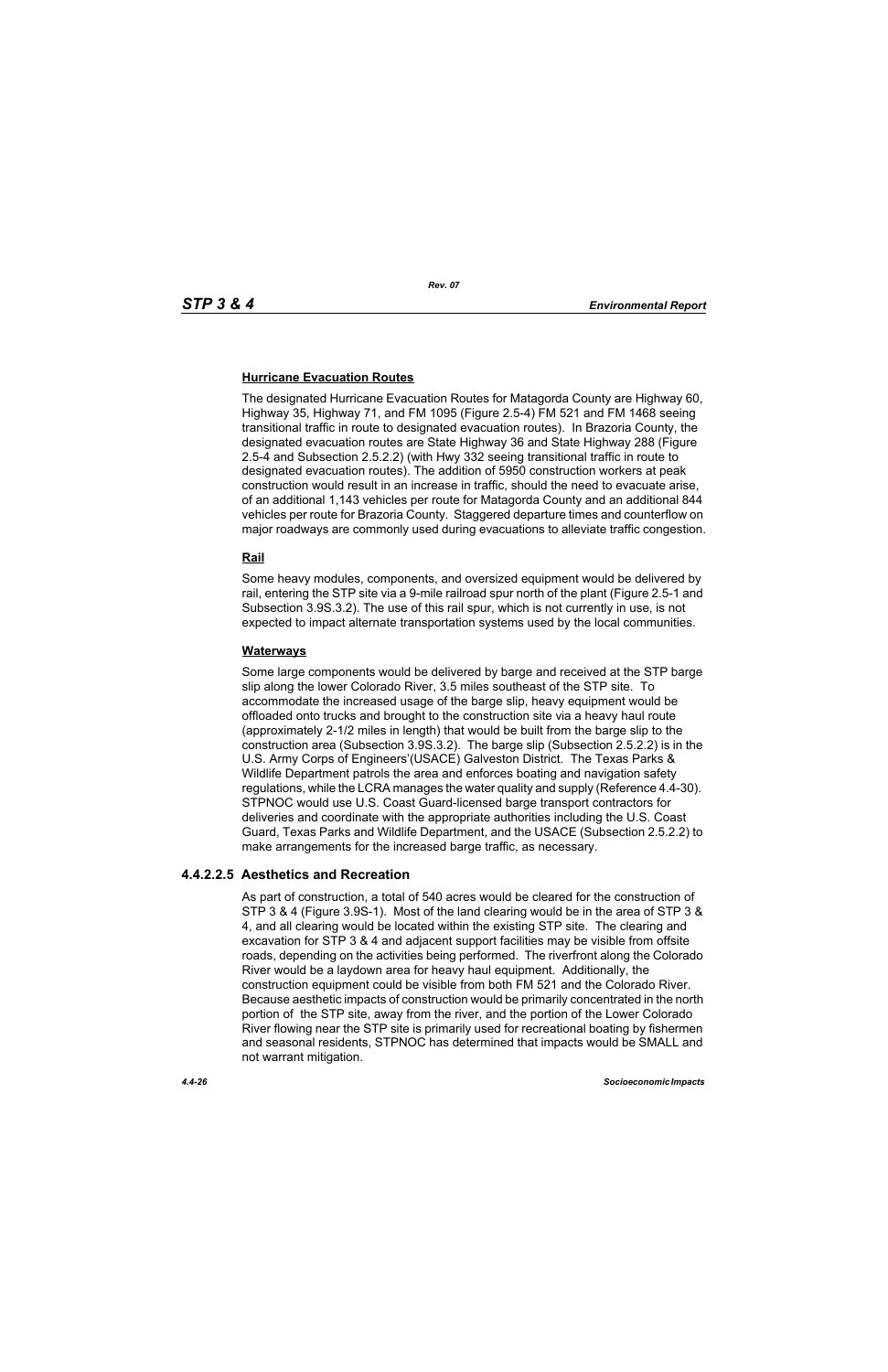The increased activity from the additional construction workers and equipment is not expected to impact the annual North American Audubon Christmas Bird Count, which draws approximately 100 visitors to Matagorda County from Texas and surrounding states, nor is it expected to impact the STP stop along the Great Texas Coastal Birding Trail. This trail runs through several areas within 50 miles of the STP site. With 110 acres of non-jurisdictional man-made prairie wetlands consisting of three seasonally flooded wetlands, the STP site hosts many species of wintering ducks and roosting geese.

The influx of additional construction workers could impact the FM 521 River Park, 4 miles west of the town of Wadsworth on FM 521 at the bank of the Colorado River (Figure 2.2-1). The FM 521 River Park has a boat landing, trails, and picnic areas scattered throughout the park on the Colorado River upstream of the STP property. The FM 521 River Park is used by visitors and the boat landing is used by fishermen and water recreationists during the appropriate seasons. Day use of the park/boat landing is seasonal and it would be unlikely that visitors and fishermen would be on FM 521 at the same time as the construction shifts (Subsection 2.5.2.5).

Construction impacts such as noise and air pollutants would be limited to the STP site and would not be noticeable from offsite. Construction would not affect any other recreational facilities in the 50-mile region. Impacts would be SMALL and would not warrant mitigation.

#### **4.4.2.2.6 Housing**

Rental property and mobile home facilities are scarce in the rural counties within the 50-mile radius, but are more plentiful in the larger municipalities such as Bay City, Palacios, the Brazosport area, and Angleton. Generally, Brazoria County, the county with the larger population, has more available vacant housing. Subsection 2.5.2.6 details housing in Matagorda and Brazoria Counties.

#### **Construction**

Impacts on housing from the construction labor force depend on the number of workers already residing within the 50-mile region and the number that would relocate and require housing.

Based on the assumptions presented in Table 4.4-2, approximately 2975 construction workers would migrate into to the 50-mile region (movers). Of these, approximately 1806 movers would settle in Matagorda County and 666 would settle in Brazoria County.

In 2000, 5081 vacant housing units were available for sale or rent in Matagorda and Brazoria Counties—3853 were vacant rental units and 1228 were vacant housing units available for sale (Subsection 2.5.2.6.1). The 2000 Census provides the latest housing data that are consistent across areas, objective, and sufficiently detailed for this analysis. In absolute numbers, the available housing would be sufficient to house the mover labor force. However, there may not be enough housing of the type desired by the movers in either of the two counties, especially Matagorda County. The median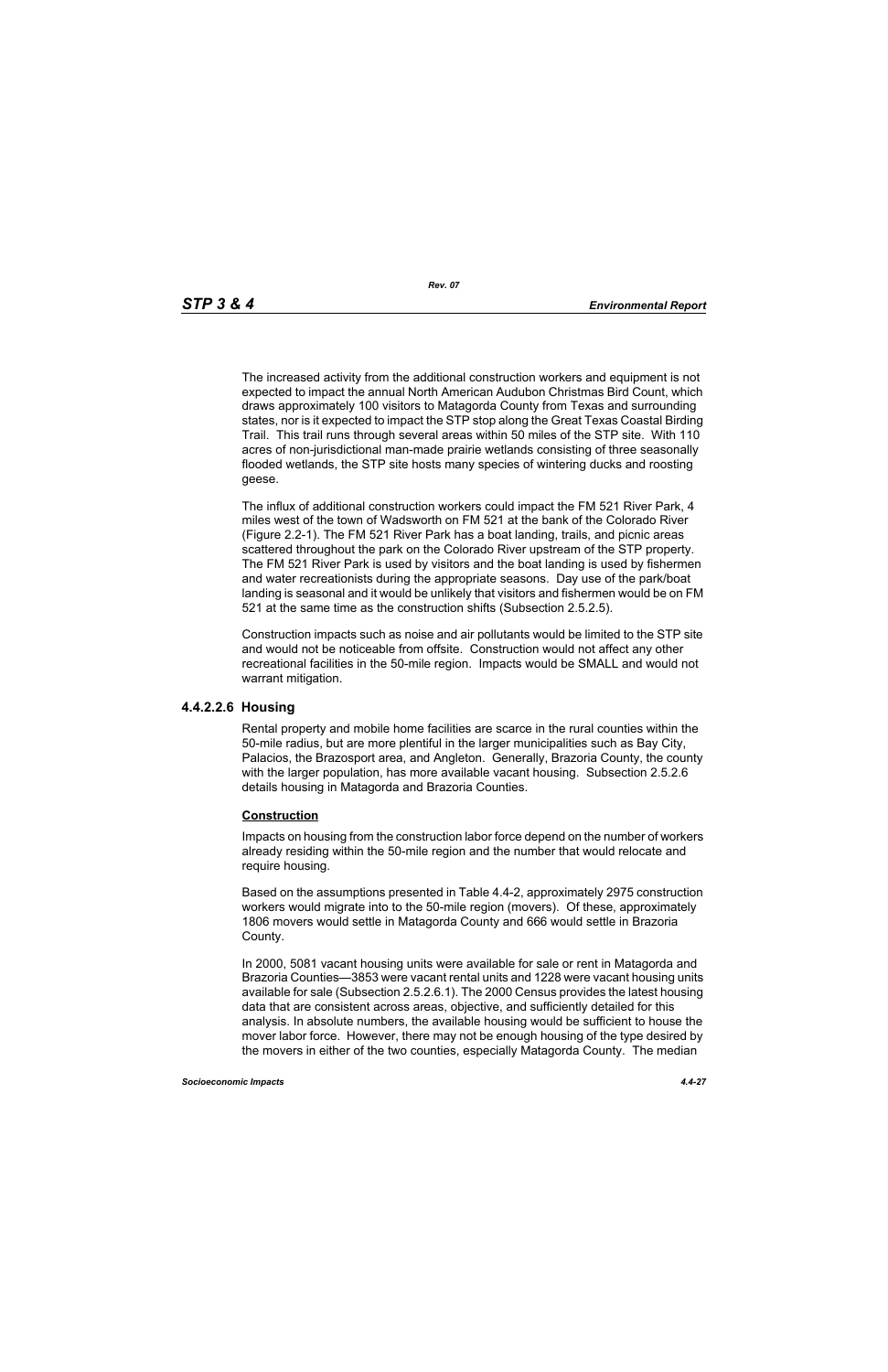price of housing in Matagorda County in 2000 was \$61,500. The median price of housing in Brazoria County was \$88,500 for the same year (Reference 4.4-31). In this event, workers would relocate to other areas within the 50-mile region, have new homes constructed, bring their own housing, or live in hotels and motels. Given this increased demand for housing, prices of existing housing and rental rates could rise. Matagorda County (and other counties to a lesser extent) would benefit from increased property values and the addition of new houses to the tax rolls. However, increasing the demand for homes could increase rental rates and housing prices. It is possible that some low-income populations could be priced out of the housing market because of upward pressure on housing prices and rents. The increased demand for housing could increase the rate of new home and temporary housing construction. With time, market forces would increase the housing supply to meet this demand. Construction employment would increase gradually, reaching the peak of 5950 (2975 movers) after four years (Table 3.10-2), allowing time for market forces to accommodate the influx and allowing housing prices and rental rates to stabilize.

As noted above, some construction workers would elect to bring their own housing, such as RVs, mobile homes, campers, or other types of portable housing. These housing choice decisions would be influenced by workers' expected length of time at the work site, whether they are accompanied by household members, the cost, availability, and condition of local housing, and the distance from the family home. In turn, additional factors such as the capacity and quality of local schools and the cost of vehicle fuel could influence a worker family's decision regarding accompanying the worker to the construction site. Due to the multitude of factors, it is not possible to predict the proportion of workers who would choose portable housing over local housing units. However, to the extent that workers do bring mobile housing, the demand for local permanent housing units would be reduced, and there would be less upward pressure on home prices and rent that could adversely affect residents of the ROI. With a greater number of workers bringing their own housing, impacts to the local housing market, both owner-occupied homes and rentals, would be less noticeable both during and after the construction period.

There are a number of RV parks already operating in the region. New RV parks could be situated at various locations in STP's vicinity. Few permitting or environmental constraints exist regarding the placement or abandonment of such facilities. RV parks may not be placed in a floodway (as defined by FEMA) but can be placed in a floodplain, and must have a septic system. The county must approve the RV park design and septic system; the approval process generally takes less than one month and no additional state approval is needed. Good quality drinking water is readily available from wells and no water rights issues are involved. According a local source, several developers have acquired land for expanding RV parks and permanent housing, although these locations are not known at this time. The developers plan to begin development shortly before the construction workers arrive. In summary, the short response time and minimal location and permitting constraints ensure that local landowners would be able to respond quickly to demand for RV parks for construction workers.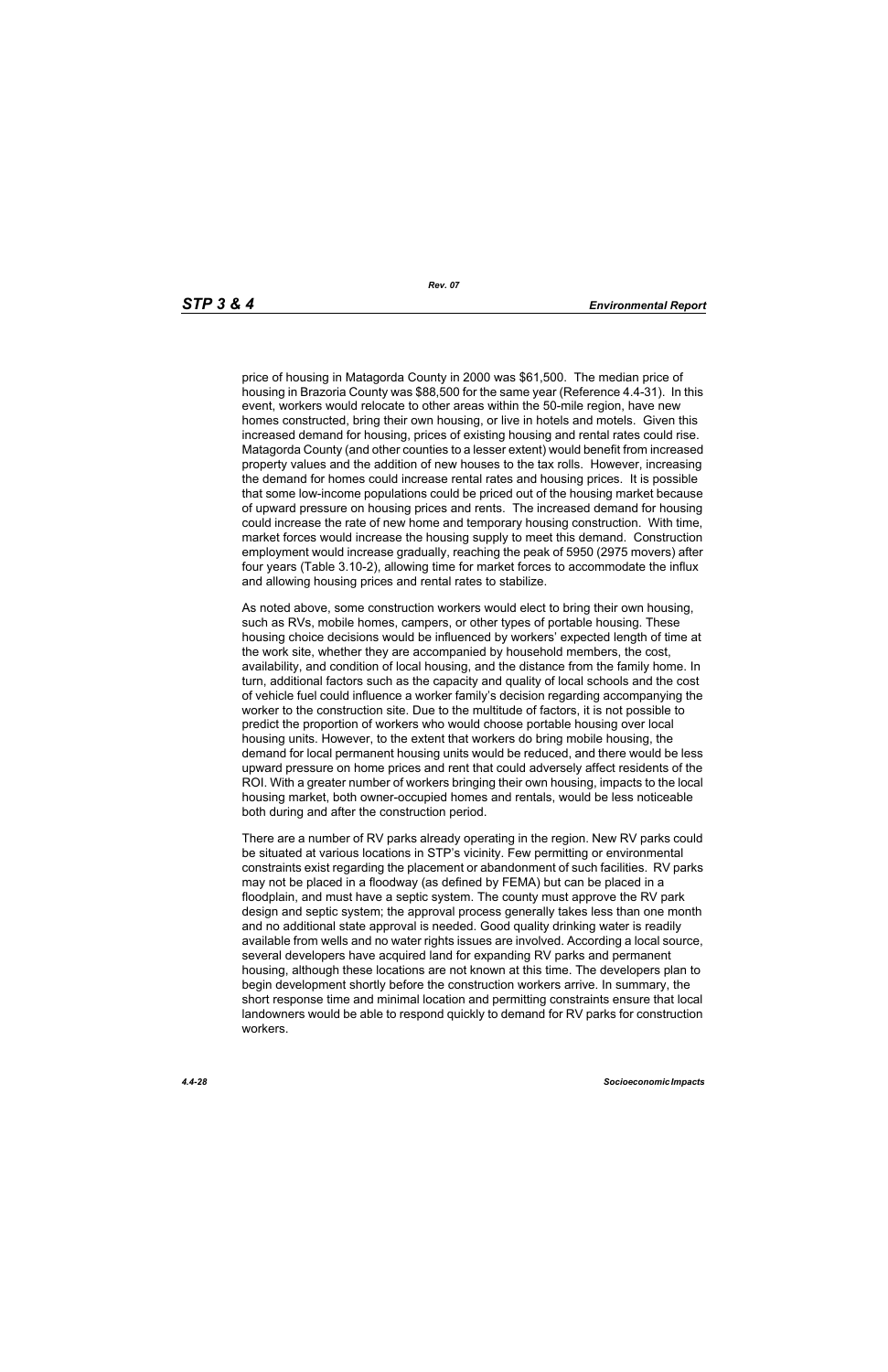## **Post-Construction**

Upon construction completion, STPNOC estimates that approximately 50% of the 1488 movers would migrate back out of the 50-mile region. Of the 1488 movers that would migrate back out of the 50-mile region, approximately 903 movers would leave Matagorda County and 333 would leave Brazoria County. Some percentage of the 1236 vacated housing units would be housing units that would have been constructed as a result of the influx of construction workers for STP 3 & 4. This constructed housing would be vacated, potentially leaving the area with excess housing.

## **Conclusion**

Because Matagorda County contains the proposed construction site, has a small population, and has a relatively small economy, its housing market would likely be the most impacted. Brazoria County's housing markets would also experience an impact, though not as large.

The greatest shortage of housing would be in Matagorda County, and there could be upward pressure on rents and housing prices. Brazoria County would experience a similar impact, though to a lesser extent. Also, the post-construction exodus of workers could leave both counties with excess housing.

In Brazoria County, because there is a larger population and housing market, the upward pressure on rents and housing prices and excess housing would be absorbed into the housing market under normal market forces. In Matagorda County, the upward pressure on rents and housing and excess housing could take longer to be absorbed. However, the excess housing could also serve to reduce the rents and housing prices that would have been caused by the initial shortage in housing at the start of construction.

Therefore, the potential impacts on housing would be SMALL in Brazoria County and MODERATE to LARGE in Matagorda County. Mitigation would not be warranted in Brazoria County where the impacts would be small. Mitigation of the moderate impacts in Matagorda County would most likely be market-driven, but may take some time. To assist in mitigating these impacts, STPNOC would formally and informally maintain communication with local and regional governmental organizations, including the Matagorda County Commissioners Court, County Judge and local and regional economic development agencies, to disseminate project information in a timely manner. These organizations, and, ultimately, developers and real estate agencies, would be given the opportunity to perform their decision-making and plan accordingly, with the understanding that a percentage of the housing developed for this construction project could be difficult to absorb at construction completion.

## **4.4.2.2.7 Public Services**

## **Water Supply Facilities**

STPNOC considered the impacts of both construction demand and population increases on local water resources. Construction could bring as many as 8330 people (construction workers and their families) to the region. Peak onsite construction labor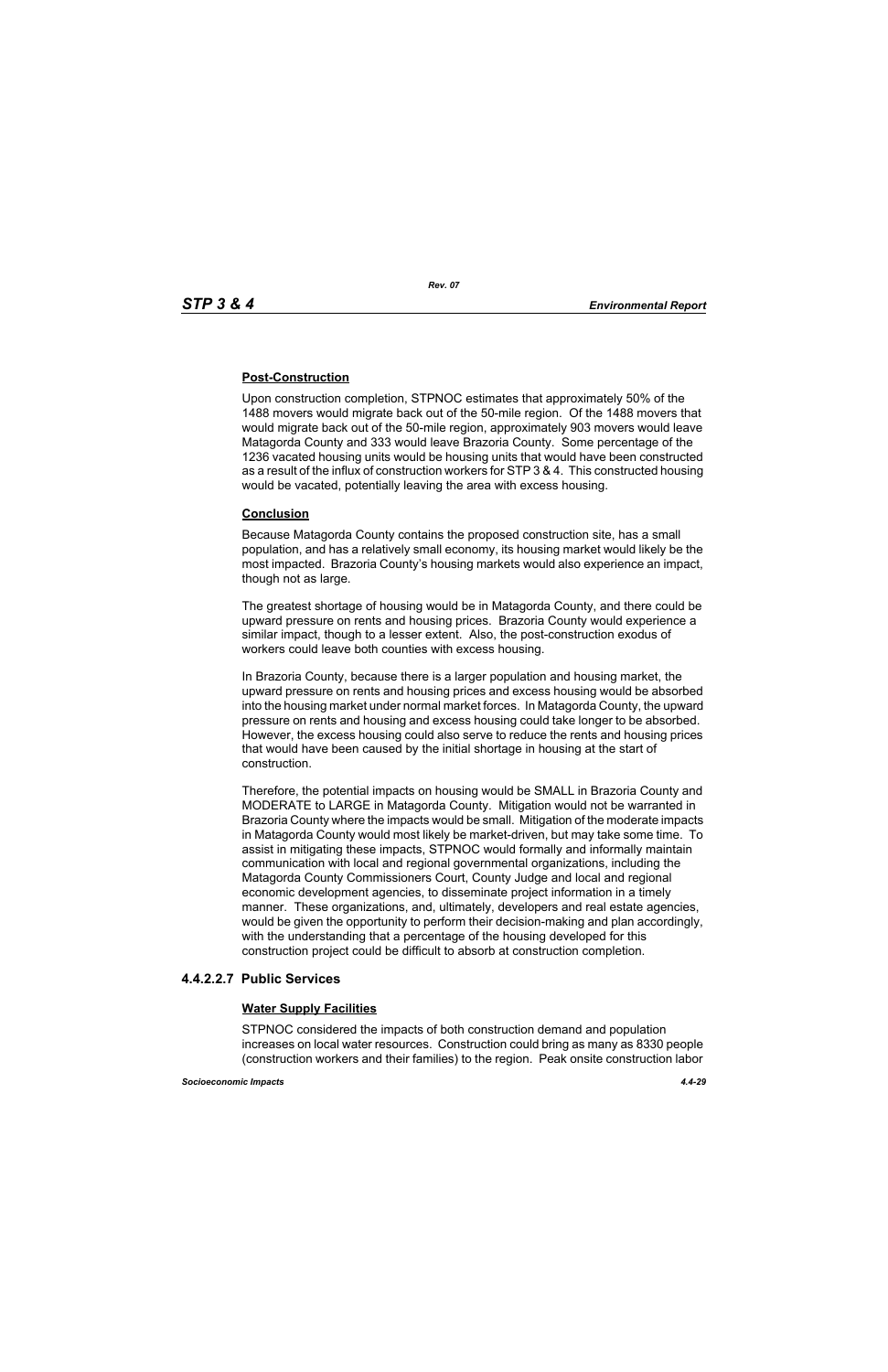force could be as high as 5950 workers. The average per capita water usage in the U.S. is 90 gallons per day (gpd) per person. Of that, 26 gallons is used for personal use (Reference 4.4-32). The balance is used for bathing, laundry, and other household uses.

STP does not use water from a municipal system. Therefore, water usage by the labor force, while onsite, would not impact municipal water suppliers. Five active onsite wells provide makeup water, process water, potable water, and supply for the fire protection system for STP 1 & 2. These wells and the additional well(s) would provide potable water for the construction project as well. The wells extend into the Chicot Aquifer, range in depth from 600 to 700 feet, and have design yields of 200 to 500 gpm. Current permitted total withdrawal rates are approximately 3,000 acre-feet per year (approximately 2.7 million gallons per day). Average daily usage for STP 1 & 2 from 2001 through 2006 was approximately 798 gpm for all purposes (Subsection 2.3.2.2). A small but not insignificant portion of this amount has been diverted to the MCR as a result of manual operation of the groundwater well pump and header system. With the installation of appropriate automated groundwater well pump and header system controls, this diverted groundwater would be available for use by Units 3 and 4. However, as documented in the site groundwater use calculation (Reference 4.4-44), it has been determined that even if this water were not available to Units 3 and 4, the existing STP site groundwater operating permit limit provides adequate groundwater supply for water uses required for the operation of STP Units 1 and 2 and the construction, initial testing, and operation of STP Units 3 and 4.

Groundwater would be used during construction and initial testing of STP Units 3 and 4 for personal consumption and use, concrete batch plant operation, concrete curing, cleanup activities, dust suppression, placement of engineered backfill, and piping flushing and hydrostatic tests. Water uses for the construction and initial testing of STP Units 3 and 4 were estimated for each month during the construction period through the commencement of unit operation (Reference 4.4-44). As documented in the site groundwater use calculation (Reference 4.4-44), monthly construction water uses are projected to range from a normalized rate of approximately 10 gpm to approximately 228 gpm. Similarly, monthly water uses associated with initial testing of STP Units 3 and 4 are projected to range from a normalized rate of approximately 47 gpm to approximately 491 gpm.

When evaluating whether the total site groundwater demand can be satisfied by the available groundwater supply, the site groundwater use calculation (Reference 4.4-44) considers the schedule projected for each use, and evaluates the total site groundwater usage at each point in time from the commencement of STP Units 3 and 4 construction until both Units 3 and 4 are in operation (i.e., Units 1, 2, 3 and 4 are operating simultaneously). With consideration for the need to maintain water storage capacity to provide for peak site water demands, this evaluation confirms that total site groundwater demand remains below the existing site groundwater permit limit during construction, initial testing, and operation of STP Units 3 and 4. Therefore,construction impacts to groundwater use during peak construction activities would be small.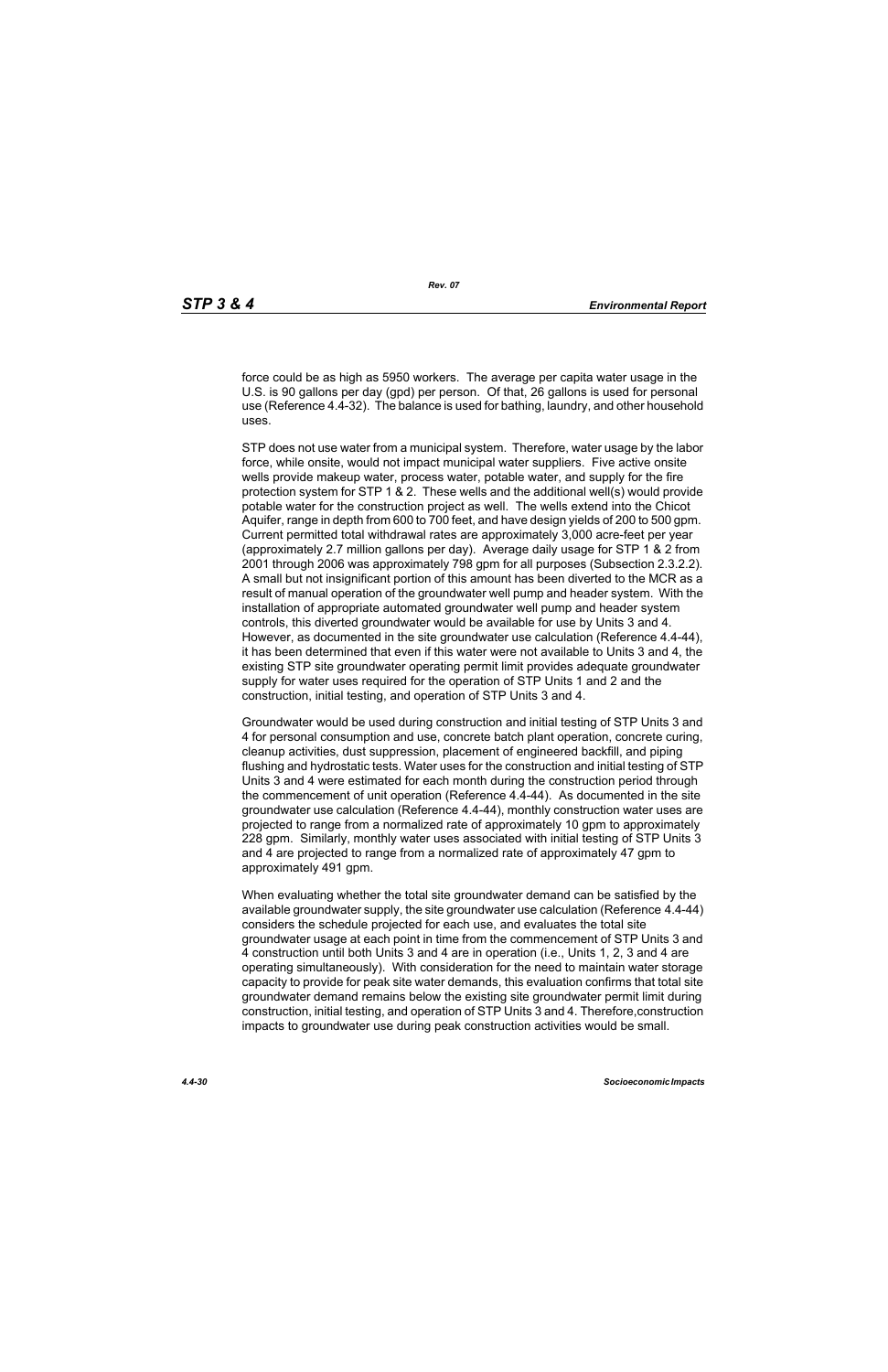Municipal water suppliers in the region have excess capacity (see Table 2.5-17). The impact to the local water supply systems from construction-related population growth can be estimated by calculating the amount of water that would be required by the total population increase. The average person in the U.S. uses about 90 gpd (Reference 4.4-32). A construction-related population increase of 8330 people (5056 in Matagorda County; 1866 in Brazoria County; and 1408 in the remainder of the 50-mile radius) could increase consumption by 749,700 gpd. As discussed in Subsection 2.5.2.7.1.1, there is currently excess capacity in every major public water supply system in Matagorda and Brazoria Counties. The total increase in population would not stress these municipal water supplies or the infrastructure.

However, regional water planning groups (see Subsection 2.5.2.7.1.1) predict that there would be water supply (and, possibly, infrastructure) issues in both Regions K (which includes Matagorda County) and H (which includes Brazoria County) some time after 2010. As shown in Tables 2.5-24 and 2.5-26 for Region K and Tables 2.5-27 and 2.5-29 for Region H, demand is nearly equal to supply in 2010 and, by 2060, demand exceeds supply. Both regions are in the process of analyzing and implementing strategies to mitigate predicted water shortages. As stated previously, construction would increase the population in the 50-mile region by 8330 people. Of those, 5056 people (60.7% of 8330) would locate to Matagorda County and 1866 (22.4% of 8330) people would locate to Brazoria County. These numbers constitute 13.3% and 0.8% of the 2000 Census populations of Matagorda and Brazoria Counties, respectively, and 11.3% and 0.6% of the 2020 population projections of Matagorda and Brazoria Counties, respectively. Additionally, between 2000 and 2020, the in-migrations represent a 75% and 2% increase in the projected additional population for Matagorda and Brazoria Counties, respectively.

Based on current population growth trends, the incremental increase in population resulting from construction of STP 3 & 4 would represent a very small percentage of the Brazoria County's 2000 (0.8%) and 2010 population (0.6%) (see Table 2.5-2). The Region H planning group has already identified water shortage issues for the region and is planning and implementing strategies to mitigate these issues (Subsection 2.5.2.7.1.1). Based on the incremental increase in population of less than 1%, the addition of the construction-related population would not perceptibly add to current stresses experienced by Region H, and therefore, impacts of the in-migrating construction labor force on municipal water supplies in Brazoria County would be characterized as SMALL and would not warrant mitigation implemented by STPNOC.

Impacts of the in-migrating construction labor force on municipal water supplies in Matagorda County (Region K) could be MODERATE to LARGE. The incremental increase in population resulting from STP 3 & 4 construction would represent 13.3% and 11.3% increases in the County's 2000 and projected 2010 populations. This incremental increase would represent 75% of projected additional 2020 population for Matagorda County (see Table 2.5-5 for projected population and annual growth rates). The Region K planning group has already identified water shortage issues for the region, which could begin before construction completion, and is planning and implementing strategies to mitigate these issues. The addition of the constructionrelated population, which increases the projected 2010 population by 11.3%, and their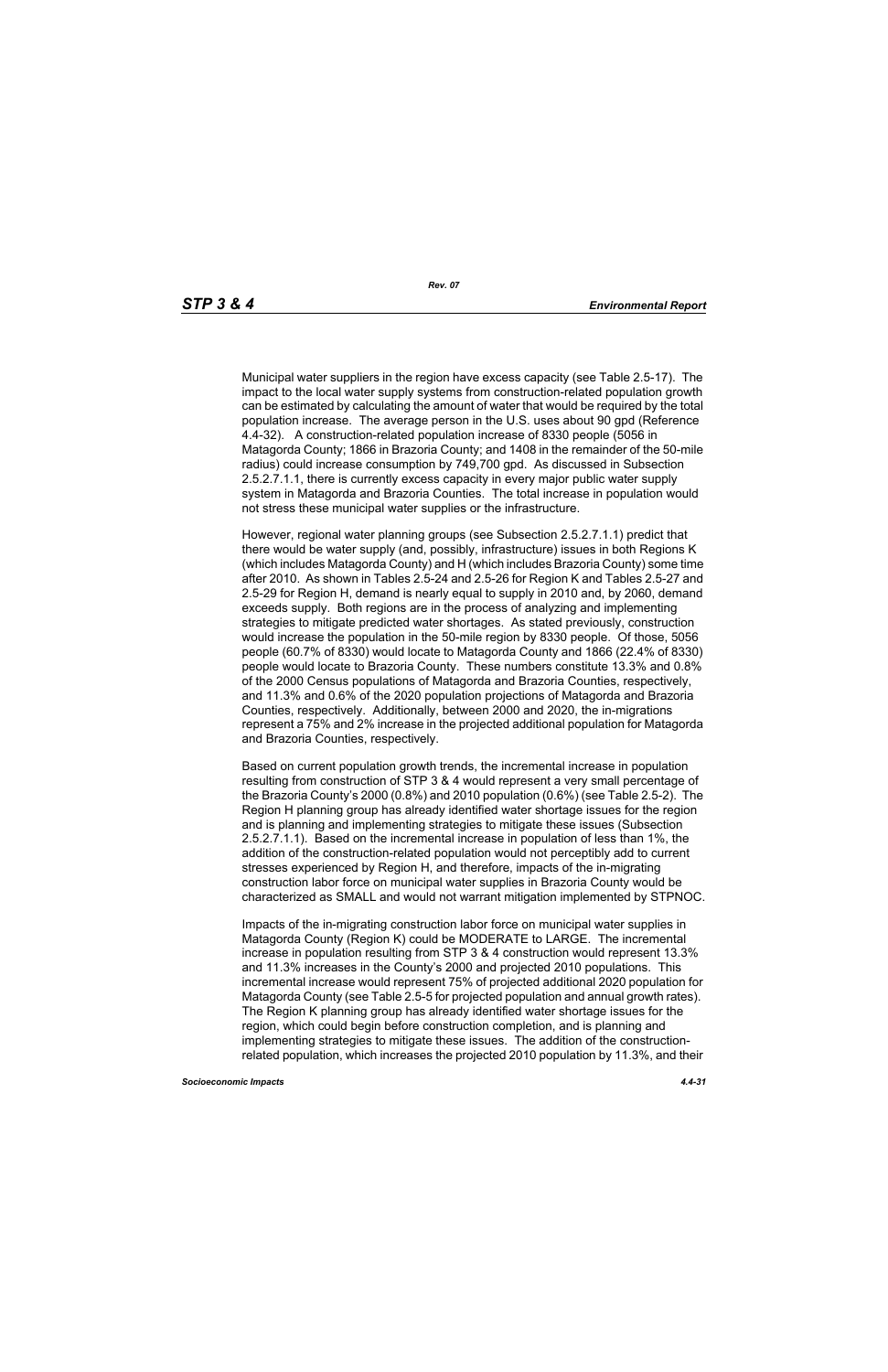water needs would perceptibly add to current stresses experienced by Region K. Region K mitigation strategies include reuse, seawater desalination, conservation, and the LCRA/San Antonio Water System Project (Subsection 2.5.2.7.1.1). In addition to the Region K mitigations, STPNOC would maintain communication with local and regional governmental organizations, including the Matagorda County Commissioners Court, County Judge and local and regional planning groups, to disseminate project information in a timely manner. These organizations would be aware of the inmigration of the workers and their families and would have ample opportunity to plan for the influx.

#### **Wastewater Treatment Facilities**

The STP site has two wastewater treatment systems. Both would be expanded or replaced to meet the increased need for wastewater treatment during STP 3 & 4 construction.

Subsection 2.5.2.7.1.2 describes the public wastewater treatment systems in the Matagorda and Brazoria Counties, their plant-designed average flows, and monthly average wastewater processed. Wastewater treatment facilities in the two counties have excess capacity (see Table 2.5-24). The impact to local wastewater treatment systems from construction-related population increases can be determined by calculating the amount of water that would be used and disposed of by these individuals. The average person in the U.S. uses approximately 90 gpd (Reference 4.4-32). To be conservative, STPNOC estimates that 100% of this water would be disposed of through the wastewater treatment facilities. As shown in Table 4.4-2, the construction-related population increase of 5056 people in Matagorda County and 1866 people in Brazoria County could require 622,980 gpd of additional wastewater treatment capacity in the two counties. Currently, as shown in Table 2.5-23, there is excess treatment capacity in both counties, which indicates that there is sufficient water and infrastructure to meet this need. However, regional water planning groups predict that there would be water supply (and, possibly, infrastructure) issues in both Regions K and H some time after 2010. As stated previously (Subsection 2.5.2.7.1.1), water demand is nearly equal to supply in 2010 and, by 2060, demand exceeds supply. Both regions are in the process of analyzing and implementing strategies to mitigate predicted water shortages. Therefore, impacts of the in-migrating construction labor force on wastewater treatment facilities in the region would be similar to those for public water supplies.

Impacts of the in-migrating construction labor force on wastewater treatment facilities in Brazoria County would be SMALL and would not warrant additional mitigation. The incremental increase in population resulting from STP 3 & 4 construction would represent 0.8% and 0.6% of Brazoria County's 2000 census and projected 2010 populations, respectively. As stated above, the Region H planning group has already identified water shortage (and, possibly, infrastructure including wastewater treatment) issues for the region and is planning and implementing strategies to mitigate these issues (Subsection 2.5.2.7.1.1). The addition of the construction-related population would not perceptibly add to current stresses experienced by Region H.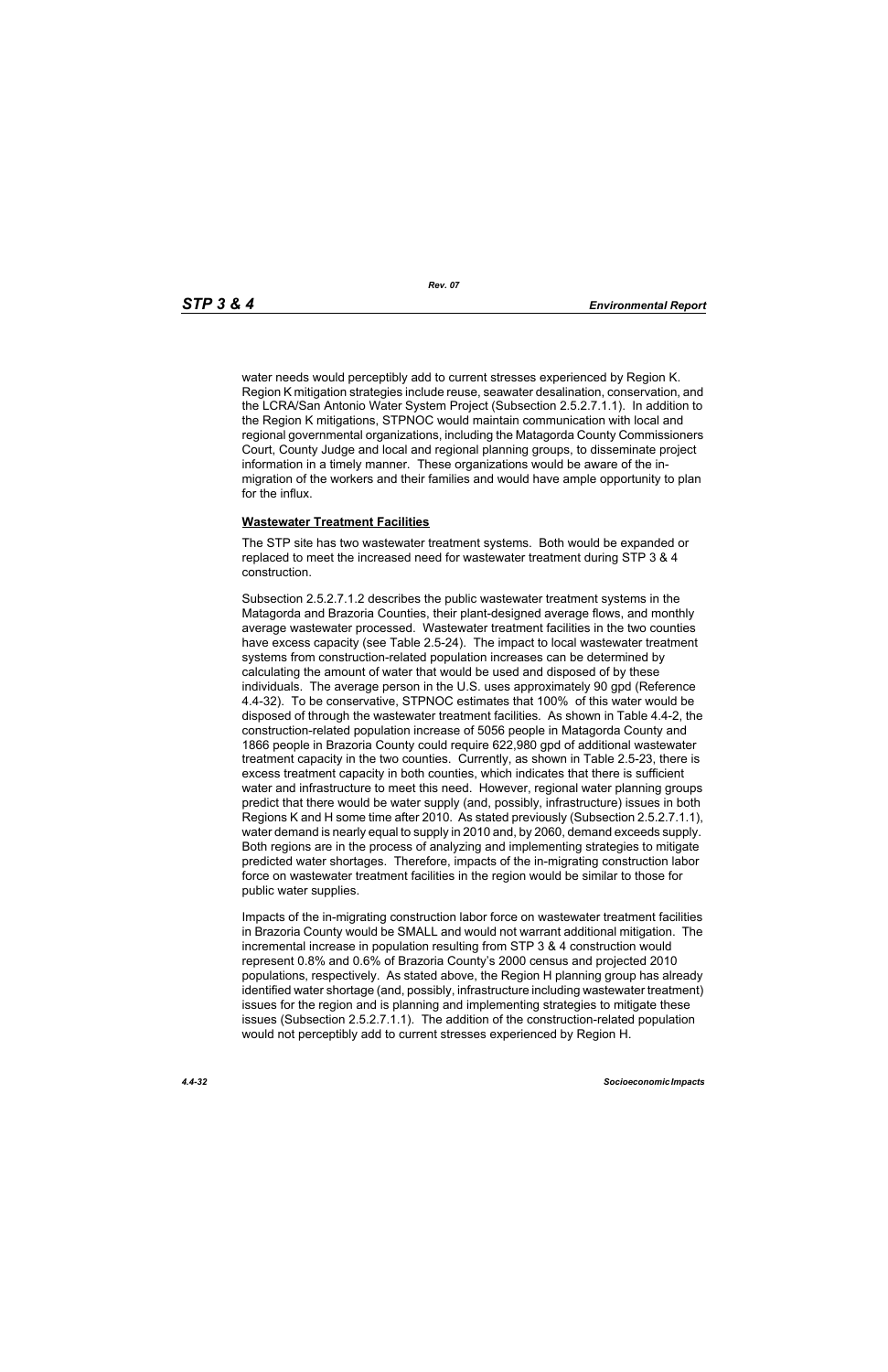Impacts of the in-migrating construction labor force on wastewater treatment facilities in Matagorda County (Region K) could be MODERATE to LARGE. The incremental increase in population, resulting from STP 3 & 4 construction, would represent 13.3% and 11.3% of Matagorda County's 2000 census and projected 2010 populations. This construction-related population would have water and wastewater needs of approximately 90 gpd. As stated above, and as discussed in greater detail in Subsection 2.5.2.7.1.1, the Region K planning group has already identified water shortage (and possibly infrastructure including wastewater treatment) issues for the region, which could begin before construction completion, and is planning and implementing strategies to mitigate these issues. The addition of the constructionrelated population would perceptibly add to current stresses experienced by Region K. In addition to the Region K strategies, STPNOC would maintain communication with local and regional governmental organizations, including the Matagorda County Commissioners Court, County Judge and local and regional economic development agencies, to disseminate project information in a timely manner. Local governments and planning groups would be made aware of the in-migration of the workers and their families and would have ample opportunity to plan for the influx.

#### **Police, Fire, and Medical Services**

#### **Police Services**

In 2002, Matagorda and Brazoria Counties' residents-per-police-personnel ratios were 380:1 and 418:1, respectively (see Table 2.5-30). Between the two counties, Matagorda County has the larger police force relative to the size of its population. Local planning officials state that police protection is adequately provided in the area at this time (Subsection 2.5.2.7.2). STPNOC does now and would continue to employ its own security force.

The construction project would produce an influx of approximately 5056 new residents to Matagorda County (Table 4.4-6). Approximately 1866 new residents would move into Brazoria County. The rest of the construction labor force and families would live in other counties in the 50-mile region. These population increases would increase the persons-per-police-personnel ratios slightly in Brazoria County and moderately in Matagorda County (Table 4.4-6). The percent increase in ratio attributed to construction would be 13% and 1% in Matagorda and Brazoria Counties, respectively.

Based on the percentage increase in the ratio of persons-per-police-personnel, the impact of the construction on police services would be imperceptible in Brazoria County. In Matagorda County, however, the percentage increase in persons-perpolice-personnel ratio would be more perceptible. Therefore, the potential impact of construction on police services in Brazoria County would be SMALL and that mitigation would not be warranted. However, the potential impact on police services could be MODERATE in Matagorda County and would most likely be mitigated by ensuring STPNOC maintains communication with local government officials, such as the Matagorda County Commissioners Court and County Judge, so that expansions in police services could be coordinated, planned, and funded in a timely manner. Most funding for these expansions would most likely be obtained from the increased property tax revenues from the construction project. Should property tax revenues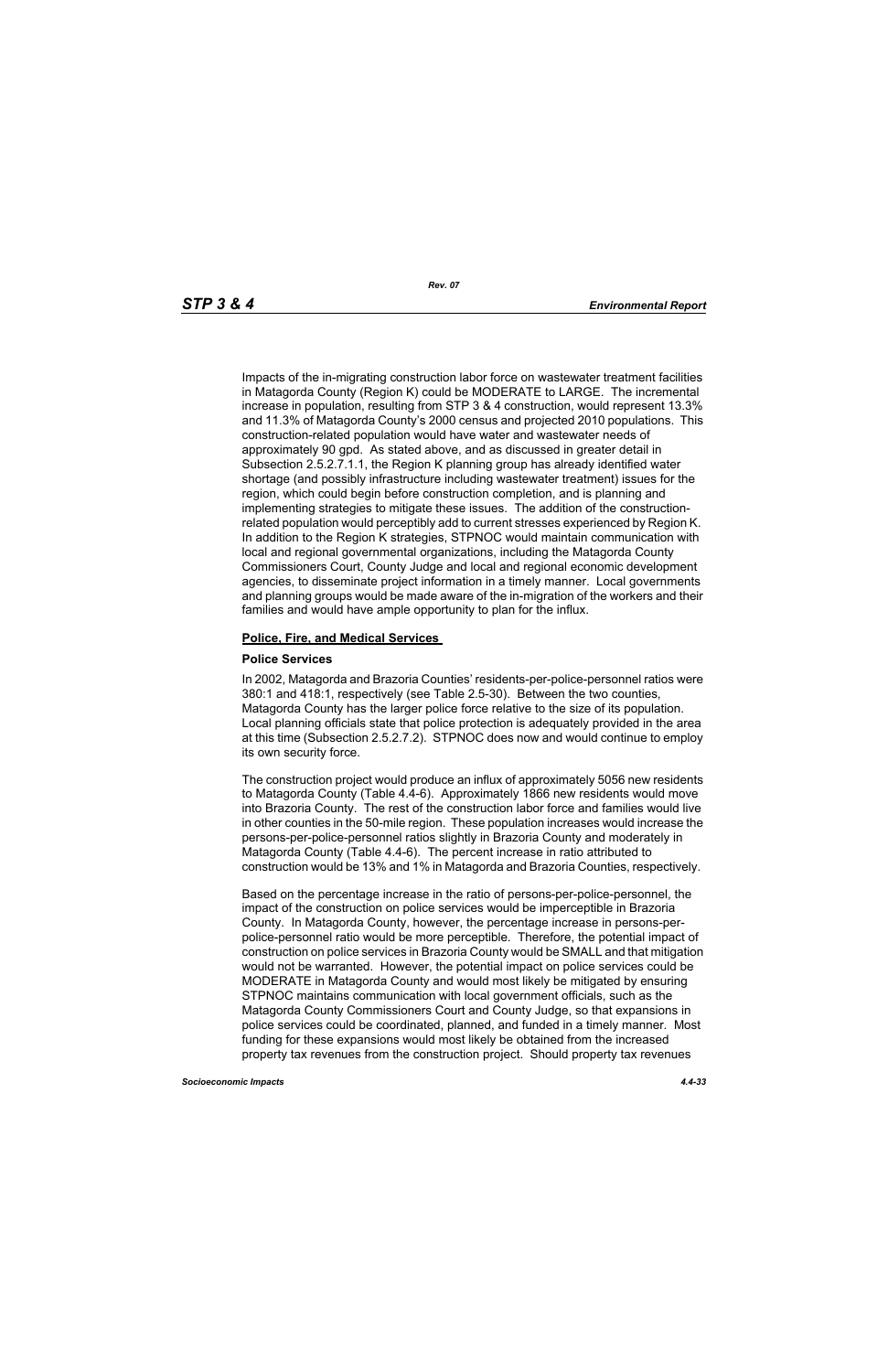from the construction project not be immediately available, local governments could access other funding sources or issue bonds until the tax revenues would be available.

This conclusion is based in part on an analysis presented in NUREG-1437 that NRC performed of nuclear plant refurbishment impacts sustained during original plant construction. NRC selected seven case study plants whose characteristics resembled the spectrum of nuclear plants in the United States today. NRC reported that, ". . . (n)o serious disruption of public safety services occurred as a result of original construction at the seven case study sites. Most communities showed a steady increase in expenditures connected with public safety departments. Tax contributions from the plant often enabled expansion of public safety services in the purchase of new buildings and equipment and the acquisition of additional staff."

#### **Fire Protection Services**

In 2007, Matagorda and Brazoria Counties' persons-per-firefighter ratios were 217:1 and 477:1, respectively (Table 2.5-30). The construction project would produce an influx of approximately 5056 new residents to Matagorda County. Approximately 1866 new residents would move into Brazoria County. The remainder of the construction labor force and families would live in other counties within the 50-mile region. These population increases would increase the persons-per-firefighter ratios by 1% in Brazoria County and 13% in Matagorda County (Table 4.4-7). Brazoria County has the highest persons-per-firefighter ratio.

At 1% in Brazoria County, the percent increase in persons-per-firefighter ratio attributed to construction is considered imperceptible. At 13% in Matagorda County, the percent increase in persons-per-firefighter ratio is considered more perceptible.

Therefore, the potential impacts of nuclear plant construction on fire protection services in Brazoria County would be SMALL and mitigation would not be warranted. The potential impacts on fire protection services could be MODERATE in Matagorda County and would most likely be mitigated by ensuring STPNOC maintains communication with local government officials, such as the Matagorda County Commissioners Court and County Judge, so that expansions in fire protection services could be coordinated, planned, and funded in a timely manner. Most funding for these expansions would likely be obtained from the increased property tax revenues from the construction project. Should property tax revenues from the construction project not be immediately available, local governments could access other funding sources or issue bonds until the tax revenues would be available.

As with the analysis of the adequacy of police protection, the conclusions of this analysis are based in part on NRC's review of original construction impacts on public services. As stated, in NUREG-1437, NRC performed an analysis of nuclear plant refurbishment impacts based on impacts sustained during original plant construction. NRC reported that, "(n)o serious disruption of public safety services occurred as a result of original construction at the seven case study sites. Most communities showed a steady increase in expenditures connected with public safety departments. Tax contributions from the plant often enabled expansion of public safety services in the purchase of new buildings and equipment and the acquisition of additional staff."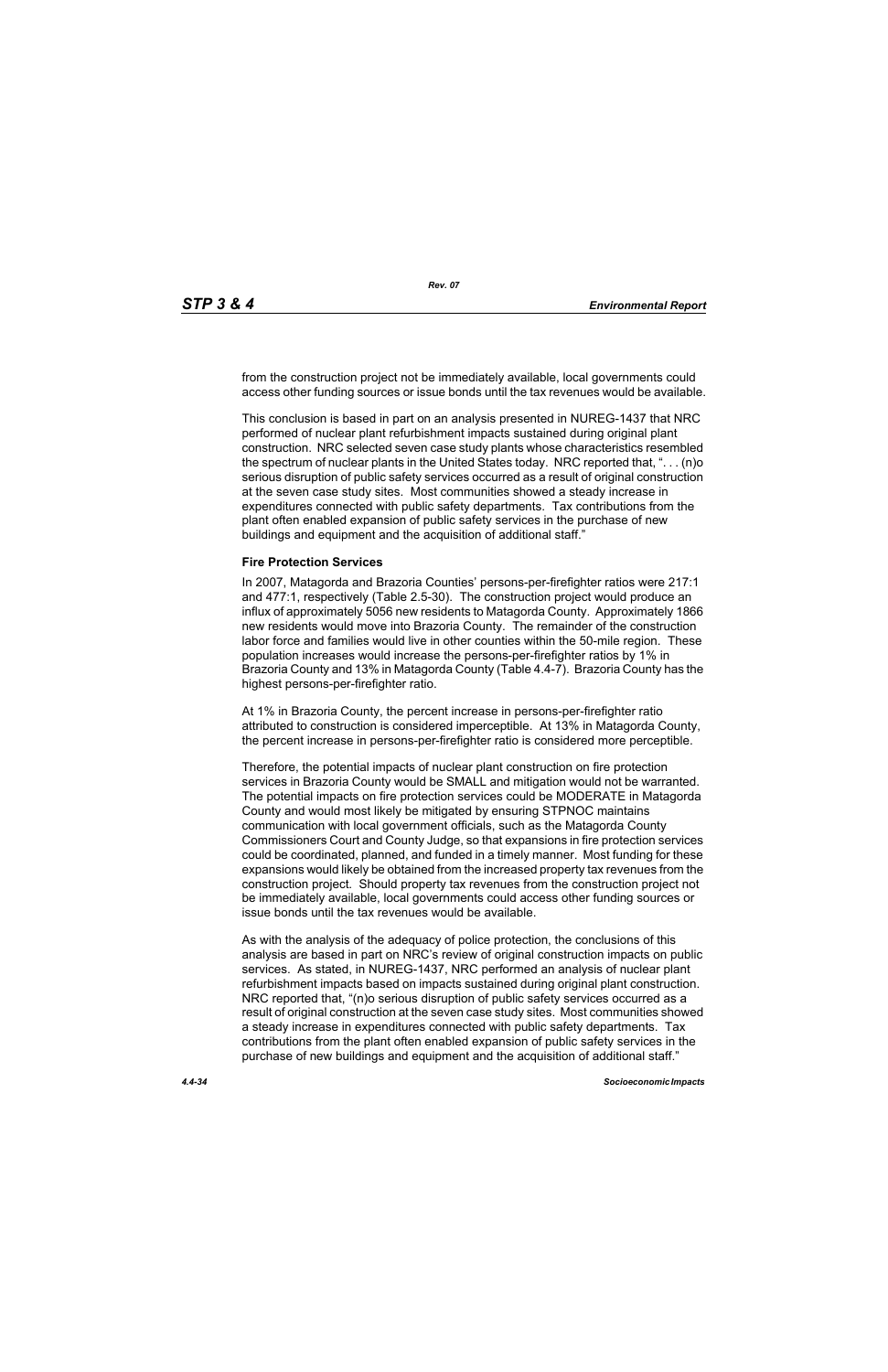Based on this statement, the moderate impacts to fire protection services in Matagorda County would be mitigated by the communication between STPNOC and local government officials, such as the Matagorda County Commissioners Court and County Judge, and the increase in tax contributions made by the owners of the plant to the local taxing jurisdictions.

#### **Medical Services**

Detailed information concerning the medical services in the two-county region is provided in Subsection 2.5.2.7.3. Minor injuries to construction workers would be assessed and treated by onsite medical personnel. Other injuries would be treated at one of the hospitals in the two-county region or in the city of Houston, depending on the severity of the injury. For the existing STP 1 & 2 labor force, agreements are in place with some local medical providers to support emergencies. STPNOC would require the construction contractor to reach similar agreements to provide emergency medical services to the construction labor force. Construction activities should not burden existing medical services.

The medical facilities in Matagorda and Brazoria Counties provide medical care to much of the population in the counties. As indicated in Table 2.5-5, the combined 2000 population of Matagorda and Brazoria Counties was 279,724. According to Table 2.5- 31, in 2006, there were 296 staffed hospital beds and an average daily census of 107 in the two-county region. Adding 6922 residents to the combined population of the two counties would increase the combined population by 2.5%. A 2.5% increase in the average daily census would increase that number to 110, well below the total number of staffed hospital beds in the two counties. Additionally, the total number of annual admissions, and annual outpatient visits for the two-county region, were 11,084 and 210,946, respectively. A 2.5% increase in these statistics would equate to 11,361 admissions and 216,220 outpatient visits. Adding the projected increase in population in the two counties during the construction period would not exceed capacity. Therefore, the potential impacts of construction on medical services would be SMALL and mitigation would not be warranted.

## **Social Services**

This section focuses on the potential impacts of construction on the social and related services provided to disadvantaged segments of the population. This section is distinguished from environmental justice issues, which are discussed in Subsection 4.4.3.

Construction could be viewed as economically beneficial to the disadvantaged population served by the Texas Health and Human Services Commission and the local governmental and nongovernmental organizations. Over the construction period, the constructing contractor could hire local unemployed people, thus improving their economic position and decreasing their need for services. At a minimum, the spending by the construction labor force movers for goods and services would have a multiplier effect, increasing the number of jobs that could be filled by the economically disadvantaged.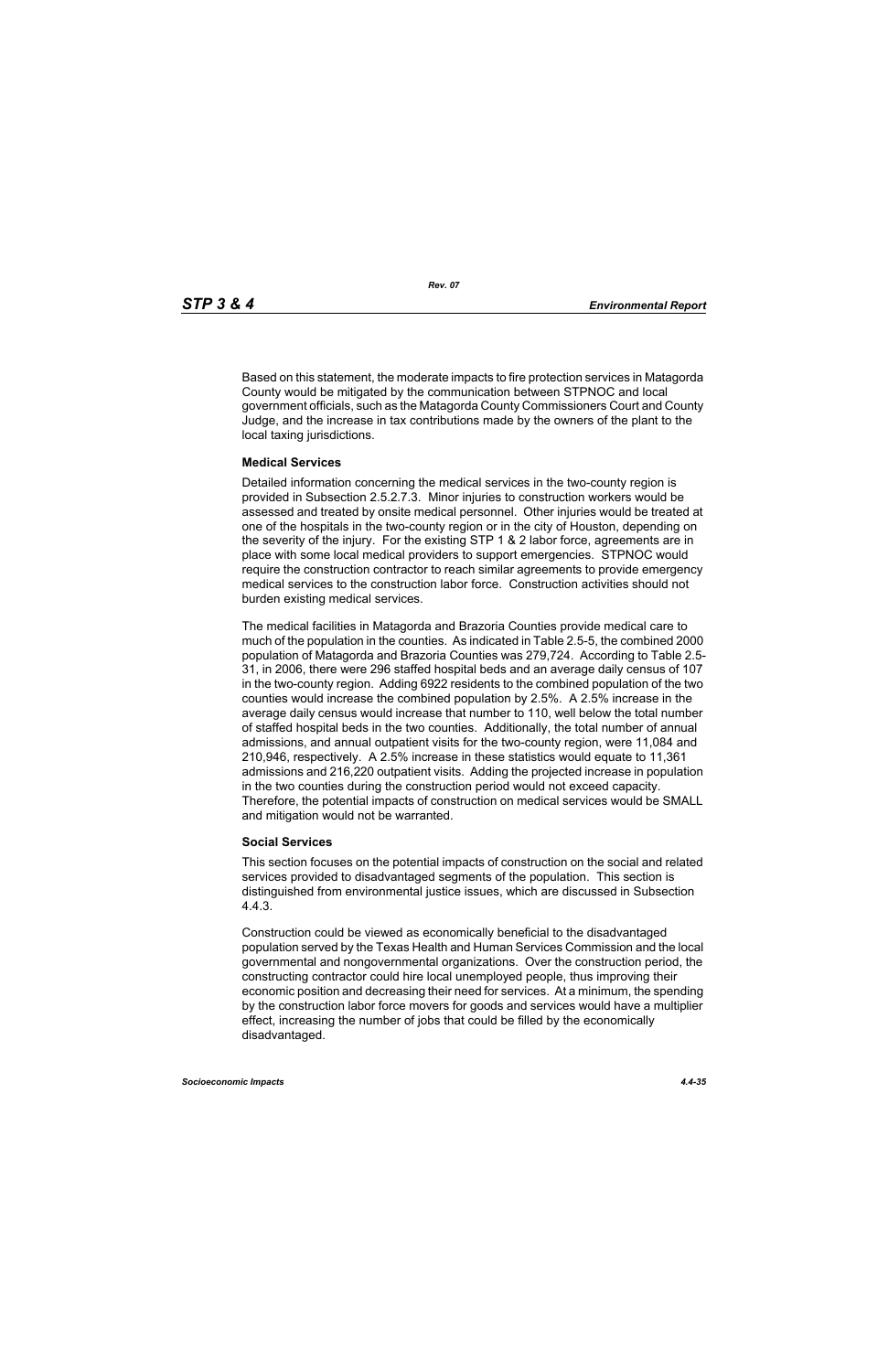STPNOC concludes that the potential impacts of construction on the demand for social and related services during the construction period would be SMALL and positive and would not warrant mitigation.

The construction of STP 3 & 4 is expected to bring 5056 additional residents into Matagorda County during peak construction, representing an increase of approximately 13.3% over the County's population in 2000. It is likely that some of the new residents would require assistance from these or other agencies at some time during their stay. Because the incoming workers are expected to be paid higher wages than the local average, it is unlikely that the in-migrants would create excessive demands on agencies that provide economic assistance, although other types of support may be required. It is not possible at this time to determine the extent to which demand for social services would increase, but impacts are expected to be SMALL.

In addition to government-provided services, a number of non-governmental agencies provide services to residents of Matagorda County. These non-profit, faith-based, or other types of organizations provide a wide range of social services that address disaster relief, substance abuse, domestic violence, illness, the needs of the elderly, economic hardship, and other issues. In addition, organizations such as the Boy Scouts, Girl Scouts, and 4-H provide opportunities for youths. Table 4.4-9 lists organizations who are part of the Matagorda County United Way; these represent a sample of all social service organizations in Matagorda County. While some newcomers would need services provided by the community, others would no doubt chose to participate in activities offered by the Boy Scouts, Girl Scouts, or similar opportunities, and some would choose to volunteer or donate funds. The higher personal income expected in the ROI from the construction of STP 3 & 4 is likely to lead to increased donations to agencies from firms and individuals. Although it is not possible to estimate changes in demand for specific services, or the amount of increased contributions, impacts are expected to be SMALL.

## **4.4.2.2.8 Education**

STPNOC assumes that 2380 of the peak construction labor force would relocate to the 50-mile region with their families, increasing the population by approximately 8330 people. Approximately 60.7% would settle in Matagorda County and 22.4% in Brazoria County. The remaining 16.9% would be distributed across the seven other counties within the region.

STPNOC conservatively estimates that in a construction labor-force-related population of 8330, approximately 1904 would be school-aged. Table 4.4-2 applies the population distribution percentage assumptions to the number of school-aged children in the construction labor force population to estimate the number of construction labor force related school-aged children that would settle Matagorda and Brazoria counties. Based on these assumptions, there would be 1156 children added to the enrollments of the ISDs in Matagorda County and 426 children added to the enrollments of the ISDs in Brazoria County.

It is unlikely that the Matagorda County school systems could accommodate the increase in student population (Subsection 2.5.2.8). The analysis is based on the peak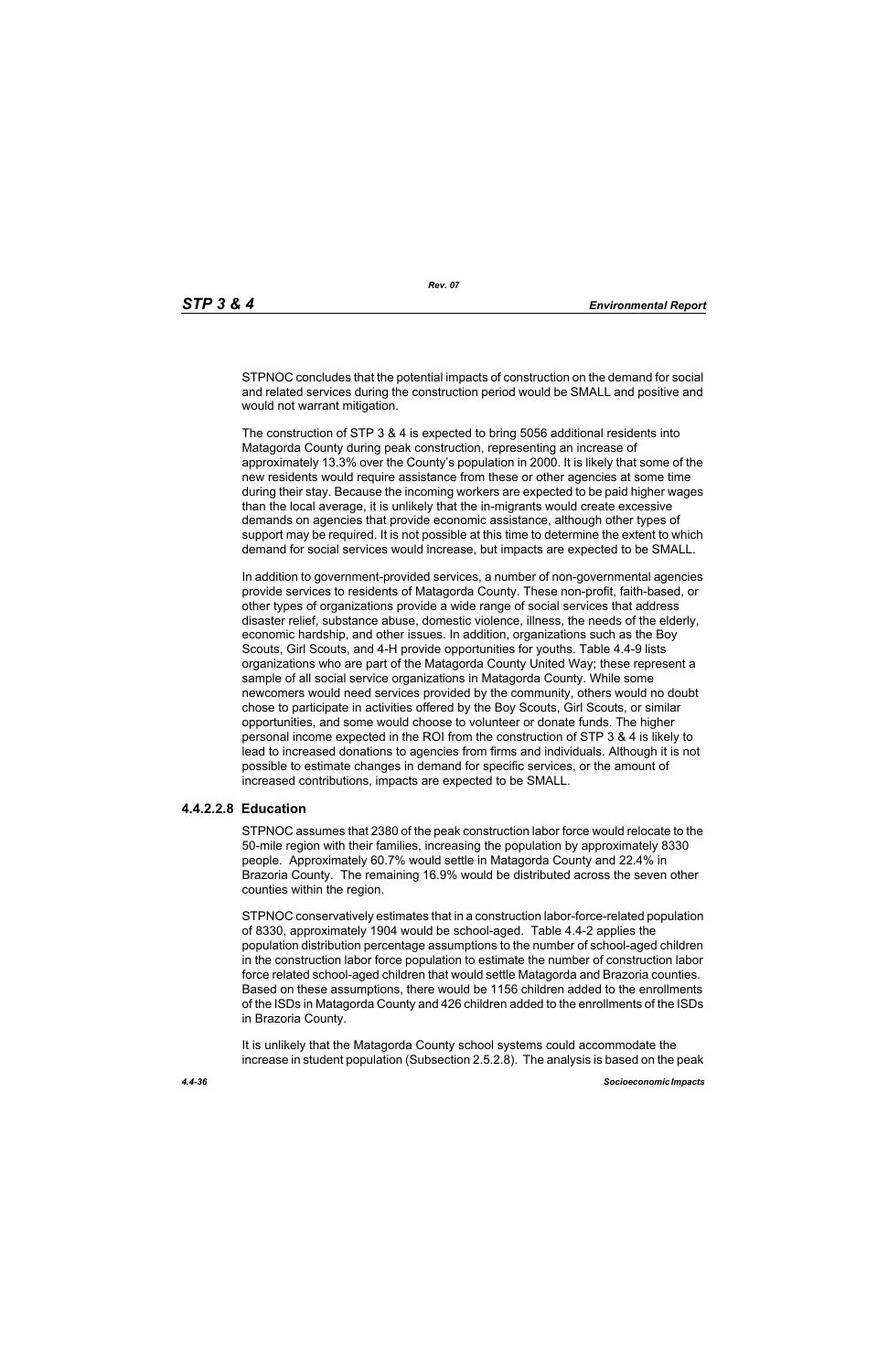construction labor force, which would not be reached until the third year of construction, giving schools several years to make accommodations for the additional influx of students.

Overall, the impact to the counties within the 50-mile region would be SMALL. The Matagorda County student population could increase by 14%, which would be a MODERATE to LARGE impact on its education system and would require mitigation. Matagorda County is not planning to construct additional schools. The quickest mitigation would be to hire additional teachers and move modular classrooms to existing schools. Increased property tax revenues as a result of the increased population, and, in the case of Matagorda County, Palacios ISD, property taxes on the new reactors would fund additional teachers and additional facilities if necessary (Subsection 2.5.2.3). The remaining revenue tax monies not used by the school district would be collected by the state of Texas and combined with tax revenues from all other Texas counties. These monies would be redistributed to "property-poor" school districts throughout the state of Texas, determined annually by the Texas Legislature Texas Education Code (TEC) Chapter 42 (Subsection 2.5.2.3).

#### **Matagorda County**

#### **Bay City ISD**

Bay City ISD had a Pre-K through Grade 12 total enrollment of 4140 students in October 2005 (Reference 4.4-33). The current ISD infrastructure could support approximately 4600 to 4700 students. However, if enrollments reach the historic peaks (4900 students) experienced during the construction of STP 1 & 2, the existing infrastructure would not be sufficient and portable buildings would be necessary.

## **Matagorda ISD**

Matagorda ISD, consisting of only Matagorda Elementary, had a pre-K through grade 6 enrollment of 56 students in October 2005 (Reference 4.4-33). According to the superintendent, the ISD is only at 50% capacity; however, the Board of Trustees has recently called for a bond election to improve and enlarge the existing facilities. Because of the recent growth potential, the ISD is also considering expanding classes to include seventh and eighth grade.

#### **Palacios ISD**

Palacios ISD had a pre-K through grade 12 enrollment of 1638 students in October 2005 (Reference 4.4-34). According to the Director of Business Services for Palacios ISD, the current enrollment in the district is approximately 1540 students. The enrollment decreased from 2005 by approximately 100 students – indicative of a downward trend in their enrollment numbers.

#### **Tidehaven ISD**

Tidehaven ISD has a pre-K through grade 12 enrollment of 871 students (Reference 4.4-35). The district's Program and Facilities Committee is developing a recommendation concerning the facility needs of the district. According to the superintendent, the district has the capacity to handle approximately 1050 students.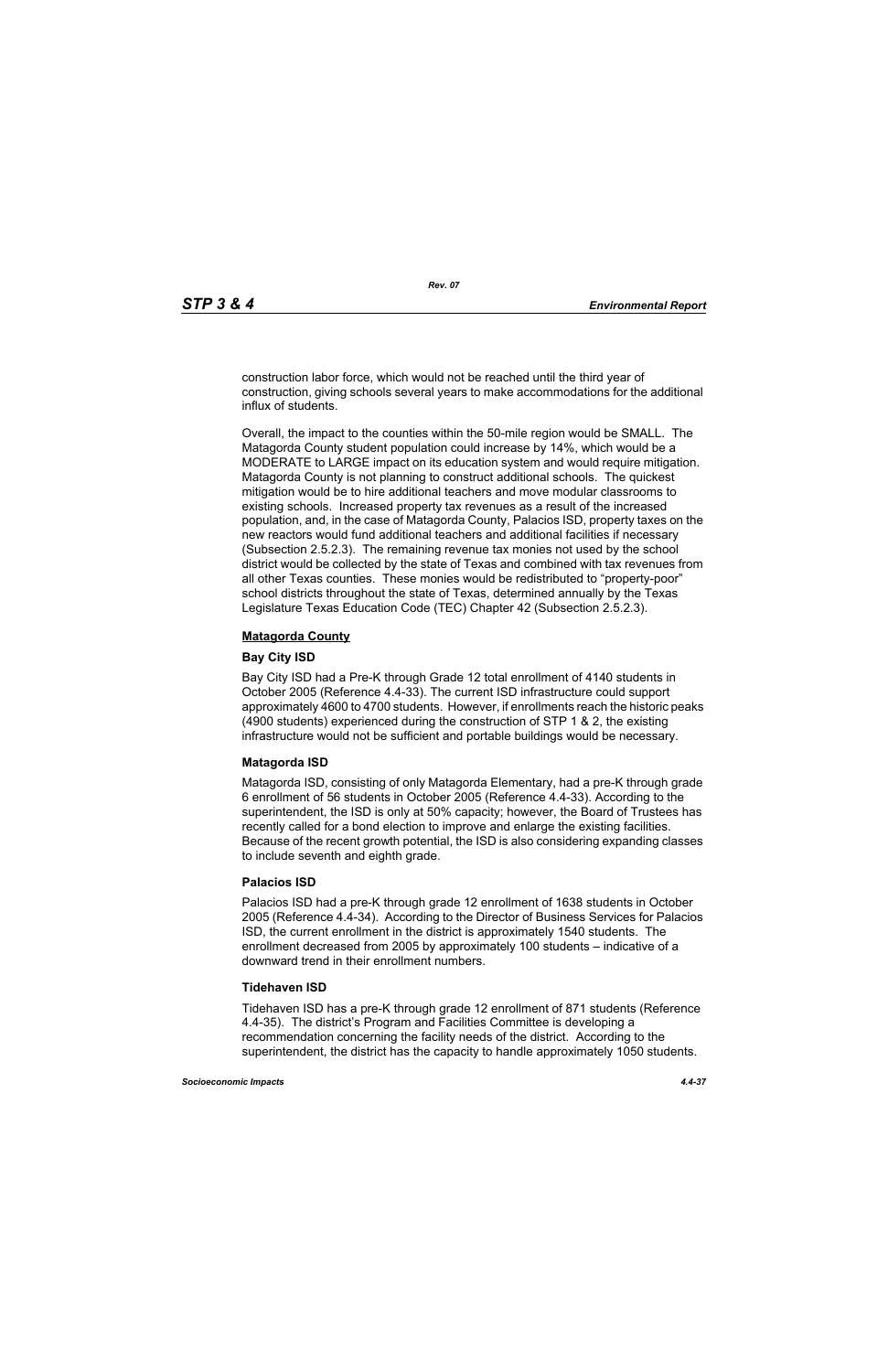Based on the current enrollment, this would leave an available capacity of approximately 180 students.

## **Van Vleck ISD**

Van Vleck ISD had a pre-K through grade 12 enrollment of 963 students in October 2005 (Reference 4.4-34).

## **Brazoria County**

It is likely that Brazoria County school systems could accommodate the increase in student population (Subsection 2.5.2.8). The analysis is based on the peak construction labor force, which would not be reached sooner than the third year of construction, giving schools several years to make accommodations for the additional influx of students.

## **Alvin ISD**

Alvin ISD has a pre-K through grade 12 enrollment of 14,300 students. The Board of Trustees estimates that approximately 12,000 more students will enroll in Alvin ISD in the next 10 years (Reference 4.4-36). As a result, Alvin ISD has an extensive building development program underway. Construction continues with plans for a new elementary school to open in August 2007. Two new junior high schools are scheduled to open in 2008—one in Alvin and one in Shadow Creek Ranch. The new academic building at Alvin High School is slated for occupancy in December 2007. When the two new junior high schools open in 2008, all junior high schools will be reconfigured to serve grades 6 through 8, and the elementary schools will serve pre-K through grade 5 (Reference 4.4-36).

## **Angleton ISD**

Angleton ISD has a pre-K through grade 12 enrollment of 6380 students (Reference 4.4-37). The early childhood campus only has enough available capacity to accommodate 64 additional students; however the elementary school, middle school, intermediate school, and high school all have additional capacities available ranging from approximately 450 students to 900 students in the middle school and high school, respectively (Reference 4.4-38).

## **Brazosport ISD**

Brazosport ISD has a pre-K through grade 12 enrollment of 13,043 students (Reference 4.4-39). A new elementary school, a new intermediate school, and a new middle/intermediate school have been built. These schools were built primarily to alleviate overcrowding, address growth, realign grade levels, and update old facilities. In addition to the new schools, renovations are taking place at the high schools and one of the existing middle schools to include additional classrooms. Because of the construction and renovations, Brazosport ISD would have capacity for additional students.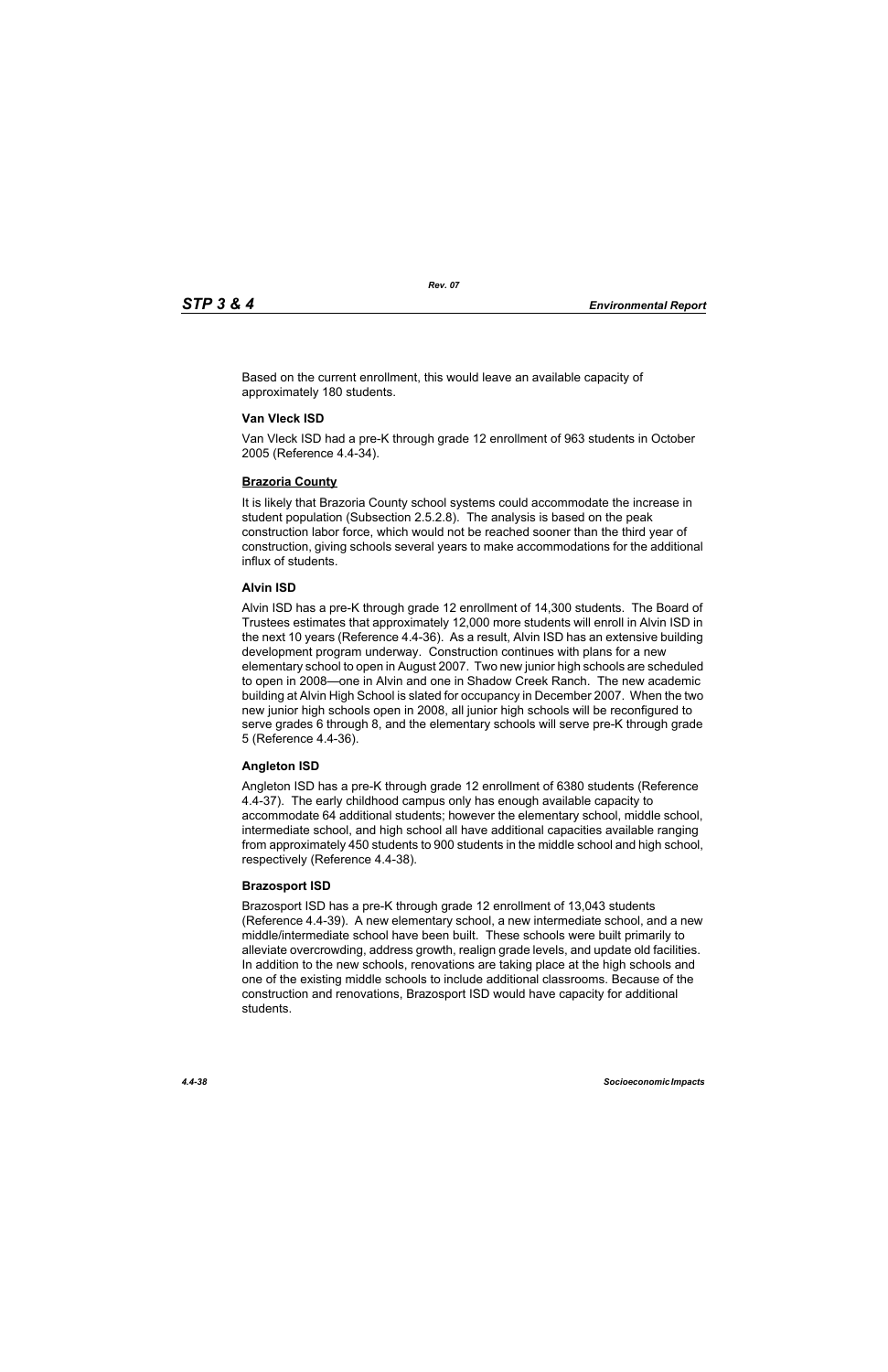## **Columbia-Brazoria ISD**

Columbia-Brazoria ISD has a current pre-K through grade 12 enrollment of 3107 students (Reference 4.4-40). The district recently opened a new junior high school and a new elementary school as replacements to older buildings, and the Board of Trustees is nominating members to a Facility Task Force Committee to study future building development plans. The district currently has five schools with available capacities ranging from approximately 120 students to 55 students.

#### **Damon ISD**

Damon ISD had a pre-K through grade 8 enrollment of 164 students in October 2005 (Reference 4.4-33). The ISD is at maximum capacity with no official building development plans established. However, Damon ISD recognizes the need to address building development in the next year or two.

## **Danbury ISD**

Danbury ISD has a pre-K through grade 12 enrollment of 777 students. The district has a Facilities Study underway, but the study has not been completed. Renovations or new construction are expected to take place in the district in the next five years.

#### **Pearland ISD**

Pearland ISD has a current pre-K through grade 12 enrollment of 16,116 students. According to the Pearland ISD Director of Communications, the district plans to open two additional elementary schools, one middle school, one junior high school, and one high school between the fall of 2007 and the fall of 2008. Once these new schools are used, the district will have an available capacity of over 1300 students in elementary schools, and 1000 students each in both junior high and high schools.

## **Sweeny ISD**

Sweeny ISD had a pre-K through grade 12 enrollment of 2086 students in October 2005 (Reference 4.4-41). The high school is currently undergoing construction and renovations that should be complete before the start of the 2008–2009 school year. The new high school will be able to accommodate over 800 students, increasing the capacity of the existing high school by approximately 150 students. In addition, there is available capacity at both the junior high and elementary schools.

Overall, the impact to the nine counties within the 50-mile region would be SMALL. The Brazoria County student population could increase by 5%, which would be a MODERATE impact on its education system and would require mitigation. Matagorda County is not planning to construct additional schools.

The quickest mitigation would be to hire additional teachers and move modular classrooms to existing schools. Increased property tax revenues as a result of the increased population, and the remaining revenue tax monies not used by the school district would be collected by the state of Texas and combined with tax revenues from all other Texas counties. These monies would be redistributed to "property-poor" school districts throughout the state of Texas, determined annually by the Texas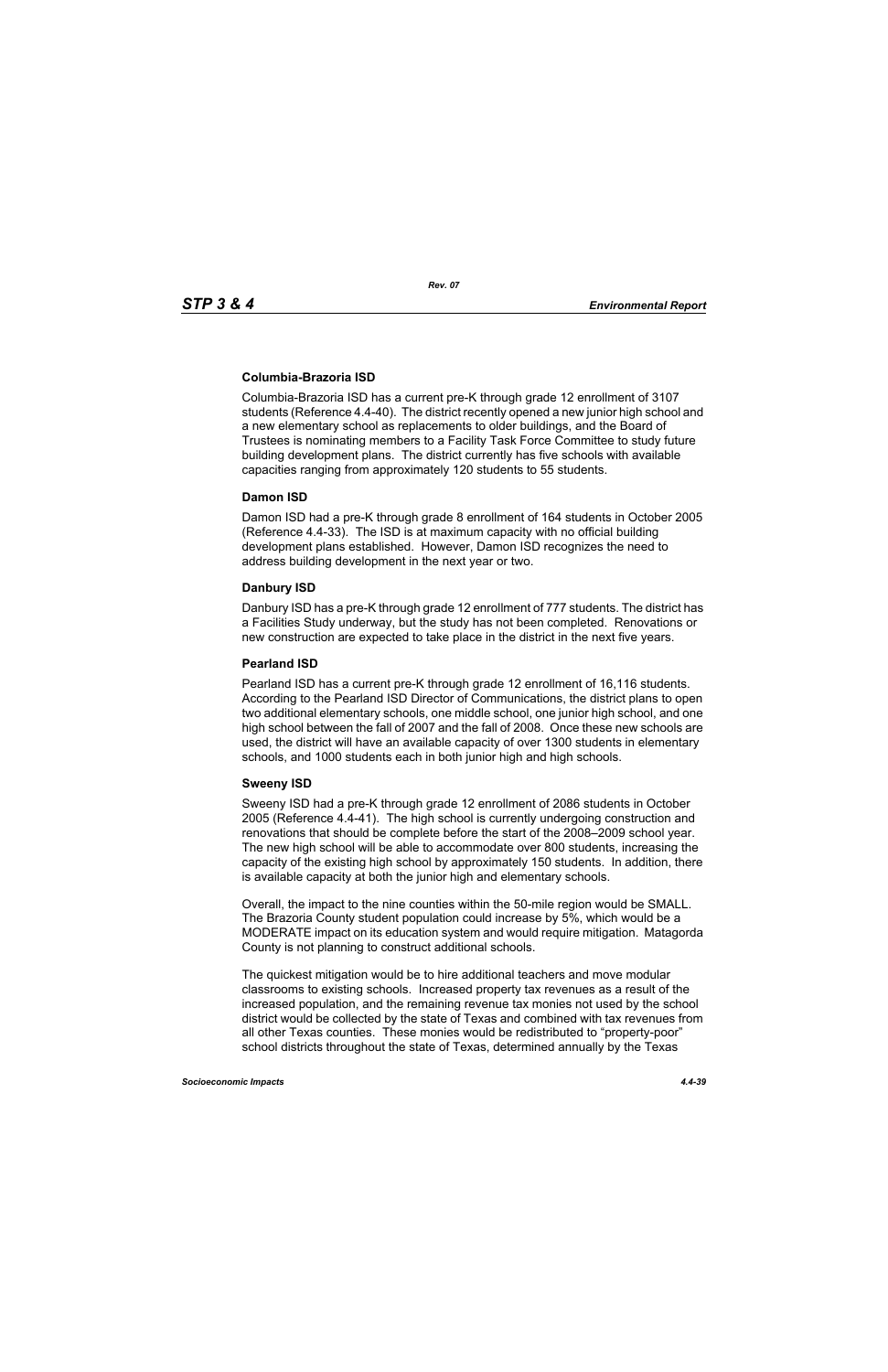Legislature TEC Chapter 42 (Subsection 2.5.2.3), and would fund additional teachers and facilities.

# **4.4.3 Environmental Justice Impacts**

Environmental justice refers to a federal policy under which each federal agency identifies and addresses, as appropriate, disproportionately high and adverse human health or environmental effects of its programs, policies, and activities on minority or low-income populations. The NRC has a policy on the treatment of environmental justice matters in licensing actions (69 FR 52040), which states, "NRC believes that an analysis of disproportionately high and adverse impacts needs to be done as part of the agency's National Environmental Policy Act (NEPA) obligations to accurately identify and disclose all significant environmental impacts associated with a proposed action. Consequently, while the NRC is committed to the general goals of Executive Order 12898, it will strive to meet those goals through its normal and traditional NEPA review process."

STPNOC evaluated whether the health or welfare of minority and low-income populations could be disproportionately adversely affected by potential construction impacts. STPNOC first located minority and low-income populations within the 50-mile radius of the STP site (Figures 2.5-10 through 2.5-15). Nineteen census block groups within the 50-mile radius have significant Black or African American populations. One block group has a significant Asian minority population and six block groups have a significant "some other race" population. Thirty census block groups within the 50-mile radius have significant Hispanic ethnicity populations.

STPNOC next identified the most likely pathways by which adverse environmental impacts associated with construction at the STP site could affect human populations. Exhaust emissions from construction equipment and dust would cause minor and localized adverse impacts to air quality; however, the air quality beyond the site boundary would not be affected. No contaminants, including sediments, are expected to reach the Colorado River because all construction would be carried out using Best Management Practices as discussed in Section 3.9. Impacts could occur in Matagorda County, as the influx of construction workers could cause landowners to convert some undeveloped land to other uses such as trailer parks, convenience stores, hotel/motel property, etc. Local low-income and minority populations could benefit by gaining access to new services or employment at these small businesses. However, the new uses are considered temporary, as completion of the construction project would eliminate the demand for the services. Therefore, impacts in all of these resource areas would be SMALL and mitigation would not be required.

Traffic could increase beyond the capacity of some local roads; however, STPNOC would mitigate impacts by encouraging car pooling, providing van pools, or staggering work shifts. The construction project likely would provide additional temporary jobs for some of the unemployed work force, thus decreasing their need for social services and freeing funding up for other populations in need. Matagorda County's police and fire protection services would be impacted by the increase in population due to construction, but the increase in property tax revenues as a result of the construction project (particularly in the latter stages of construction) would fund facilities,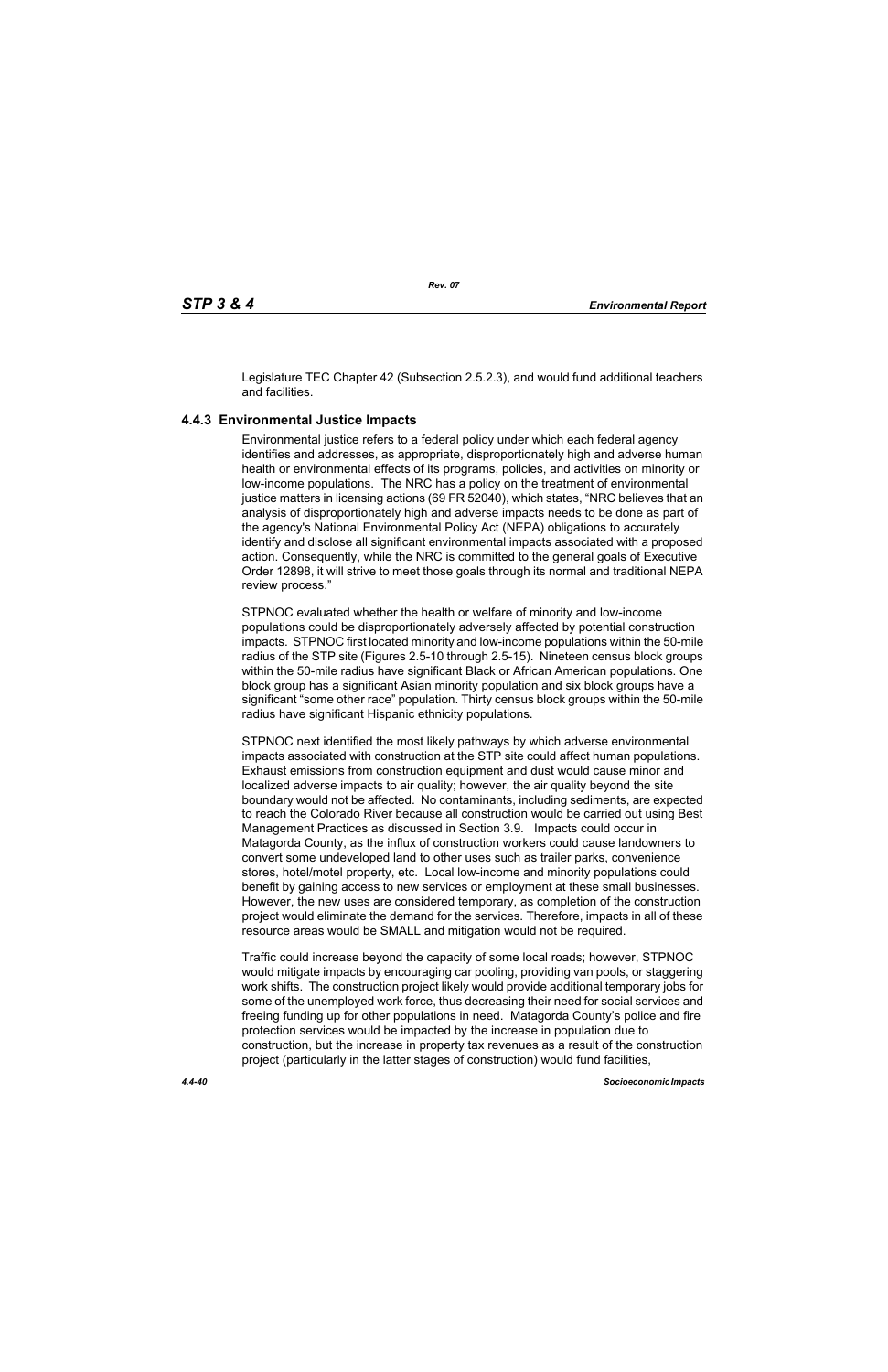equipment, and additional personnel to meet these needs. The local Matagorda County school systems would be adversely affected by an influx of new students; however, the additional property tax revenues would fund additional teachers and facilities. Rental housing rates could increase, potentially displacing low-income renters. However, it is unlikely the construction workforce would need low-income housing. Impacts to the local communities in these areas from construction of STP 3 & 4 would be MODERATE to LARGE and would be subject to the mitigation measures discussed above. Except for increased rental housing rates, no adverse impacts in Matagorda County would disproportionably affect minority or low-income populations.

Environmental impacts in the other counties in the 50-mile radius would be less than those in Matagorda County. Impacts in the other counties in the 50-mile region of interest would all be SMALL and mitigation would not be required. Therefore, the likelihood of disproportionate impacts to minority or low-income populations in those counties would be remote.

STPNOC also investigated the possibility of subsistence-living populations in the vicinity of the STP site by contacting local government officials, the staff of social welfare agencies, and local businesses concerning any known unusual resource dependencies or practices that could result in potentially disproportionate impacts to minority and low-income populations. STPNOC asked about the presence of minority, low-income, or migrant populations of particular concern, and whether subsistence living conditions were evident. No agency reported such dependencies or practices, such as subsistence agriculture, hunting, or fishing, through which the populations could be disproportionately adversely affected by the construction project.

Construction-related moderate adverse socioeconomic impacts were identified in Matagorda County. However, except for increased rental housing rates, no adverse impacts in Matagorda County would disproportionately affect minority or low-income populations. Impacts in the other counties in the 50-mile region of interest would all be SMALL. Mitigation beyond that previously described would not be warranted.

#### **4.4.4 References**

- 4.4-1 2005 Annual Environmental Operating Report, South Texas Project Electric Generating Station, April 2005.
- 4.4-2 South Texas Project Units 1 & 2 Environmental Report, Amendment 3. Houston, Texas, December 9, 1974.
- 4.4-3 "Construction Noise Hazard Alert," Center to Protect Worker's Rights. Available at http://www.cpwr.com/hazpdfs/kfnoise.pdf, accessed April 17, 2007.
- 4.4-4 NRC (U. S. Nuclear Regulatory Commission), Generic Environmental Impact Statement for License Renewal of Nuclear Plants, NUREG-1437 Vol. 1, 1996.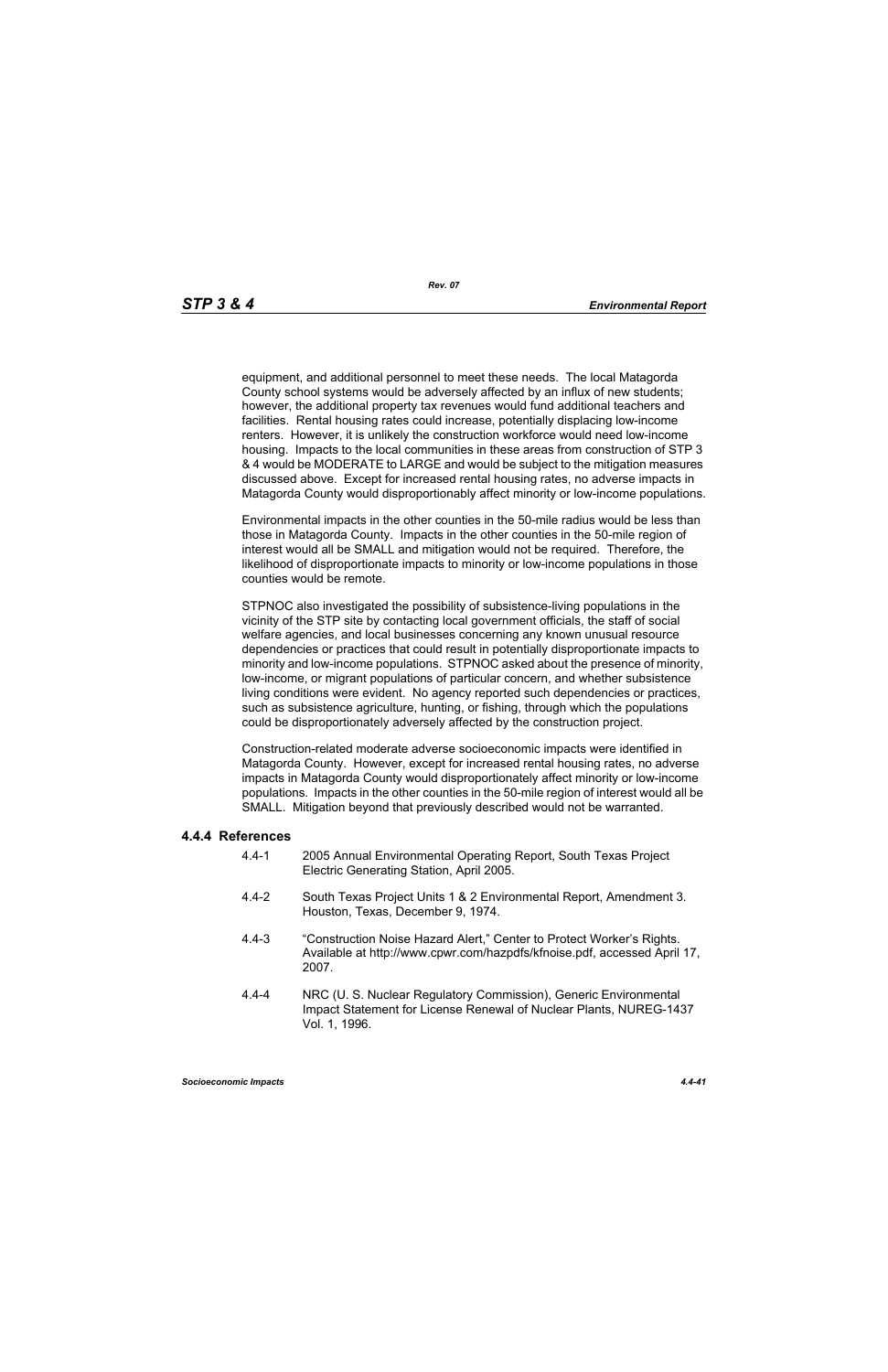- 4.4-5 "Standard Review Plans For Environmental Reviews For Nuclear Power Plants," NRC, NUREG 1555, 1999.
- 4.4-6 Code of Federal Regulations, Title 40, part 81, section 38, Designation of Areas for Air Quality Planning Purposes; Texas; Revised Geographical Designation of Certain Air Quality Control Regions.
- 4.4-7 TCEQ (Texas Commission on Environmental Quality) 2007. "Texas Attainment Status by Region," Available at http://www.tceq.state.tx.us/implementation/air/sip/siptexas.html, accessed April 24, 2007.
- 4.4-8 Code of Federal Regulations, Title 40, part 50, National Primary and Secondary Ambient Air Quality Standards.
- 4.4-9 Malhotra (Malhotra, S., and D. Manninen). 1981a. Migration and Residential Location of Workers at Nuclear Power Plant Construction Sites; Forecasting Methodology (Volume 1) and Profile Analysis of Worker Surveys (Volume 2). Prepared by Pacific Northwest Laboratory for U. S. Nuclear Regulatory Commission, NUREG/CR-2002, PNL-3757, April. NRC Accession Numbers 8105180373 (Volume 1) and 8105180378 (Volume 2).
- 4.4-10 "Socioeconomic Impacts of Nuclear Generating Stations; Summary Report on the NRC Post-Licensing Studies," Mountain West (Mountain West Research, Inc.), Prepared for U. S. NRC, NUREG/CR-2750, NRC Assession Number 8208130473, July 1982.
- 4.4-11 "Socioeconomic Impacts of Nuclear Generating Stations; Arkansas Nuclear One Station Case Study," Mountain West (Mountain West Research, Inc.),. NUREG.CR-2749, Vol. 1, NRC Assession Number 8208090021, July 1982.
- 4.4-12 "Socioeconomic Impacts of Nuclear Generating Stations; Calvert Cliffs Case Study," Mountain West, NUREG/CR-2749, Vol. 2, NRC Assession Number 8208040323, July 1982.
- 4.4-13 "Socioeconomic Impacts of Nuclear Generating Stations; D. C. Cook Case Study," Mountain West, NUREG/CR-2729, Vol. 4, NRC Assession Number 8208090019, July 1982.
- 4.4-14 "Socioeconomic Impacts of Nuclear Generating Stations; Oconee Case Study," Mountain West, NUREG/CR-2749, Vol. 7, NRC Assession Number 8208040311, July 1982.
- 4.4-15 "Generic Environmental Impact Statement for License Renewal of Nuclear Plants; Main Report," NRC, NUREG-1437, Vol. 1, NRC Assession Number ML040690705, May 1996.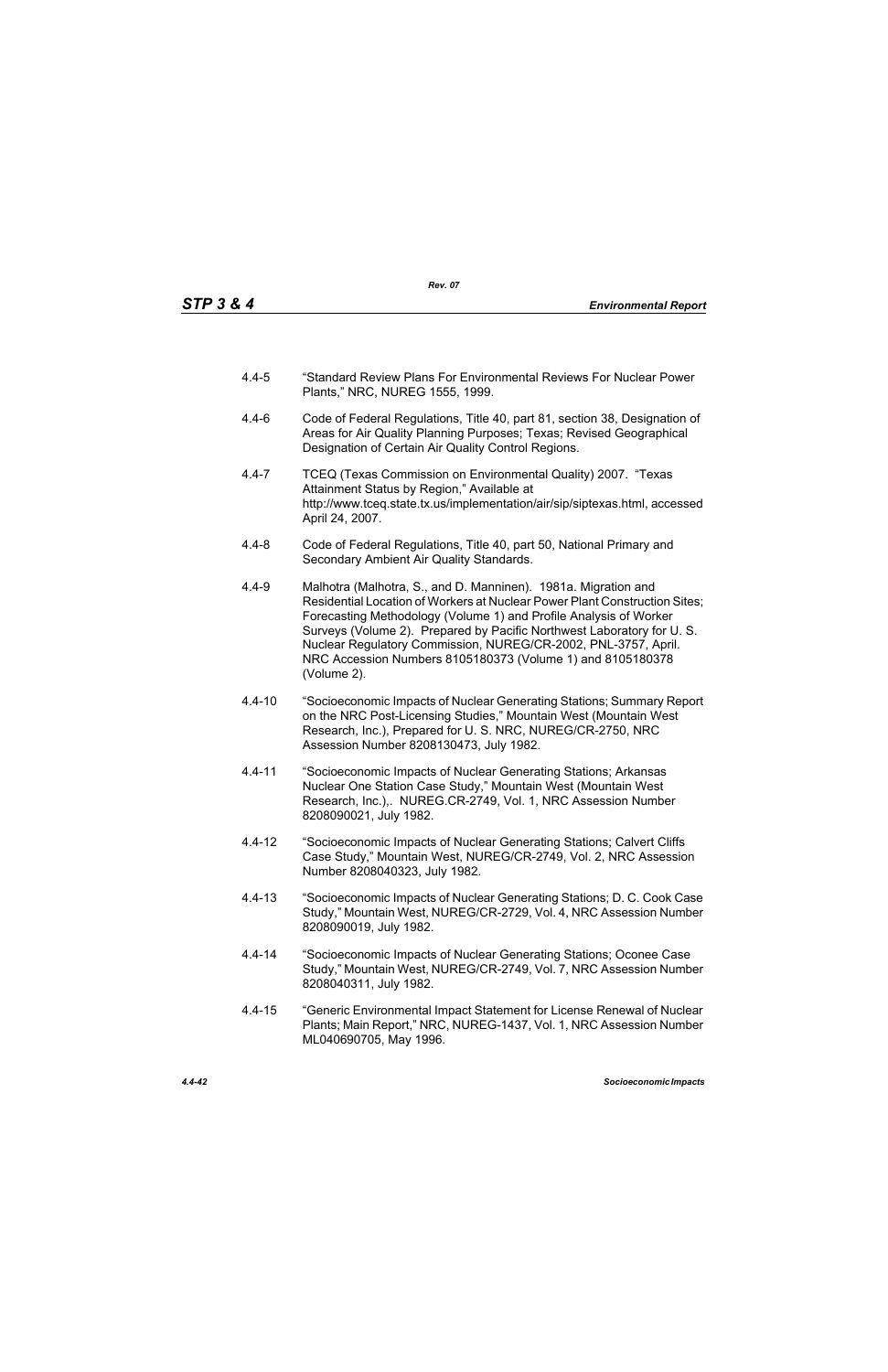- 4.4-16 "Generic Environmental Impact Statement for License Renewal of Nuclear Plants; Appendices," NRC, NUREG-1437, Vol. 2, NRC Assession Number ML040690738, May 1996.
- 4.4-17 "RIMS II Multipliers for Matagorda and Brazoria Counties, Texas," BEA (U.S. Bureau of Economic Analysis), U. S. Department of Commerce. Economic and Statistics Administration. Bureau of Economic Analysis, Washington, D.C. February 2, 2007.
- 4.4-18 "Texas Net Revenue by Source, Fiscal 2006," Texas Comptroller of Public Accounts. 2007. Available at http://www.window.state.tx.us/taxbud/revenue.html, accessed July 2, 2007.
- 4.4-19 "Texas Sales Tax Frequently Asked Questions," Texas Comptroller of Public Accounts. Available at http://www.window.state.tx.us/taxinfo/sales/faq\_exempt.html, accessed July 30, 2007.
- 4.4-20 Texas Legislative Budget Board, 2007. Fiscal Note, 80th Legislative Regular Session—In Re: HB2994 (Relating to the authority of certain taxing units to enter into an agreement under the Property Redevelopment and Tax Abatement Act or the Texas Economic Development Act with the owner of certain electric power generation facilities). April 16, 2007. Available at http://www.capitol. state.tx.us/tlodocs/80R/fiscalnotes/html/HB02994H.htm, accessed May 2007.
- 4.4-21 Texas Legislature Online, 2007. Status of House Bill (HB) 2994. Available at http://www.legis.state.tx.us/billlookup/History.aspx?LegSess=80R&Bill=H B2994, accessed June 22, 2007.
- 4.4-22 Palacios Independent School District, Information from Herbert Ressler, Business Manager, Palacios ISD regarding tax abatement legislation, May 2007.
- 4.4-23 U.S. NRC, 1996. License Renewal Generic Environmental Impact Statement (NUREG-1437). Available at http://www.nrc.gov/readingrm/doc-collections/nuregs/staff/sr1437/.
- 4.4-24 USDA (United States Department of Agriculture) NASS (National Agricultural Statistics Service), 2002 census. Available at http://www.nass.usda.gov/.
- 4.4-25 Municode.com, 2007. Available at http://www.municode.com/Resources/ code\_list.asp?stateID=43.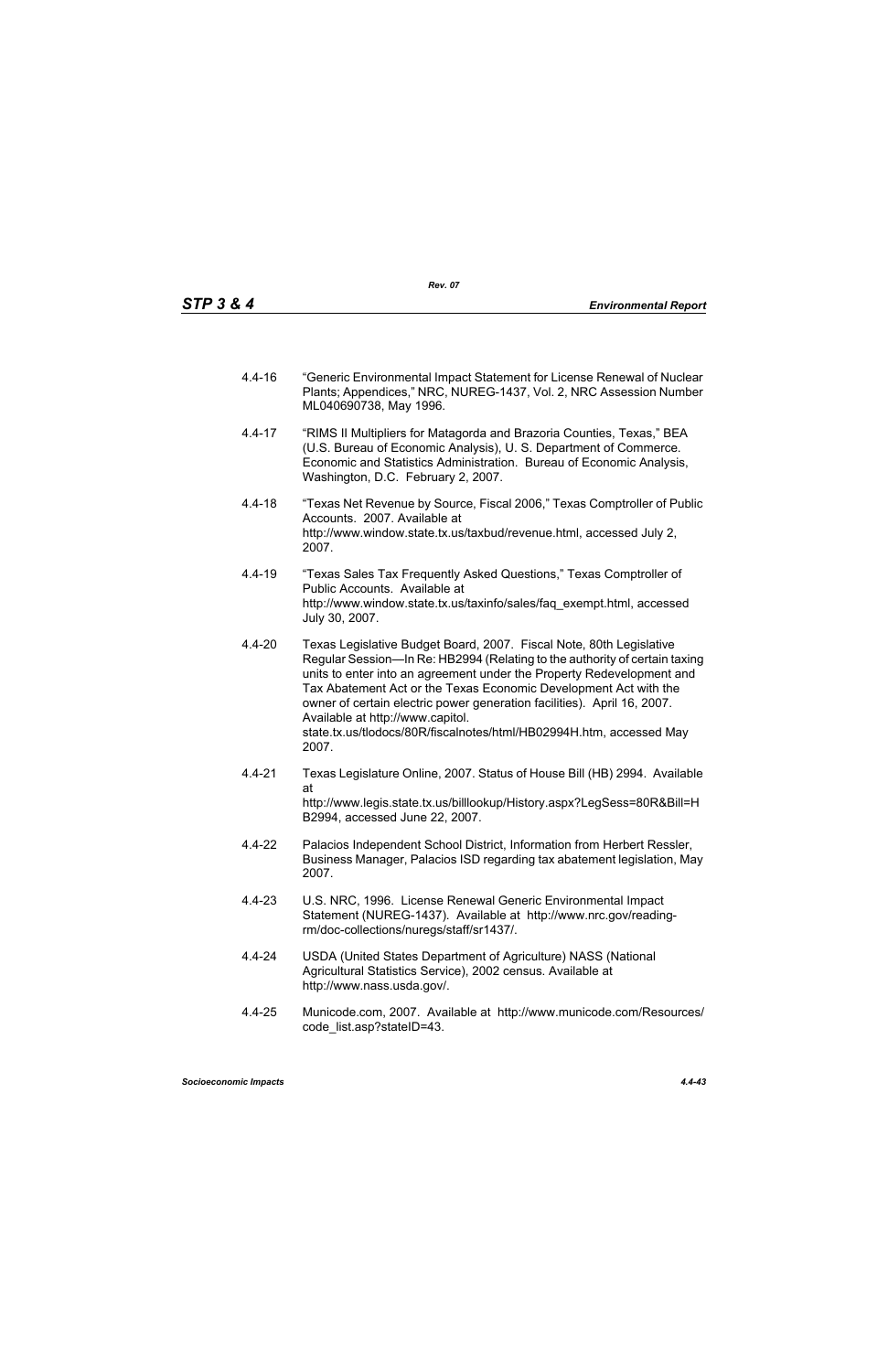- 4.4-26 "State and County Quickfacts. Matagorda County, Texas and Brazoria County, Texas," USCB 2007. Available at http://factfinder.census.gov/, accessed May 16, 2007.
- 4.4-27 TXDOT (Texas Department of Transportation), Capacity Weights, Email communication from Paul Rollins (Transportation Planning and Programming Division) to Bridget Twigg (Tetra Tech NUS), May 2, 2007.
- 4.4-28 TXDOT, Roadway Capacity, Email communication from Alberta Garley (Transportation Planning and Programming Division) to Bridget Twigg (Tetra Tech NUS), May 2, 2007.
- 4.4-29 "Yoakum District Highway Traffic Map," TXDOT, Transportation Planning and Programming Division, 2005.
- 4.4-30 LCRA (Lower Colorado River Authority), 2007. Available at http://www.lcra.org/about/index.html.
- 4.4-31 "QT-H14. Value, Mortgage Status, and Selected Condition 2000. Data Set: Census 2000 Summary File 3 (SF 3) Sample Data," USCB, 2000. Available at http://factfinder.census.gov/, accessed February 20, 2007.
- 4.4-32 "Water on Tap: What You Need to Know," EPA (U.S. Environmental Protection Agency), EPA 815- K-03-007, Office of Water, Washington, D.C., 2003.
- 4.4-33 TEA (Texas Education Agency) 2007a. Texas Public Schools District and School Directory for Matagorda County. Available at http://askted.tea.state.tx.us/org-bin/school/ SCHOOL\_RPT?Y::County::Directory, accessed February 26, 2007.
- 4.4-34 "About HHSC," Texas Health and Human Services Commission, Undated. Available at http://www.hhsc.state.tx.us/about\_hhsc/index.html, accessed February 23, 2007.
- 4.4-35 TISD (Tidehaven Independent School District) 2007. TIDEHAVEN I.S.D. Available at www.tidehavenisd.com/District/tisd percent20brochure percent202006-2007.doc, accessed February 26, 2007.
- 4.4-36 Alvin Independent School District 2006. Message from Dr. Greg Smith. Available at http://www.alvinisd.net/administration/superintendent/ aisdmfts.html, accessed March 6, 2007.
- 4.4-37 Angleton Independent School District 2007. District Enrollment: January 30, 2007.
- 4.4-38 PBKA (PBK Architects, Inc.) 2007. Master Planning Angleton Independent School District.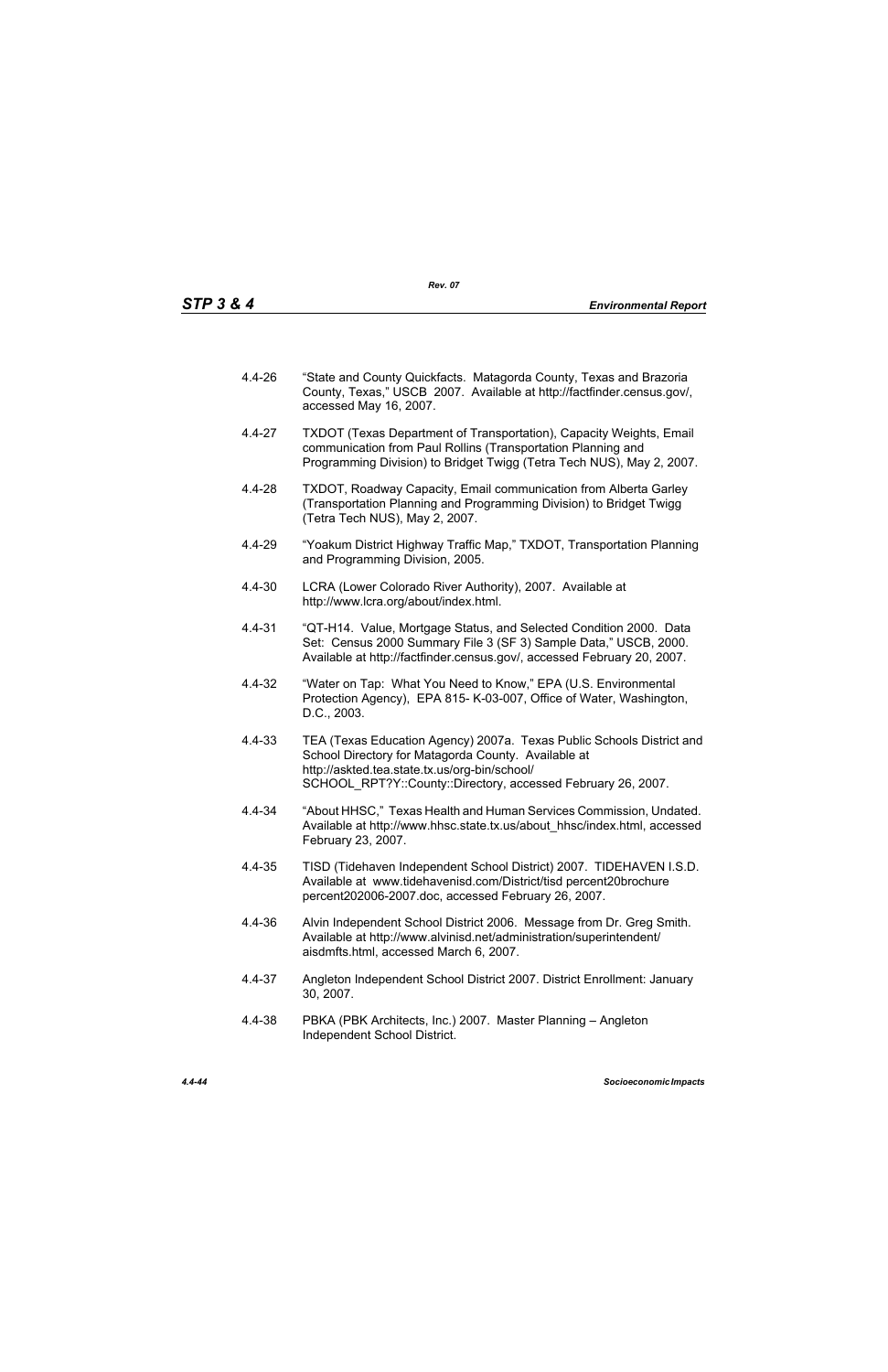- 4.4-39 BISD (Brazosport Independent School District) 2007. Enrollment: February 23, 2007.
- 4.4-40 "Demographics: Largest Employers," EDABC (The Economic Development Alliance for Brazoria County) 2003. Available at http://www.eda-bc.com/ demographics /employment.asp, accessed on February 19, 2007.
- 4.4-41 TEA (Texas Education Agency) 2007b. Texas Public Schools District and School Directory for Brazoria County. Available at http://askted.tea.state.tx.us/ org-bin/school/SCHOOL\_RPT?Y::County::Directory, accessed February 26, 2007.
- 4.4-42 City of Bay City, TX. 2006. Comprehensive Annual Financial Report of the City of Bay City, Texas, Fiscal Year Ended September 30, 2005. Available at http://www.cityofbaycity.org/DocumentCenter.asp?Folder=Finance, accessed July 9, 2007.
- 4.4-43 "Quarterly Census of Employment and Wages," LBLS (U.S. Department of Labor, Bureau of Labor Statistics) 2005. Available at http://data.bls.gov/. accessed March 7, 2007.
- 4.4-44 "Site Groundwater Use for Construction, Initial Testing, Startup, and Operations," Fluor Nuclear Power Calculation No. U7-SITE-G-CALC-DESN-2002.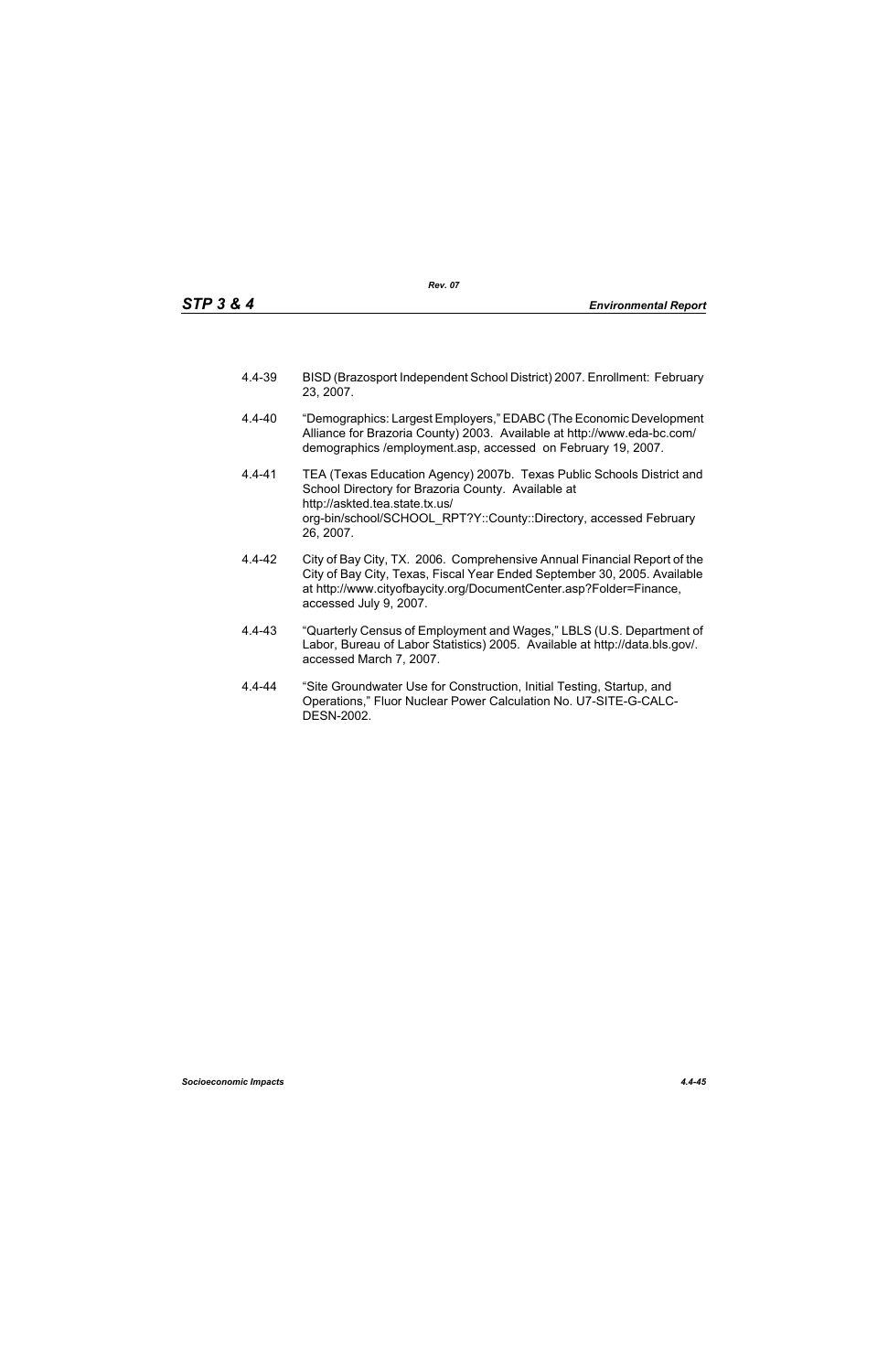| Table 4.4-1 Equipment and Approximate Noise Level in the Immediate Vicinity of the |
|------------------------------------------------------------------------------------|
| Equipment [1]                                                                      |

| <b>Equipment</b>      | <b>Noise Level (dBA)</b><br>within 10 ft |
|-----------------------|------------------------------------------|
| Pneumatic chip hammer | 103-113                                  |
| Earth tamper          | $90 - 96$                                |
| Jackhammer            | 102-111                                  |
| Crane                 | $90 - 96$                                |
| Concrete joint cutter | 99-102                                   |
| Hammer                | $87 - 95$                                |
| Portable saw          | 88-102                                   |
| Earthmover            | $87 - 94$                                |
| Stud welder           | 101                                      |
| Front-end loader      | 86-94                                    |
| <b>Bulldozer</b>      | $93 - 96$                                |
| <b>Backhoe</b>        | 84–93                                    |

[1]Reference 4.4-3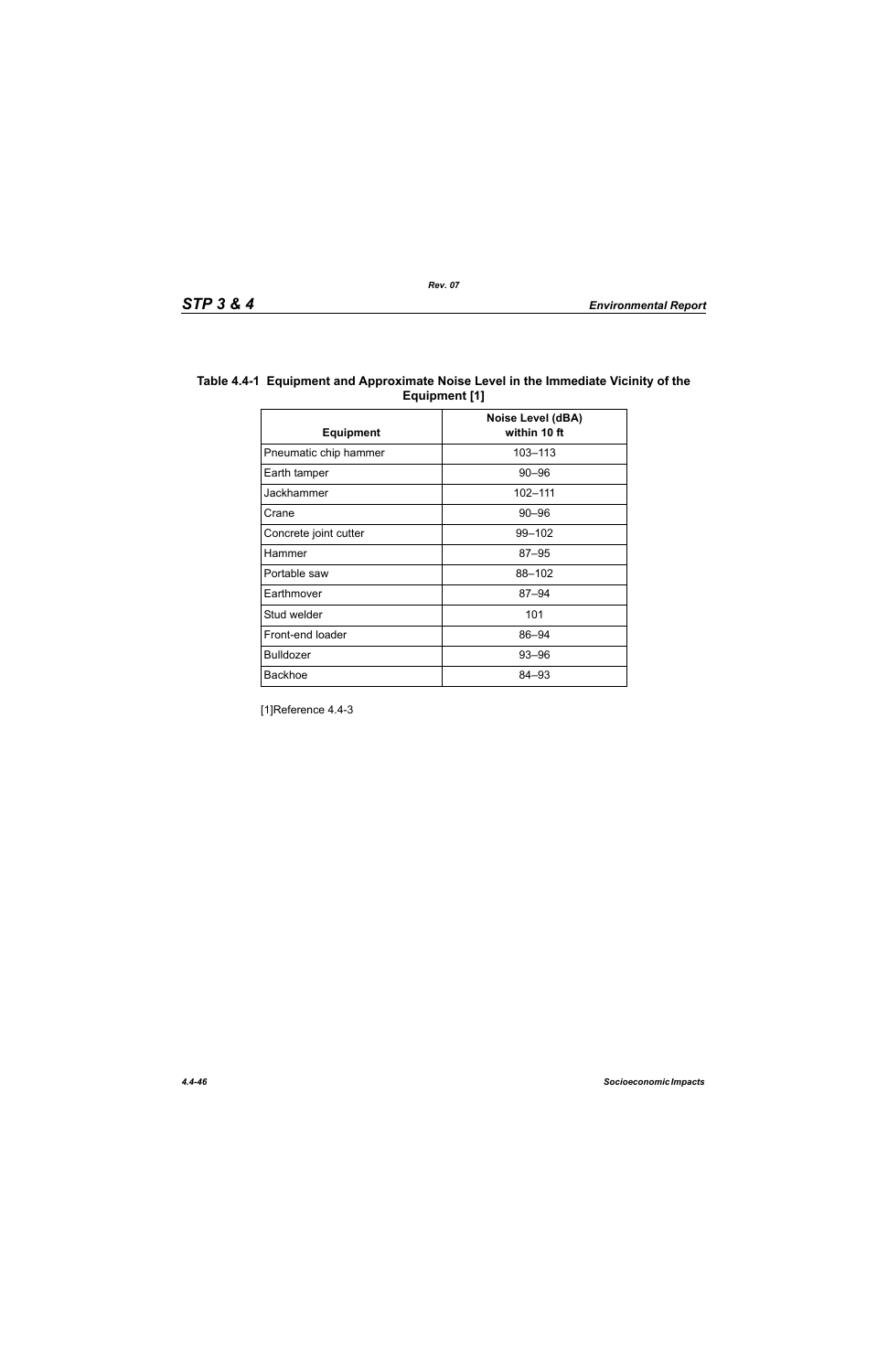## **Table 4.4-2 Assumptions for Construction Labor Force Migration and Residential Distribution for the STP Site**

| <b>Assumption</b> | <b>Description</b>                                                                                                                                                  |
|-------------------|---------------------------------------------------------------------------------------------------------------------------------------------------------------------|
|                   | <b>Construction Labor Force Distribution</b>                                                                                                                        |
| 5,950             | Peak number of workers during construction                                                                                                                          |
| 2,975             | Number of workers who change residence to work at site (movers) (50% of<br>peak)                                                                                    |
| 1,806             | Number of movers who settle in Matagorda County (same percent as existing<br>labor force) (60.7%)                                                                   |
| 666               | Number of movers who settle in Brazoria County (same percent as existing<br>labor force) (22.4%)                                                                    |
| 503               | Number of movers who settle in other counties in the 50-mile region (16.9%).                                                                                        |
|                   | <b>Families</b>                                                                                                                                                     |
| 2,380             | Number of movers who bring families into 50-mile radius (80% of movers)                                                                                             |
| 595               | Number of movers who don't bring families into 50-mile radius (20% of movers)                                                                                       |
| 1,445             | Number of movers that bring families to Matagorda County (80% of movers<br>who settle in Matagorda County)                                                          |
| 361               | Number of movers who move to Matagorda County and don't bring families<br>(20% of movers who settle in Matagorda County)                                            |
| 533               | Number of movers that bring families to Brazoria County (80% of movers who<br>settle in Brazoria County)                                                            |
| 133               | Number of movers who move to Brazoria County and don't bring families (20%<br>of movers who settle in Brazoria County)                                              |
| 402               | Number of movers who locate outside of Matagorda and Brazoria Counties<br>(within the 50-mile radius) and bring families                                            |
| 101               | Number of movers that locate outside of Matagorda and Brazoria Counties<br>(within the 50-mile radius) and don't bring families                                     |
| 3.25              | Average mover family size (worker, spouse, children)                                                                                                                |
| 8,330             | Total in-migration (7,735 (movers plus families) plus 595 (movers who don't<br>bring families))                                                                     |
| 5,056             | Total in-migration in Matagorda County (4,695 (movers plus families) plus 361<br>(movers without families))                                                         |
| 1,866             | Total in-migration in Brazoria County (1,733 (movers plus families) plus 133<br>(movers without families))                                                          |
| 1,408             | Total in-migration outside of Matagorda and Brazoria Counties and within the<br>50-mile radius (1,307 (movers plus families) plus 101 (movers without<br>families)) |
|                   | <b>Children</b>                                                                                                                                                     |
| 1,904             | Number of mover school-age children (0.8 per mover family)                                                                                                          |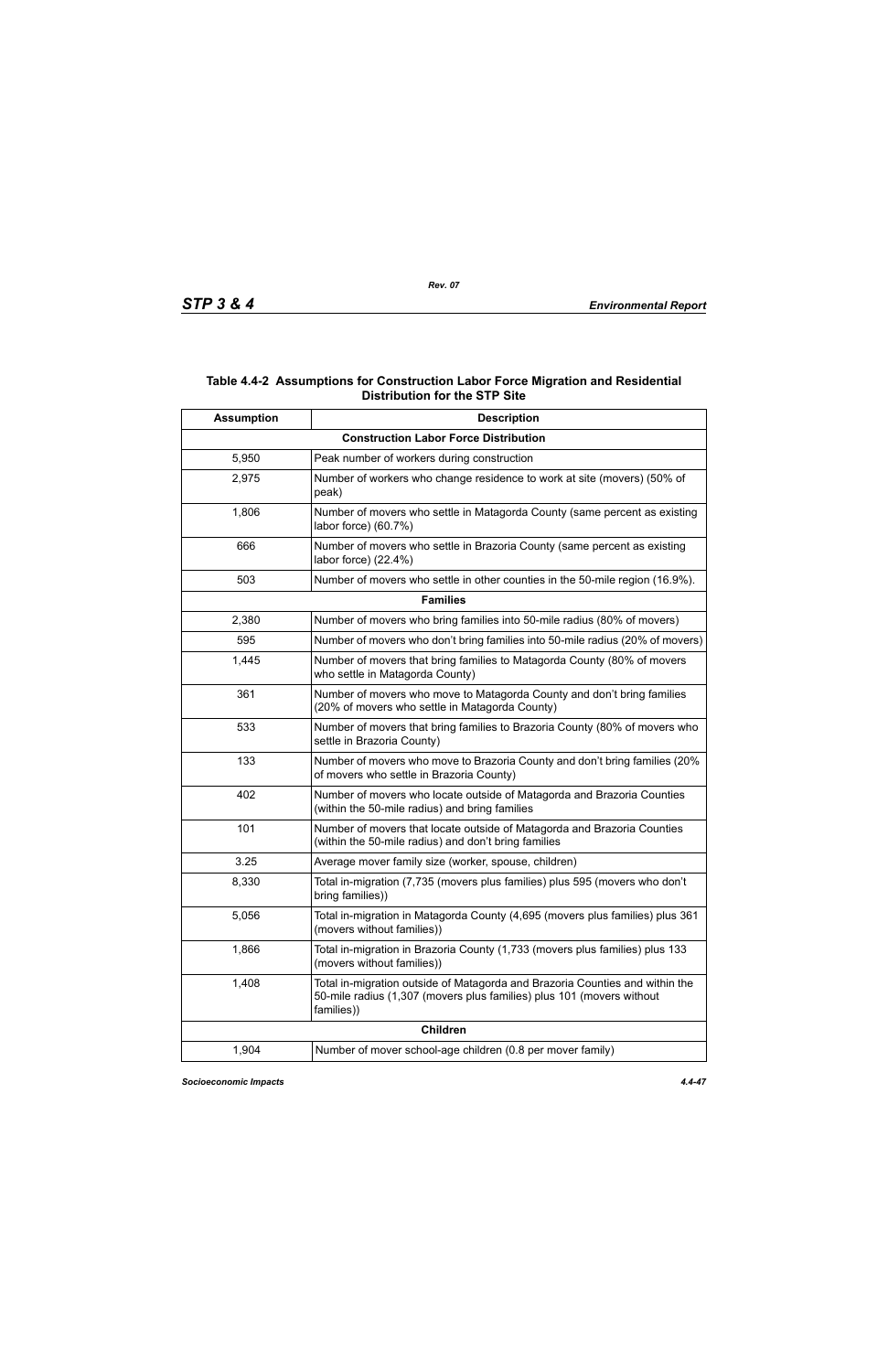## **Table 4.4-2 Assumptions for Construction Labor Force Migration and Residential Distribution for the STP Site (Continued)**

| <b>Assumption</b> | <b>Description</b>                                                                                                                                             |
|-------------------|----------------------------------------------------------------------------------------------------------------------------------------------------------------|
| 1,156             | Number of mover school-age children (0.8 per mover family) relocating to<br>Matagorda County                                                                   |
| 426               | Number of mover school-age children (0.8 per mover family) relocating to<br><b>Brazoria County</b>                                                             |
|                   | <b>Post-Construction Labor Force Retention</b>                                                                                                                 |
| 1,488             | Average number of movers who leave 50-mile radius post-construction (50%<br>of movers)                                                                         |
| 903               | Average number of movers who leave Matagorda County post-construction<br>(50% of Matagorda County movers)                                                      |
| 333               | Average number of movers who leave Brazoria County post-construction (50%<br>of Brazoria County movers)                                                        |
| 4,165             | Average number of movers plus families plus movers without families who<br>leave 50-mile radius post-construction (50% of total in-migration)                  |
| 2,528             | Average number of movers plus families plus movers without families who<br>leave Matagorda County post-construction (50% of Matagorda County in-<br>migration) |
| 933               | Average number of movers plus families plus movers without families who<br>leave Brazoria County post-construction (50% of Brazoria County in-migration)       |
| 952               | Average number of mover school-age children who leave area post-<br>construction (50%)                                                                         |
| 578               | Average number of mover school-age children who leave Matagorda County<br>post-construction (50%)                                                              |
| 213               | Average number of mover school-age children who leave Brazoria County<br>post-construction (50%)                                                               |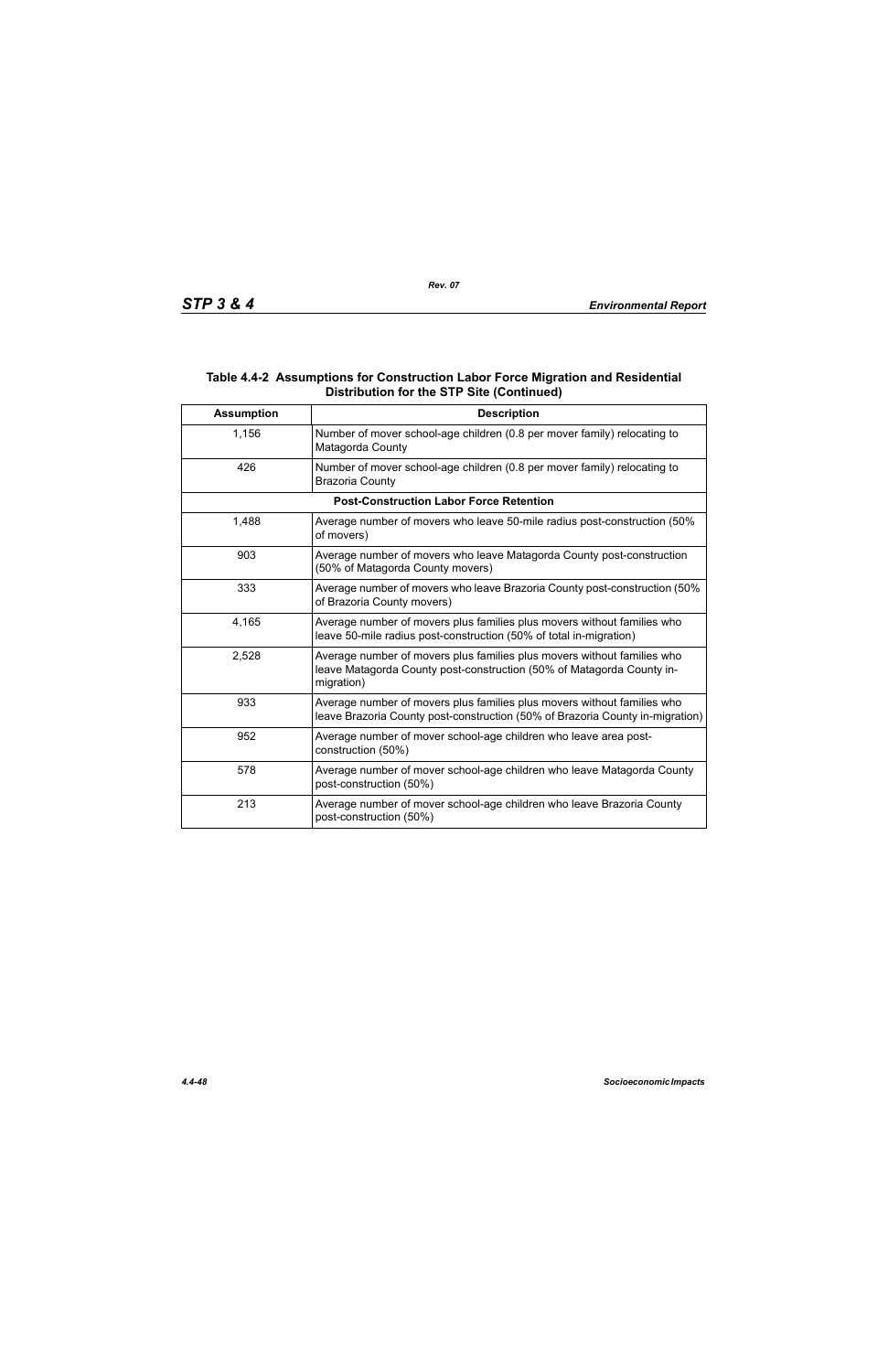| Year | <b>Sales Tax</b> | <b>Total Tax</b> | Percent of<br><b>Total</b> | STP <sub>3</sub> | STP <sub>4</sub> | <b>Estimated</b><br><b>Pmts for</b><br><b>STP 3 &amp; 4 as</b><br><b>Percent of</b><br><b>Total Sales</b><br>Tax |
|------|------------------|------------------|----------------------------|------------------|------------------|------------------------------------------------------------------------------------------------------------------|
| 2006 | 3,762,374        | 8,793,315        | 43%                        |                  |                  |                                                                                                                  |
| 2007 | 3,844,926        | 8,993,489        | 43%                        |                  |                  |                                                                                                                  |
| 2008 | 3,929,289        | 9,198,220        | 43%                        |                  |                  |                                                                                                                  |
| 2009 | 4,015,503        | 9,407,611        | 43%                        | 827,706          |                  | 21%                                                                                                              |
| 2010 | 4,103,608        | 9,621,770        | 43%                        | 827,706          | 827,706          | 41%                                                                                                              |
| 2011 | 4,193,647        | 9,840,803        | 43%                        | 827,706          | 827,706          | 40%                                                                                                              |
| 2012 | 4,285,662        | 10,064,823       | 43%                        | 827,706          | 827,706          | 39%                                                                                                              |
| 2013 | 4,379,695        | 10,293,942       | 43%                        | 827,706          | 827,706          | 39%                                                                                                              |
| 2014 | 4,475,791        | 10,528,277       | 43%                        | 827,706          | 827,706          | 38%                                                                                                              |
| 2015 | 4,573,996        | 10,767,946       | 42%                        |                  | 827,706          | 18%                                                                                                              |

## **Table 4.4-3 Bay City Sales Taxes Projected to 2015 with Estimated STP Sales Tax Payments During Construction of STP 3 & 4 [1]**

Data source for Taxes 1996-2005: Reference 4.4-42

[1] Projections based on average annual rate of change between 1996 and 2005.

*Calculation Assumptions*:

- 1. STP construction expenditures would be distributed evenly over a 6-year construction period for each unit.
- 2. Bay City sales taxes will increase at a constant rate based on historic rate (1996-2005).
- 3. The projected rate of increase in Bay City sales tax is conservative in that it does not take into account likely increases in population or business activity that could occur as a result of STP construction.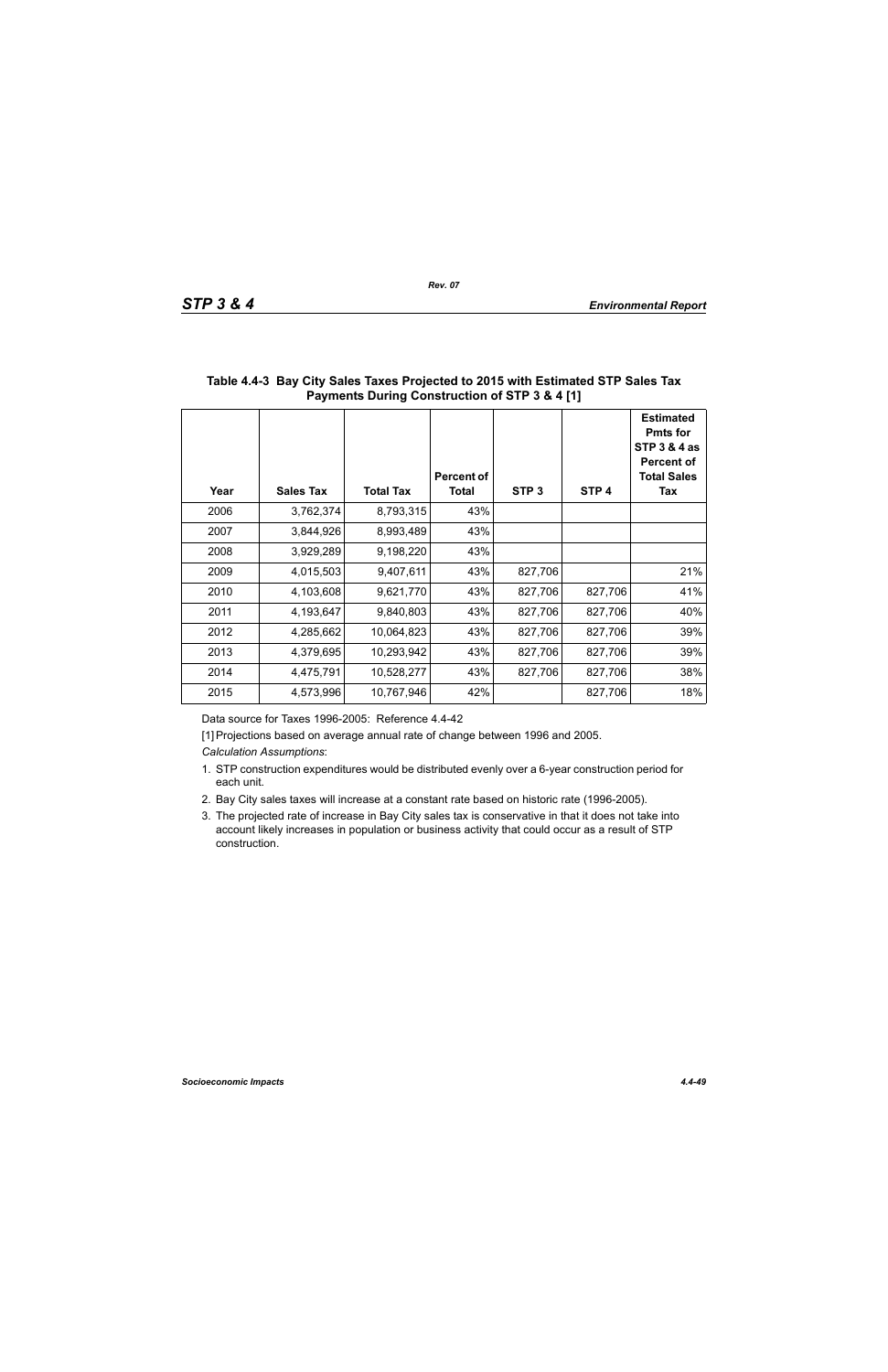| Demographic                                                                                                        | <b>ABWR</b><br>2 Units |
|--------------------------------------------------------------------------------------------------------------------|------------------------|
| Construction Labor Force Peak (Table 4.4-2)                                                                        | 5,950                  |
| Number of workers who change residence to work at site (movers) (50% of peak)<br>(assumed)                         | 2,975                  |
| Indirect jobs $(2,975 \times 0.61)$                                                                                | 1,815                  |
| 2005 unemployed in the two counties [1]                                                                            | 8,870                  |
| Total number of indirect jobs as a percent of unemployed population in two-county<br>area ((1,815 / 8,870) X 100%) | 20%                    |

# **Table 4.4-4 Direct and Indirect Employment**

[1] See Table 2.5-9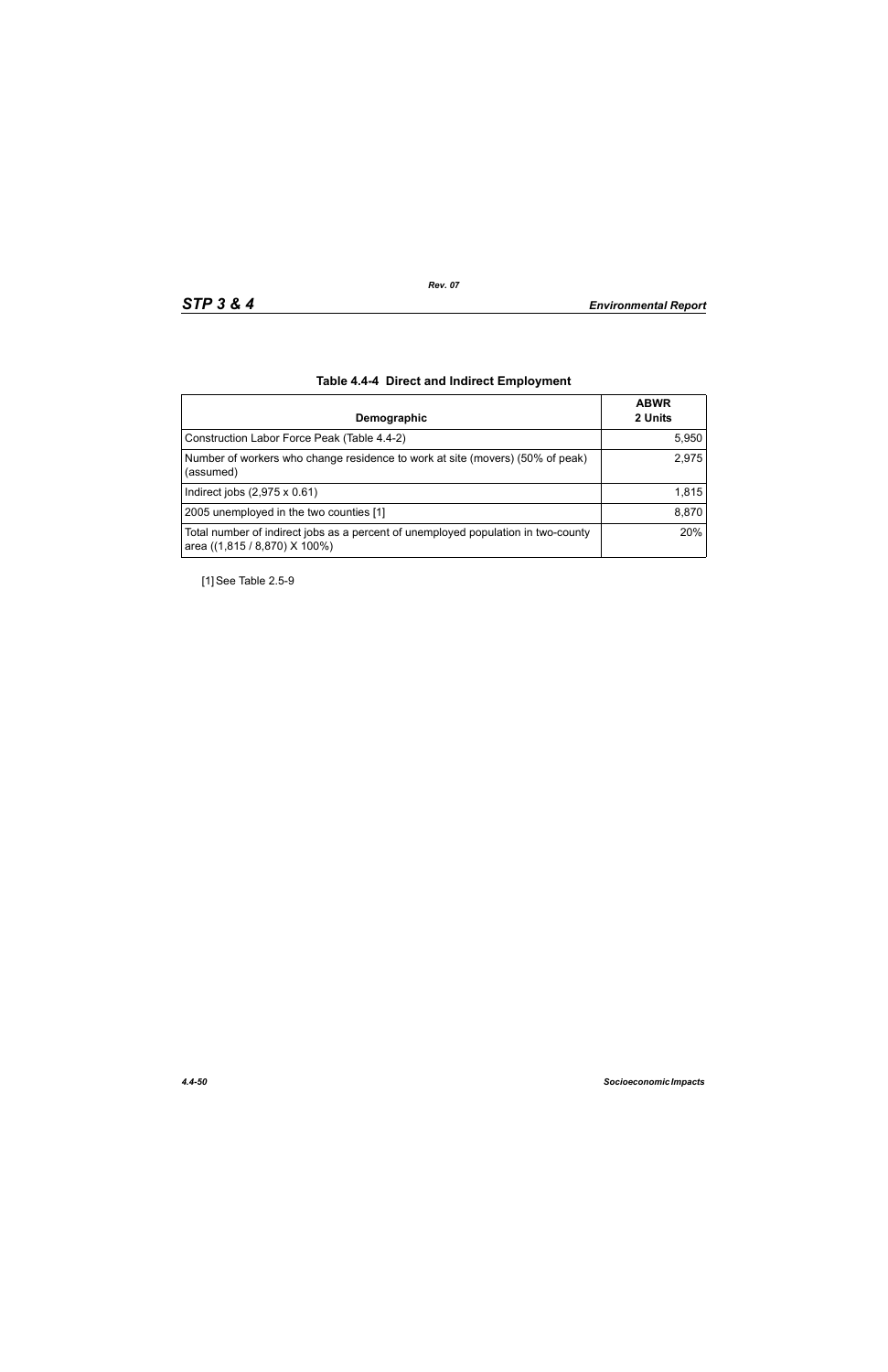| Month        | <b>Workforce</b><br><b>Strength</b> | Avg. Monthly<br>Wage [2] (\$) | \$ Earned by<br>Construction<br>Workforce | Month | <b>Workforce</b><br><b>Strength</b> | Avg. Monthly<br>Wage [2] (\$) | \$ Earned by<br><b>Construction</b><br>Workforce | Month | <b>Workforce</b><br><b>Strength</b> | Avg. Monthly<br>Wage [2] (\$) | \$ Earned by<br>Construction<br>Workforce |
|--------------|-------------------------------------|-------------------------------|-------------------------------------------|-------|-------------------------------------|-------------------------------|--------------------------------------------------|-------|-------------------------------------|-------------------------------|-------------------------------------------|
| $-24$        | 50                                  | \$2,999                       | \$149,950                                 | 15    | 2,240                               | \$2,999                       | \$6,717,760                                      | 53    | 1,650                               | \$2,999                       | \$4,948,350                               |
| $-23$        | 100                                 | \$2,999                       | \$299,900                                 | 16    | 2,305                               | \$2,999                       | \$6,912,695                                      | 54    | 1,600                               | \$2,999                       | \$4,798,400                               |
| $-22$        | 150                                 | \$2,999                       | \$449,850                                 | 17    | 2,370                               | \$2,999                       | \$7,107,630                                      | 55    | 1,500                               | \$2,999                       | \$4,498,500                               |
| $-21$        | 200                                 | \$2,999                       | \$599,800                                 | 18    | 2,435                               | \$2,999                       | \$7,302,565                                      | 56    | 1,400                               | \$2,999                       | \$4,198,600                               |
| $-20$        | 250                                 | \$2,999                       | \$749,750                                 | 19    | 2,500                               | \$2,999                       | \$7,497,500                                      | 57    | 1,300                               | \$2,999                       | \$3,898,700                               |
| $-19$        | 300                                 | \$2,999                       | \$899,700                                 | 20    | 2,565                               | \$2,999                       | \$7,692,435                                      | 58    | 1,200                               | \$2,999                       | \$3,598,800                               |
| $-18$        | 350                                 | \$2,999                       | \$1,049,650                               | 21    | 2,630                               | \$2,999                       | \$7,887,370                                      | 59    | 1,100                               | \$2,999                       | \$3,298,900                               |
| $-17$        | 400                                 | \$2,999                       | \$1,199,600                               | 22    | 2,695                               | \$2,999                       | \$8,082,305                                      | 60    | 1,000                               | \$2,999                       | \$2,999,000                               |
| $-16$        | 450                                 | \$2,999                       | \$1,349,550                               | 23    | 2,760                               | \$2,999                       | \$8,277,240                                      | 61    | 900                                 | \$2,999                       | \$2,699,100                               |
| $-15$        | 500                                 | \$2,999                       | \$1,499,500                               | 24    | 2,825                               | \$2,999                       | \$8,472,175                                      | 62    | 800                                 | \$2,999                       | \$2,399,200                               |
| $-14$        | 550                                 | \$2,999                       | \$1,649,450                               | 25    | 2,900                               | \$2,999                       | \$8,697,100                                      | 63    | 700                                 | \$2,999                       | \$2,099,300                               |
| $-13$        | 600                                 | \$2,999                       | \$1,799,400                               | 26    | 2,975                               | \$2,999                       | \$8,922,025                                      | 64    | 600                                 | \$2,999                       | \$1,799,400                               |
| $-12$        | 650                                 | \$2,999                       | \$1,949,350                               | 27    | 2,975                               | \$2,999                       | \$8,922,025                                      | 65    | 550                                 | \$2,999                       | \$1,649,450                               |
| $-11$        | 700                                 | \$2,999                       | \$2,099,300                               | 28    | 2,975                               | \$2,999                       | \$8,922,025                                      | 66    | 263                                 | \$2,999                       | \$787,238                                 |
| $-10$        | 750                                 | \$2,999                       | \$2,249,250                               | 29    | 2,975                               | \$2,999                       | \$8,922,025                                      | 67    | 0                                   | \$2,999                       | \$0                                       |
| $-9$         | 800                                 | \$2,999                       | \$2,399,200                               | 30    | 2,975                               | \$2,999                       | \$8,922,025                                      |       |                                     |                               |                                           |
| $-8$         | 850                                 | \$2,999                       | \$2,549,150                               | 31    | 2,975                               | \$2,999                       | \$8,922,025                                      |       |                                     |                               |                                           |
| $-7$         | 900                                 | \$2,999                       | \$2,699,100                               | 32    | 2,975                               | \$2,999                       | \$8,922,025                                      |       |                                     |                               |                                           |
| $-6$         | 950                                 | \$2,999                       | \$2,849,050                               | 33    | 2,975                               | \$2,999                       | \$8,922,025                                      |       |                                     |                               |                                           |
| $-5$         | 1,000                               | \$2,999                       | \$2,999,000                               | 34    | 2,975                               | \$2,999                       | \$8,922,025                                      |       |                                     |                               |                                           |
| $-4$         | 1,050                               | \$2,999                       | \$3,148,950                               | 35    | 2,975                               | \$2,999                       | \$8,922,025                                      |       |                                     |                               |                                           |
| $-3$         | 1,100                               | \$2,999                       | \$3,298,900                               | 36    | 2,925                               | \$2,999                       | \$8,772,075                                      |       |                                     |                               |                                           |
| $-2$         | 1,150                               | \$2,999                       | \$3,448,850                               | 37    | 2,875                               | \$2,999                       | \$8,622,125                                      |       |                                     |                               |                                           |
| $-1$         | 1,200                               | \$2,999                       | \$3,598,800                               | 38    | 2,825                               | \$2,999                       | \$8,472,175                                      |       |                                     |                               |                                           |
| $\mathbf{1}$ | 1,250                               | \$2,999                       | \$3,748,750                               | 39    | 2,725                               | \$2,999                       | \$8,172,275                                      |       |                                     |                               |                                           |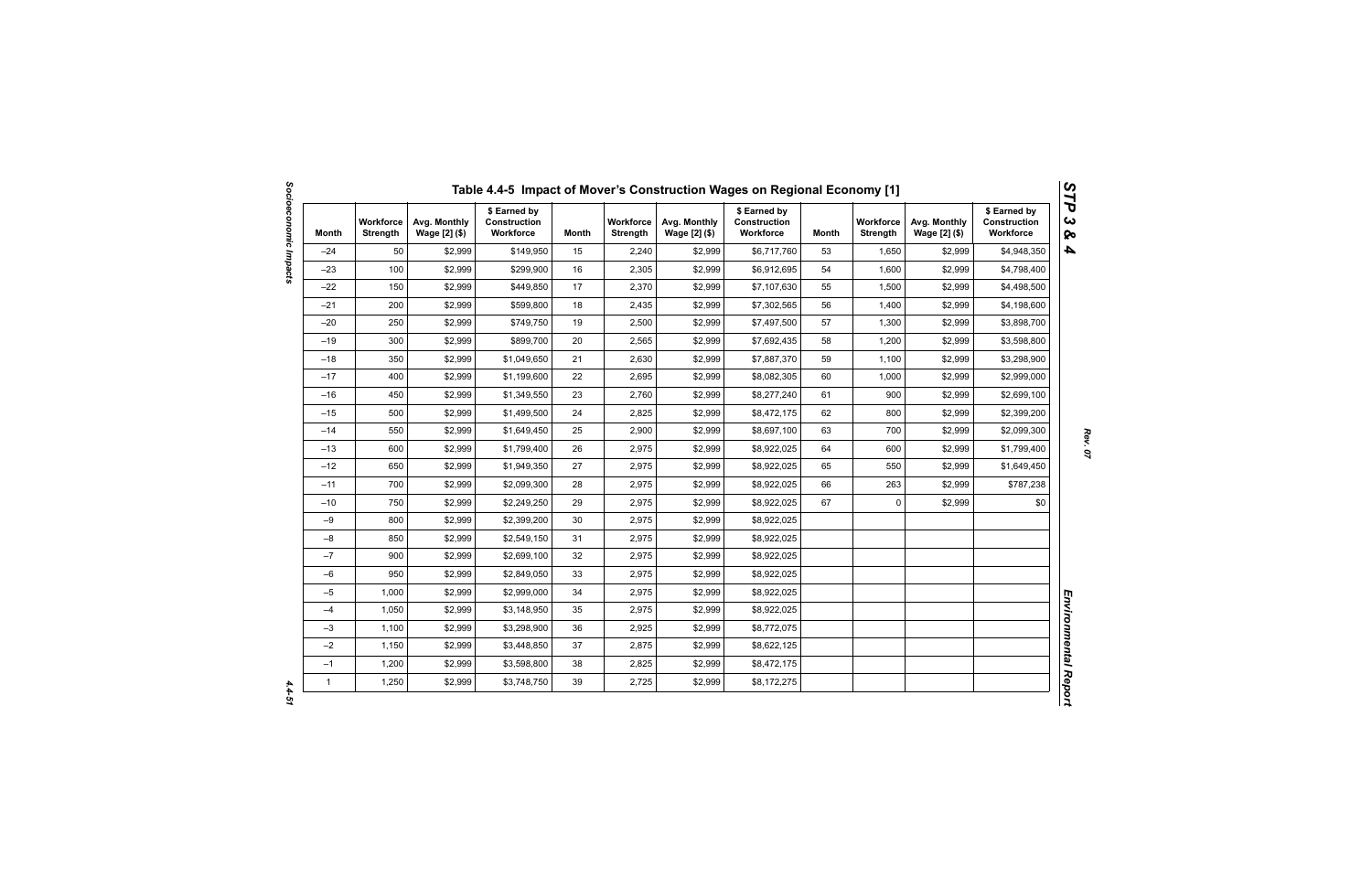| Month          | Workforce<br><b>Strength</b> | Avg. Monthly<br>Wage [2] (\$)                      | \$ Earned by<br>Construction<br>Workforce | <b>Month</b> | Workforce<br>Strength | Avg. Monthly<br>Wage [2] (\$) | \$ Earned by<br>Construction<br>Workforce | <b>Month</b> | Workforce<br>Strength | Avg. Monthly<br>Wage [2] (\$) | \$ Earned by<br>Construction<br>Workforce |
|----------------|------------------------------|----------------------------------------------------|-------------------------------------------|--------------|-----------------------|-------------------------------|-------------------------------------------|--------------|-----------------------|-------------------------------|-------------------------------------------|
| $\mathbf{2}$   | 1,325                        | \$2,999                                            | \$3,973,675                               | 40           | 2,625                 | \$2,999                       | \$7,872,375                               |              |                       |                               |                                           |
| $\mathbf{3}$   | 1,400                        | \$2,999                                            | \$4,198,600                               | 41           | 2,525                 | \$2,999                       | \$7,572,475                               |              |                       |                               |                                           |
| 4              | 1,475                        | \$2,999                                            | \$4,423,525                               | 42           | 2,425                 | \$2,999                       | \$7,272,575                               |              |                       |                               |                                           |
| 5              | 1,550                        | \$2,999                                            | \$4,648,450                               | 43           | 2,325                 | \$2,999                       | \$6,972,675                               |              |                       |                               |                                           |
| 6              | 1,625                        | \$2,999                                            | \$4,873,375                               | 44           | 2,225                 | \$2,999                       | \$6,672,775                               |              |                       |                               |                                           |
| $\overline{7}$ | 1,700                        | \$2,999                                            | \$5,098,300                               | 45           | 2,125                 | \$2,999                       | \$6,372,875                               |              |                       |                               |                                           |
| 8              | 1,775                        | \$2,999                                            | \$5,323,225                               | 46           | 2,025                 | \$2,999                       | \$6,072,975                               |              |                       |                               |                                           |
| 9              | 1,850                        | \$2,999                                            | \$5,548,150                               | 47           | 1,950                 | \$2,999                       | \$5,848,050                               |              |                       |                               |                                           |
| $10$           | 1,915                        | \$2,999                                            | \$5,743,085                               | 48           | 1,900                 | \$2,999                       | \$5,698,100                               |              |                       |                               |                                           |
| 11             | 1,980                        | \$2,999                                            | \$5,938,020                               | 49           | 1,850                 | \$2,999                       | \$5,548,150                               |              |                       |                               |                                           |
| 12             | 2,045                        | \$2,999                                            | \$6,132,955                               | 50           | 1,800                 | \$2,999                       | \$5,398,200                               |              |                       |                               |                                           |
| 13             | 2,110                        | \$2,999                                            | \$6,327,890                               | 51           | 1,750                 | \$2,999                       | \$5,248,250                               |              |                       |                               |                                           |
| 14             | 2,175                        | \$2,999                                            | \$6,522,825                               | 52           | 1,700                 | \$2,999                       | \$5,098,300                               |              |                       |                               |                                           |
|                |                              | Subtotal =                                         | \$117,485,825                             |              |                       | Subtotal =                    | \$289,553,450                             |              |                       | Subtotal =                    | \$43,672,938                              |
|                |                              |                                                    |                                           |              |                       |                               |                                           |              |                       |                               |                                           |
|                |                              | Monthly \$ earned by a construction worker $[2] =$ |                                           |              |                       |                               | \$2,999                                   |              |                       |                               |                                           |
|                |                              | Total \$ earned by construction workforce =        |                                           |              |                       |                               | \$450,712,213                             |              |                       |                               |                                           |
|                |                              | Earnings multiplier for two-county region =        |                                           |              |                       |                               | 1.50                                      |              |                       |                               |                                           |

|  | Table 4.4-5 Impact of Mover's Construction Wages on Regional Economy [1] (Continued) |
|--|--------------------------------------------------------------------------------------|
|--|--------------------------------------------------------------------------------------|

| Monthly \$ earned by a construction worker $[2] =$ | \$2.999       |
|----------------------------------------------------|---------------|
| Total \$ earned by construction workforce =        | \$450.712.213 |
| Earnings multiplier for two-county region =        | 1.50          |

*Socioeconomic Impacts* 

Socioeconomic Impacts

*4.4-52*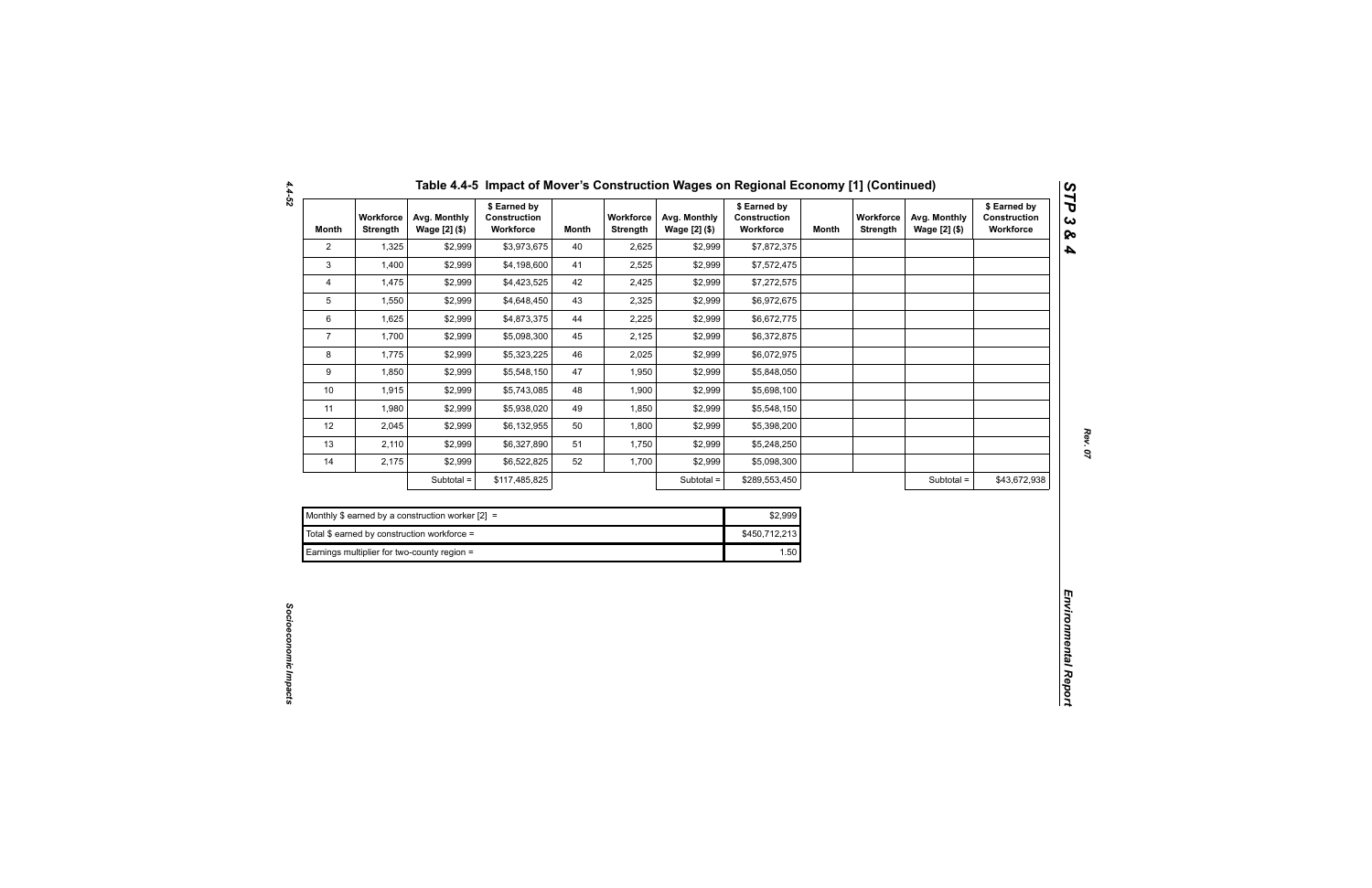| <b>Month</b> | Workforce<br>Strength | Avg. Monthly<br>Wage [2] (\$)                                            | \$ Earned by<br>Construction<br>Workforce | <b>Month</b>  | Workforce<br>Strength | Avg. Monthly<br>Wage [2] (\$)                                      | \$ Earned by<br>Construction<br>Workforce                                                                                                                                   | <b>Month</b> | Workforce<br><b>Strength</b> | Avg. Monthly<br>Wage [2] (\$) | \$ Earned by<br>Construction<br>Workforce |
|--------------|-----------------------|--------------------------------------------------------------------------|-------------------------------------------|---------------|-----------------------|--------------------------------------------------------------------|-----------------------------------------------------------------------------------------------------------------------------------------------------------------------------|--------------|------------------------------|-------------------------------|-------------------------------------------|
|              |                       |                                                                          | <b>Sensitivity Analysis</b>               |               |                       |                                                                    |                                                                                                                                                                             |              |                              |                               |                                           |
|              |                       | % of Total Construction Workforce<br>Wages that could be Spent in Region | \$                                        |               |                       | <b>Dollar Impact to Region</b><br>(earnings multiplier<br>applied) |                                                                                                                                                                             |              |                              |                               |                                           |
| $10$         |                       | \$45,071,221                                                             |                                           |               | \$67,606,832          |                                                                    |                                                                                                                                                                             |              |                              |                               |                                           |
|              | $20\,$                |                                                                          | \$90,142,443                              |               |                       | \$135,213,664                                                      |                                                                                                                                                                             |              |                              |                               |                                           |
|              | $30\,$                |                                                                          | \$135,213,664                             |               |                       | \$202,820,496                                                      |                                                                                                                                                                             |              |                              |                               |                                           |
|              | 40                    |                                                                          | \$180,284,885                             |               |                       | \$270,427,328                                                      |                                                                                                                                                                             |              |                              |                               |                                           |
|              | 50                    |                                                                          | \$225,356,106                             |               |                       | \$338,034,159                                                      |                                                                                                                                                                             |              |                              |                               |                                           |
|              | 60                    |                                                                          | \$270,427,328                             |               | \$405,640,991         |                                                                    |                                                                                                                                                                             |              |                              |                               |                                           |
| 70           |                       | \$315,498,549                                                            |                                           | \$473,247,823 |                       |                                                                    |                                                                                                                                                                             |              |                              |                               |                                           |
| 80           |                       | \$360,569,770                                                            |                                           |               | \$540,854,655         |                                                                    |                                                                                                                                                                             |              |                              |                               |                                           |
|              | $90\,$                |                                                                          | \$405,640,991                             |               | \$608,461,487         |                                                                    |                                                                                                                                                                             |              |                              |                               |                                           |
|              | 100                   |                                                                          | \$450,712,213                             |               |                       | \$676,068,319                                                      |                                                                                                                                                                             |              |                              |                               |                                           |
|              | [1] Reference 4.4-43  | Note: Table 4.4-5 is based on Table 3.10S-2.                             |                                           |               |                       |                                                                    | [2] U.S. Department of Labor Bureau of Labor Statistics. 2005. "Quarterly Census of Employment and Wages." Available online at http://data.bls.gov/. Accessed March 7,2007. |              |                              |                               |                                           |
|              |                       |                                                                          |                                           |               |                       |                                                                    |                                                                                                                                                                             |              |                              |                               |                                           |
|              |                       |                                                                          |                                           |               |                       |                                                                    |                                                                                                                                                                             |              |                              |                               |                                           |
|              |                       |                                                                          |                                           |               |                       |                                                                    |                                                                                                                                                                             |              |                              |                               |                                           |
|              |                       |                                                                          |                                           |               |                       |                                                                    |                                                                                                                                                                             |              |                              |                               |                                           |
|              |                       |                                                                          |                                           |               |                       |                                                                    |                                                                                                                                                                             |              |                              |                               |                                           |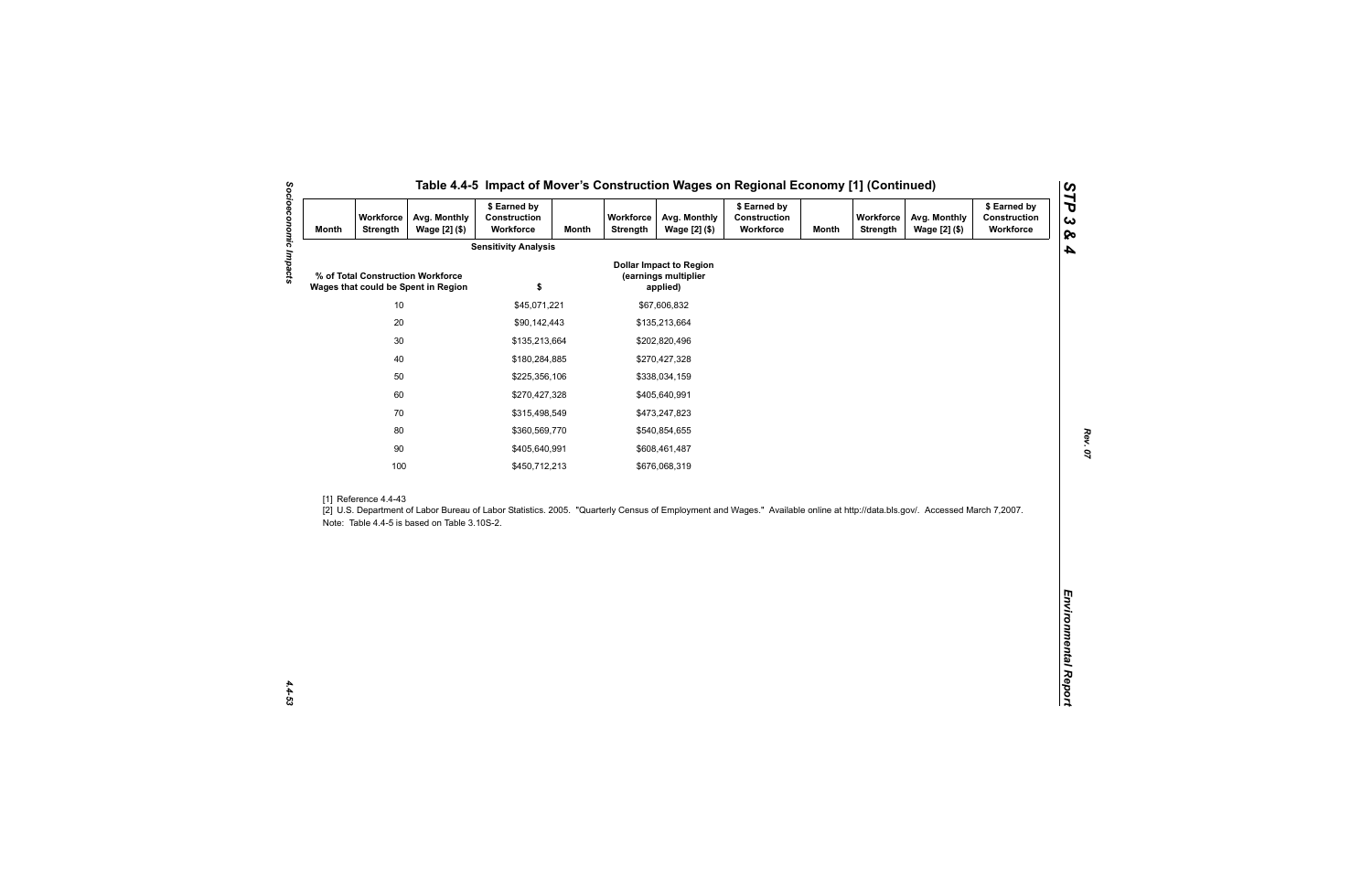| County    | <b>Total Population in</b><br>2000 | <b>Additional</b><br><b>Population Due to</b><br><b>New Plant</b><br><b>Construction</b> | <b>Total</b><br><b>Population</b> | <b>Police Protection</b><br>in 2002 | <b>Construction Labor</b><br><b>Force-Adjusted</b><br><b>Persons-per-Police</b><br><b>Personnel Ratio</b> | <b>Percent Increase from</b><br>2000 Persons-per-<br>Police Personnel Ratio |
|-----------|------------------------------------|------------------------------------------------------------------------------------------|-----------------------------------|-------------------------------------|-----------------------------------------------------------------------------------------------------------|-----------------------------------------------------------------------------|
| Matagorda | 37,957                             | 5,056                                                                                    | 43,013                            | 100                                 | 430:1                                                                                                     | 13                                                                          |
| Brazoria  | 241,767                            | .866                                                                                     | 243,633                           | 578                                 | 422:1                                                                                                     |                                                                             |

| 37,957<br>100<br>Matagorda<br>5,056<br>43,013<br>Brazoria<br>578<br>241,767<br>1,866<br>243,633<br>Source: Table 2.5-30 Police and Fire Protection<br>Table 4.4-7 Fire Protection in the Two Counties of Interest, Adjusted for the Construction Labor Force and Associated | 430:1<br>422:1                                     | 13<br>1                                                 |
|-----------------------------------------------------------------------------------------------------------------------------------------------------------------------------------------------------------------------------------------------------------------------------|----------------------------------------------------|---------------------------------------------------------|
|                                                                                                                                                                                                                                                                             |                                                    |                                                         |
|                                                                                                                                                                                                                                                                             |                                                    |                                                         |
| <b>Additional</b><br><b>Firefighters (Full</b><br>time and<br><b>Population Due to</b>                                                                                                                                                                                      | <b>Construction Labor</b><br><b>Force-Adjusted</b> | <b>Percent Increase from</b>                            |
| <b>New Plant</b><br><b>Total</b><br><b>Total Population</b><br><b>Volunteer)</b><br>In 2000<br><b>Construction</b><br><b>Population</b><br>in 2007<br>County                                                                                                                | Persons-per-<br>Firefighter                        | <b>Current Persons-per-</b><br><b>Firefighter Ratio</b> |
| 5,056<br>175<br>Matagorda<br>37,957<br>43,013                                                                                                                                                                                                                               | 246:1                                              | 13                                                      |
| 507<br><b>Brazoria</b><br>241,767<br>1,866<br>243,633                                                                                                                                                                                                                       | 481:1                                              |                                                         |

*4.4-54*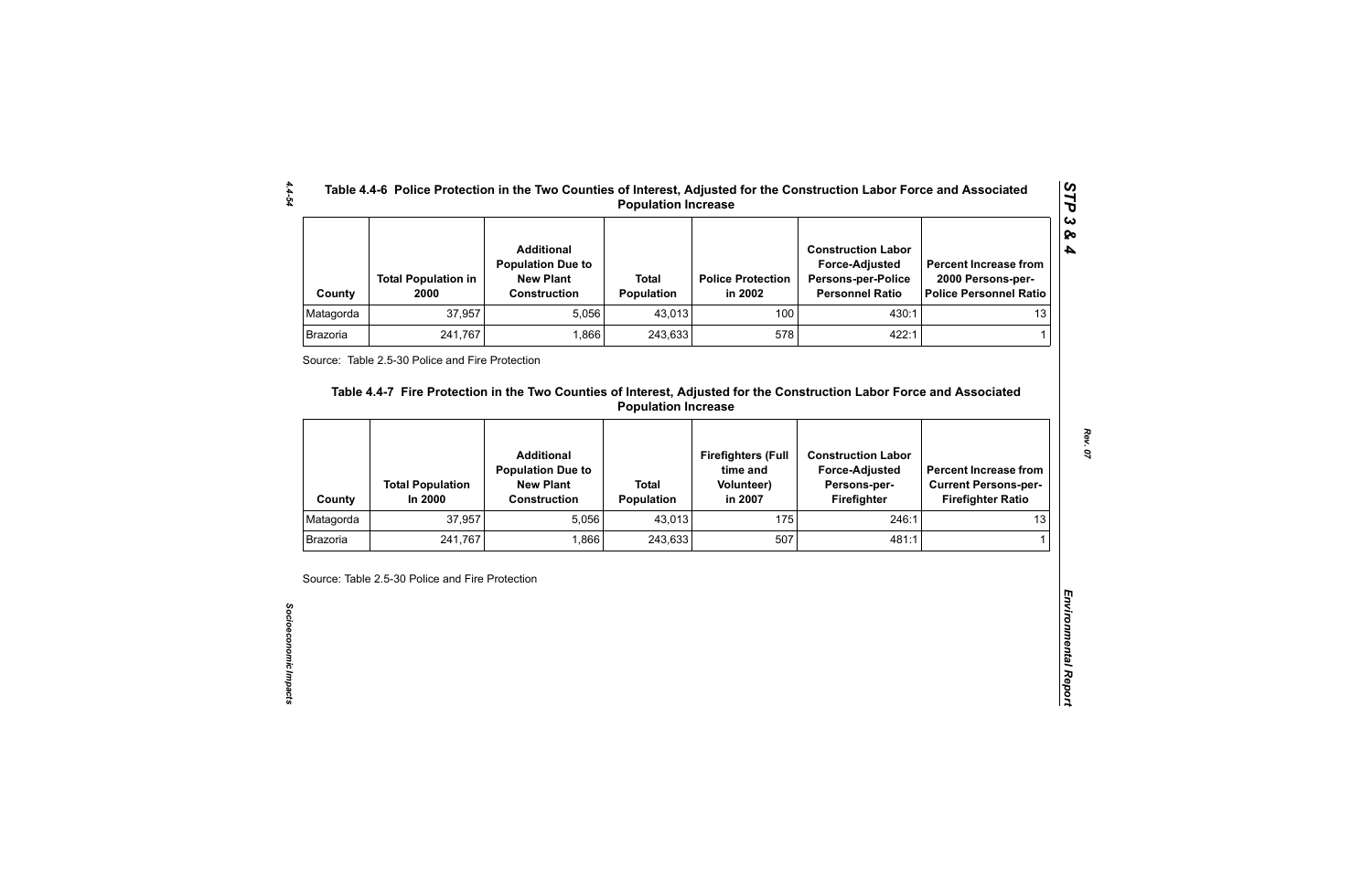#### **Table 4.4-8 Estimated Sales Tax Impacts of Expenditures For Goods & Services During Construction of STP Units 3 & 4**

| <b>Summary of Estimated Construction-Period Expenditures:</b> |                          |                  |                                                                      |                  | <b>Estimated Amount</b>     |                  |                           |                  |  |
|---------------------------------------------------------------|--------------------------|------------------|----------------------------------------------------------------------|------------------|-----------------------------|------------------|---------------------------|------------------|--|
| Construction and Maintenance Equipment, Supplies, & Services  | \$212,671,000            |                  |                                                                      |                  |                             |                  |                           |                  |  |
| Office and Administrative Equipment, Supplies & Services      | \$13,424,000             |                  |                                                                      |                  |                             |                  |                           |                  |  |
| <b>Total Estimated Expenditures, Construction Period</b>      | \$226,095,000            |                  |                                                                      |                  |                             |                  |                           |                  |  |
| Average Annual Expenditures (7-year construction period)      | \$32,299,286             |                  |                                                                      |                  |                             |                  |                           |                  |  |
|                                                               |                          |                  | Estimated Annual Impacts to Texas Sales Tax Revenues <sup>1</sup>    |                  |                             |                  |                           |                  |  |
| State sales tax revenues, 2006 <sup>2</sup>                   |                          |                  | \$18,275,209,754                                                     |                  |                             |                  |                           |                  |  |
| State sales tax rate <sup>3</sup>                             | 6.25%                    |                  |                                                                      |                  |                             |                  |                           |                  |  |
| 44% Private<br><b>Ownership</b>                               |                          |                  | 60% Private                                                          |                  | 80% Private<br>100% Private |                  |                           |                  |  |
| Scenario:                                                     |                          | Ownership        | Ownership                                                            |                  | Ownership                   |                  | Ownership                 |                  |  |
| Assumes 100% of                                               |                          | % of 2006        |                                                                      | % of 2006        |                             | % of 2006        |                           | % of 2006        |  |
| Expenditures                                                  | <b>State</b>             | <b>Sales Tax</b> | <b>State</b>                                                         | Sales Tax        | <b>State</b>                | <b>Sales Tax</b> | <b>State</b>              | <b>Sales Tax</b> |  |
| Subject To State Tax                                          | <b>Sales Tax</b>         | <b>Revenues</b>  | <b>Sales Tax</b>                                                     | <b>Revenues</b>  | <b>Sales Tax</b>            | <b>Revenues</b>  | <b>Sales Tax</b>          | <b>Revenues</b>  |  |
| <b>State Sales Tax</b>                                        | \$888,230                | 0.005%           | \$1,211,223                                                          | 0.007%           | \$1,614,964                 | 0.009%           | \$2,018,705               | 0.011%           |  |
|                                                               |                          |                  | Estimated Annual Impacts to Bay City Sales Tax Revenues <sup>1</sup> |                  |                             |                  |                           |                  |  |
| Bay City sales tax revenues, 2005 <sup>4</sup>                |                          |                  |                                                                      |                  | \$3,681,595                 |                  |                           |                  |  |
| Bay City sales tax rate <sup>5</sup>                          |                          |                  |                                                                      |                  |                             |                  | 2.0%                      |                  |  |
| Ownership                                                     |                          | 44% Private      |                                                                      | 60% Private      |                             | 80% Private      |                           | 100% Private     |  |
| <b>Scenario:</b>                                              |                          | Ownership        |                                                                      | Ownership        | Ownership                   |                  |                           | Ownership        |  |
| % of Expenditures                                             | <b>Bay City</b>          | % of 2005        |                                                                      | % of 2005        |                             | % of 2005        |                           | % of 2005        |  |
| <b>Subject to Bay City</b>                                    | <b>Sales</b>             | <b>Sales Tax</b> | <b>Bay City</b>                                                      | Sales Tax        | <b>Bay City</b>             | <b>Sales Tax</b> | <b>Bay City</b>           | <b>Sales Tax</b> |  |
| <b>Sales Tax</b>                                              | Tax                      | <b>Revenues</b>  | <b>Sales Tax</b>                                                     | <b>Revenues</b>  | <b>Sales Tax</b>            | <b>Revenues</b>  | <b>Sales Tax</b>          | <b>Revenues</b>  |  |
| 100.00%                                                       | \$284,234                | 7.7%             | \$387,591                                                            | 10.5%            | \$516,789                   | 14.0%            | \$645,986                 | 17.5%            |  |
| 90.00%                                                        | \$255,810                | 6.9%             | \$348.832                                                            | 9.5%             | \$465,110                   | 12.6%            | \$581,387                 | 15.8%            |  |
| 80.00%                                                        | \$227,387                | 6.2%             | \$310,073                                                            | 8.4%             | \$413,431                   | 11.2%            | \$516,789                 | 14.0%            |  |
| 70.00%                                                        | \$198,964                | 5.4%             | \$271,314                                                            | 7.4%             | \$361,752                   | 9.8%             | \$452,190                 | 12.3%            |  |
| 60.00%                                                        | \$170,540                | 4.6%             | \$232,555                                                            | 6.3%             | \$310,073                   | 8.4%             | \$387,591                 | 10.5%            |  |
| 50.00%                                                        | \$142, 117               | 3.9%             | \$193,796                                                            | 5.3%             | \$258,394                   | 7.0%             | \$322,993                 | 8.8%             |  |
| 40.00%                                                        | \$113,693                | 3.1%             | \$155,037                                                            | 4.2%             | \$206,715                   | 5.6%             | \$258,394                 | 7.0%             |  |
| 30.00%                                                        | \$85,270                 | 2.3%             | \$116,277                                                            | 3.2%             | \$155,037                   | 4.2%             | \$193,796                 | 5.3%             |  |
| 20.00%                                                        | \$56,847                 | 1.5%             | \$77,518                                                             | 2.1%             | \$103,358                   | 2.8%             | \$129,197                 | 3.5%             |  |
| 10.00%                                                        | \$28,423                 | 0.8%             | \$38,759                                                             | 1.1%             | \$51,679                    | 1.4%             | \$64,599                  | 1.8%             |  |
|                                                               |                          |                  | Estimated Annual Impacts to Palacios Sales Tax Revenues <sup>1</sup> |                  |                             |                  |                           |                  |  |
| Palacios sales tax revenues, 2005 <sup>6</sup>                |                          |                  |                                                                      |                  |                             |                  | \$219,500                 |                  |  |
| Palacios sales tax rate <sup>5</sup>                          |                          |                  |                                                                      |                  |                             |                  | 2.0%                      |                  |  |
| Ownership<br>Scenario:                                        | 44% Private<br>Ownership |                  | 60% Private<br>Ownership                                             |                  | 80% Private<br>Ownership    |                  | 100% Private<br>Ownership |                  |  |
| % of Expenditures                                             | <b>Palacios</b>          | % of 2005        |                                                                      | % of 2005        |                             | % of 2005        |                           | % of 2005        |  |
| <b>Subject to Palacios</b>                                    | <b>Sales</b>             | <b>Sales Tax</b> | <b>Palacios</b>                                                      | <b>Sales Tax</b> | <b>Palacios</b>             | <b>Sales Tax</b> | <b>Palacios</b>           | <b>Sales Tax</b> |  |
| <b>Sales Tax</b>                                              | Tax                      | <b>Revenues</b>  | <b>Sales Tax</b>                                                     | <b>Revenues</b>  | <b>Sales Tax</b>            | <b>Revenues</b>  | <b>Sales Tax</b>          | <b>Revenues</b>  |  |
| 100.00%                                                       | \$284,234                | 129.5%           | \$387,591                                                            | 176.6%           | \$516,789                   | 235.4%           | \$645,986                 | 294.3%           |  |
| 90.00%                                                        | \$255,810                | 116.5%           | \$348,832                                                            | 158.9%           | \$465,110                   | 211.9%           | \$581,387                 | 264.9%           |  |
| 80.00%                                                        | \$227,387                | 103.6%           | \$310,073                                                            | 141.3%           | \$413,431                   | 188.4%           | \$516,789                 | 235.4%           |  |
| 70.00%                                                        | \$198,964                | 90.6%            | \$271,314                                                            | 123.6%           | \$361,752                   | 164.8%           | \$452,190                 | 206.0%           |  |
| 60.00%                                                        | \$170,540                | 77.7%            | \$232,555                                                            | 105.9%           | \$310,073                   | 141.3%           | \$387,591                 | 176.6%           |  |
| 50.00%                                                        | \$142,117                | 64.7%            | \$193,796                                                            | 88.3%            | \$258,394                   | 117.7%           | \$322,993                 | 147.1%           |  |
| 40.00%                                                        | \$113,693                | 51.8%            | \$155,037                                                            | 70.6%            | \$206,715                   | 94.2%            | \$258,394                 | 117.7%           |  |
| 30.00%                                                        | \$85,270                 | 38.8%            | \$116,277                                                            | 53.0%            | \$155,037                   | 70.6%            | \$193,796                 | 88.3%            |  |
| 20.00%                                                        | \$56,847                 | 25.9%            | \$77,518                                                             | 35.3%            | \$103,358                   | 47.1%            | \$129,197                 | 58.9%            |  |
| 10.00%                                                        | \$28,423                 | 12.9%            | \$38,759                                                             | 17.7%            | \$51,679                    | 23.5%            | \$64,599                  | 29.4%            |  |